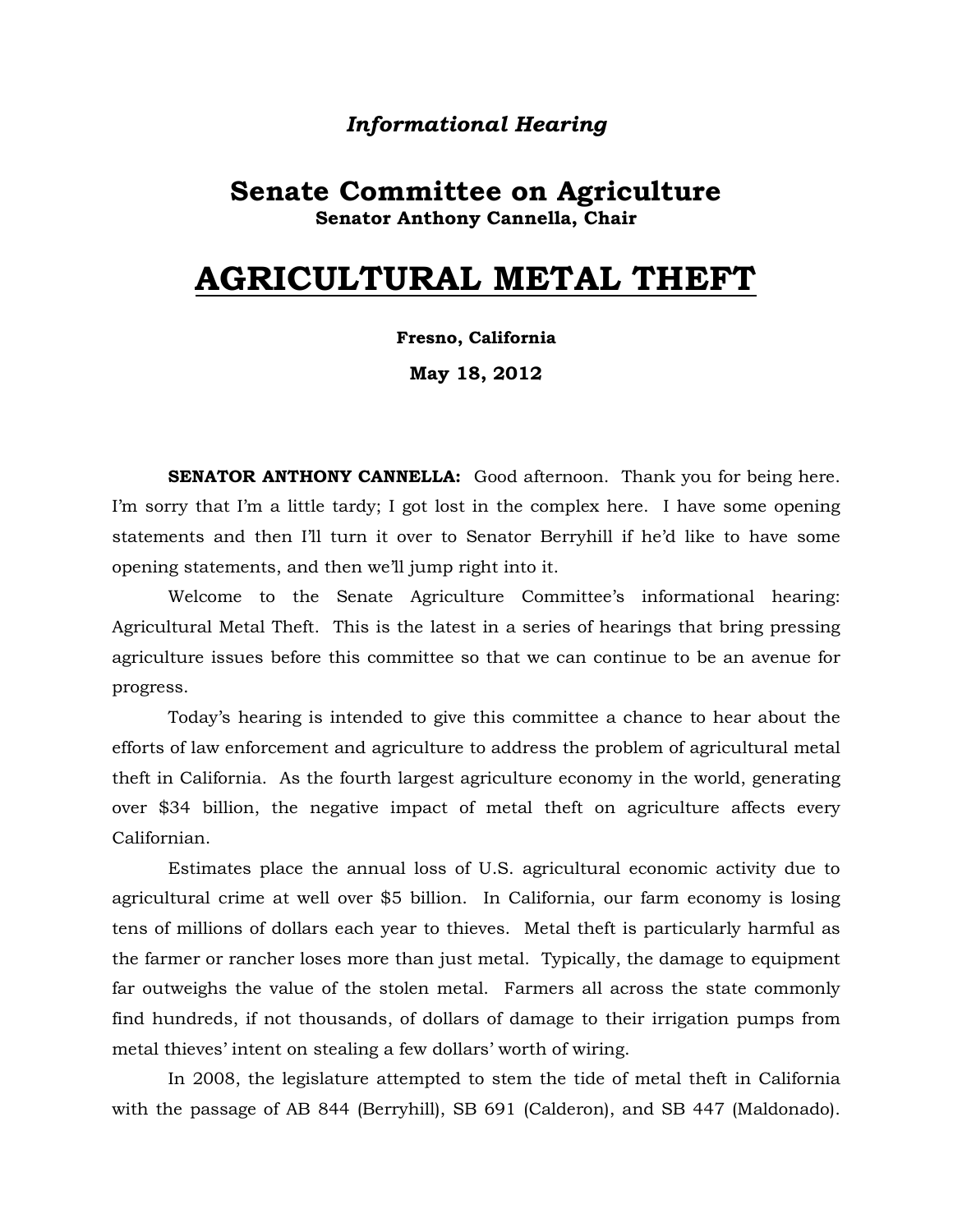Each of these bills attempted to provide local law enforcement with information about who is bringing in materials to be recycled and what is being recycled. However, with the increasing global demand for raw materials, California is still experiencing a rise in metal theft. The legislature is very interested in solving the metal theft problem. Already, seven bills attempting to address metal theft have been introduced during this legislative session alone—this one.

Our witnesses will help provide us with a good understanding of the issues, that we may proceed with any necessary action. However we attempt to solve the epidemic of metal theft in California's rural areas, it needs to be a collaborative effort of all stakeholders and law enforcement working together to find the best solution.

For anyone who is interested in testifying, please sign in with the sergeants, and we've got one in the back and one over here, I would guess, in the back of the room. We look forward to your testimony and welcome your input.

So before I turn it over to our witness, I'll turn it over to Senator Berryhill. Do you have any comments?

**SENATOR TOM BERRYHILL:** I do. Thank you, Mr. Chairman. It seemed like just yesterday that we were in this same drill when metal theft would become an epidemic about four years ago. I see Manuel Cunha in the back—he was a fantastic supporter through the whole process of getting AB 844 passed—Elizabeth Egan, Margaret Mims, the backbone of that bill. We just wouldn't have gotten everything in that bill if it hadn't been for them, and I thank them now for that.

It's interesting with the metal theft and the way that it has escalated, especially with the farming community once again. And as I pondered what we might be able to do and what might come out of this meeting today, it struck me that we really, in AB 844, put all the tools in place that we need to deter this crime that's just gone rampant again.

So I am looking forward today from hearing from public safety, from hearing from some of the recyclers, from hearing from some of the farmers that have their own horror stories once again. And maybe at the end of the hearing today, we'll be able to leave with maybe some thoughts on how we might work this out. I think what we're going to find today is that realignment in 109 is going to play a big role on why this whole ... this is escalating, and we can't seem to keep people in jail. And I've got some real concerns about that. And I've got real concerns about my farmers who are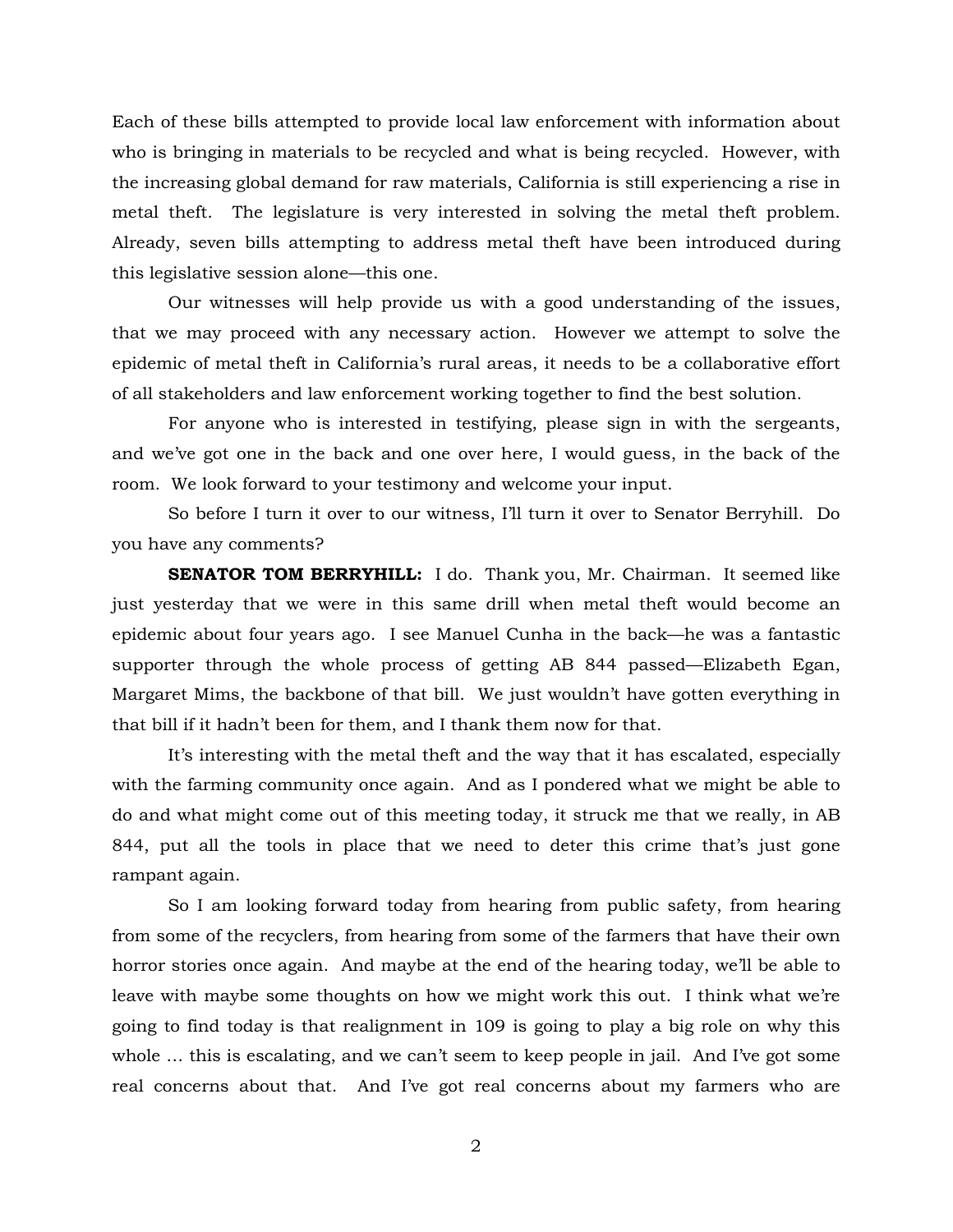typically irrigating at night, certainly spraying at night, and so are in harm's way at night; and that's not what government is for. It's to keep the people safe. It's to keep our wives and kids safe. And, hopefully, we're going to make California a better place when we come up with some ideas today, Mr. Chairman, on how to do that.

So thanks everybody for coming. I thank the press for coming today. We do appreciate it. And I look forward to the testimony.

**SENATOR CANNELLA:** Alright. Thank you, Senator Berryhill. So our first panel is Sheriff Margaret Mims and District Attorney Elizabeth Egan. Come forward, please. Thank you.

**SHERIFF MARGARET MIMS:** Good afternoon, Senators. I appreciate your attention to the matter of metal theft and the impact to crime in our agricultural community. For years, rural law enforcement has been dealing with metal thieves as they victimize those in the ag industry, utility companies, as well as construction companies. We've been the boots-on-the-ground and have seen firsthand the destruction that these thieves cause.

In 2007, I was proud to join Senator Berryhill when we partnered with the California State Sheriff's Association, farming groups, and recyclers and made inroads into the problem by passing stricter regulations, requiring a waiting period with payment by check, and stronger record keeping by recyclers. After the passing of the bill, the Fresno County Sheriff's Office Ag Task Force made a concerted effort to organize recyclers and our farming community and put in place a communications network to improve our response to, and the investigation of, metal theft. Regular meetings were held with the recyclers and it was made clear our intention was to work together but we also made clear that we would hold them accountable should they violate regulations.

We regularly have successful investigations because of cooperative businesses who report suspicious people and material to us. An ag crime email account has been set up for ease of reporting, but most importantly, the members of the task force freely share their cell phone numbers for instant access.

Most recently, a volunteer group of farmers on the east side of Fresno County has started an ag watch patrol. They have placed bumper stickers on their vehicles as a visual reminder to those who may be thinking about stealing that they are watching.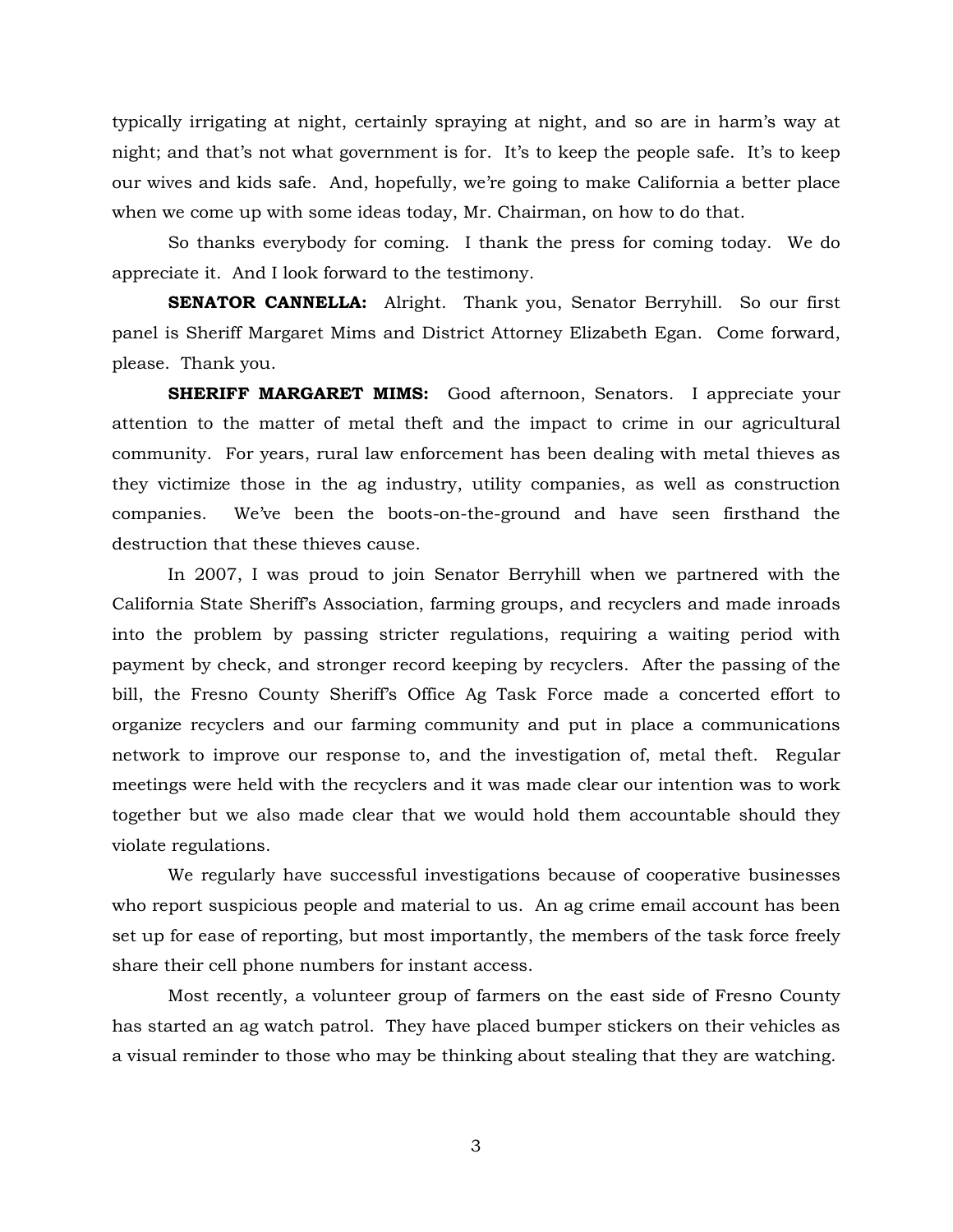Our task force is also involved with other task forces throughout the state and they hold regular Central Valley meetings to compare cases and suspects and discuss emerging trends. Two emerging trends are worth mentioning: Recently, urban areas are now frequent victims of metal thieves. Streetlight wire is the most common problem. The second trend is the theft of telephone wire which disrupts not only telephone service but in many cases internet as well as television service. This is a very real public safety issue if someone does not have the ability to make a telephone call to emergency services when they need them.

Even though we've made significant efforts to impact these crimes, including helping to harden the target to make it harder for thefts to take place, we still see the increase of these crimes when there's an increase in the price and demand of metal.

This crime has close ties to drug abuse and the drug of choice is methamphetamine. Meth users do not care if a farmer's irrigation pump is disrupted or destroyed due to copper wire theft and that farmer runs the risk of losing their entire crop due to the lack of water and has to pay thousands of dollars in repair costs. These thieves are now part of the non, non, non population, which means that they will no longer do prison time for their crimes. They become part of the everincreasing responsibility of the county public safety system, and we are now inundated in our county jail with more than projected realigned inmates.

Senators, the effort five years ago was successful because we partnered with all the stakeholders, and we came to an agreement. I encourage you to do the same again to see what else we can do together to make a difference.

Thank you.

## **SENATOR CANNELLA:** Thank you.

**DISTRICT ATTORNEY ELIZABETH EGAN:** Thank you, Senators. Elizabeth Egan, District Attorney. The success of this program, the Rural Crimes Bill, the first funding for this was in 2001, and we've had to fight a couple of times to the wire to keep it going. And we haven't had a significant decrease in funding, where we have in other programs that start as grants, and I think that's because this is so unique. It affects individual victims, but the economic impact generally over the area is also a victim, and I think that's what keeps Sacramento and the governors and whoever else gets involved when it comes down to the wire to keep this going. And I'm hoping that you'll keep your eye on this as we move forward in this very uncertain time. The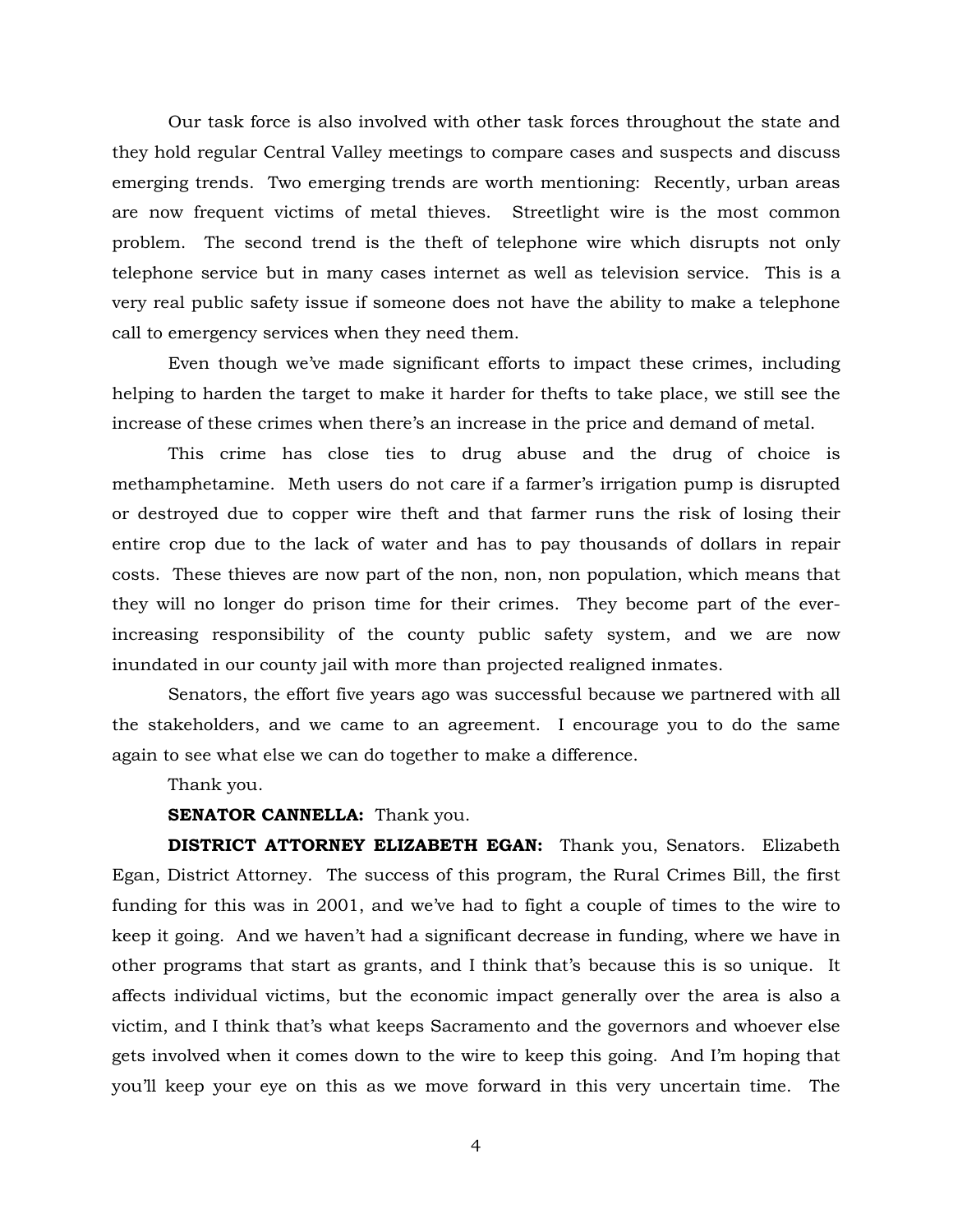victims are the ranchers, the farmers, the municipalities with our street lighting out and the public safety hazards there. The victims have become the recyclers.

A couple of the cases that we sent to prison were actually arrests made at the recycling yard. One was a defendant who had been on a crime spree. He showed up at the recycling yard with stolen material—wire—and a rifle and methamphetamine. These are dangerous people and they're frequent flyers.

We were looking through the cases. Jared Klein, our deputy DA has about 100 cases. He wouldn't have that many except that they fail to appear because they're out. So our caseload grows as we wait for them to be arrested and brought back in so we can get them into court. But we are getting prison sentences on almost 100 percent of the cases that are prison eligible. That means they have a strike prior and there are plenty of them. These people out stealing wire and high on drugs and in stolen cars with weapons have strike priors. And so, every one of those that we can we're getting to prison. The rest are just repeat felons, and we're waiting for the time where they're fleeing in the stolen truck they used to go out to the rural areas and get the metal. And it's serious, serious crime. You understand that.

We are looking for something new. Let's be innovative again. We have to keep this task force operation going—the rural crime—where we meet with the other six or seven, eight counties all the time; the detectives working across the border all the time, being able to pull in those resources for the sting operations up and down this valley. It's an incredibly effective and unique law enforcement operation.

So with AB 109 realignment, we are, I think you're fully aware, we are headed into nothing but disaster. The rap sheets are growing with the arrests and our inability to complete the prosecution and get them into the rehabilitation that is hopefully going to affect their future lawful, or behavior, and that's our hope. But in the meantime, it's causing a lot of additional economic damage to the area.

Also, if you become aware with our foreclosed homes in these areas in the Central Valley, they're coming in and taking all the appliances and vandalizing those homes. We just toured the Bank of Italy building here in Fresno, and they dragged metal heaters down marble steps and shattered all the steps to get a metal heater that was inoperable. So the amount, the exponential amount of damage, you're well aware of for \$100—\$50 to \$100— worth of wire in cash is exponential damage and economic loss.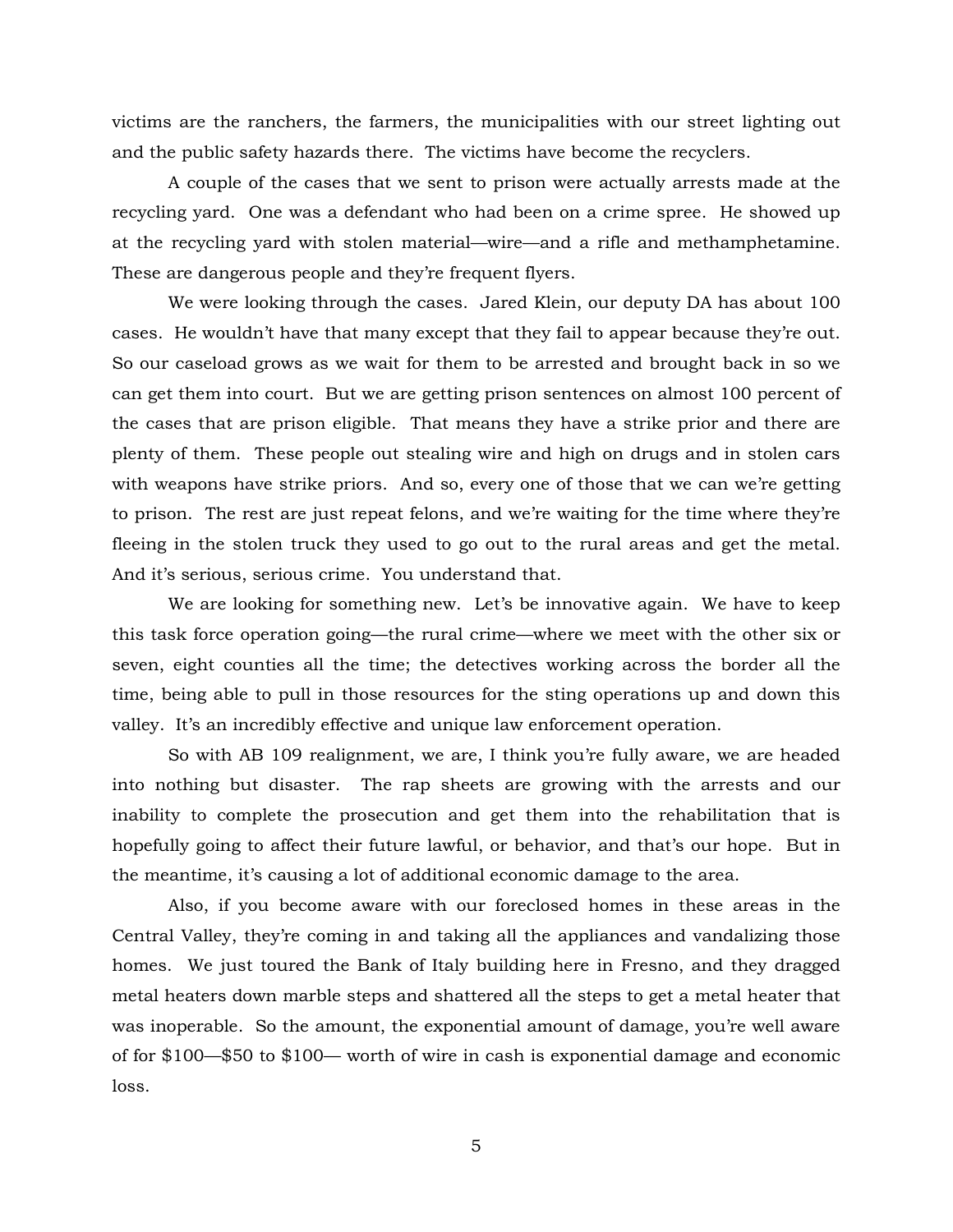So we are here, the district attorneys up and down this valley, to do anything we can. And we really urge you to help continue this program of working directly with the ag detectives.

**SENATOR CANNELLA:** So did I hear you say because of AB 109 we're headed towards disaster? So just in general, because of AB 109 realignment, your position as the district attorney that sees it all, that we're headed towards disaster?

**DISTRICT ATTORNEY EGAN:** Yes, it is, Senator.

**SENATOR CANNELLA:** Alright. I have other questions too. Senator Berryhill.

**SENATOR BERRYHILL:** Yeah, I have a couple. First of all, I want to thank both of you for helping to get 844 through in the first place. It was a yeoman's effort on both your parts. But in that bill, we really got everything that we asked for. We thought we had given public safety all the tools they needed. You mentioned that you've still got full funding for all your task force.

**DISTRICT ATTORNEY EGAN:** No, it's not full funding. It's down. But you know, when you start with a grant program, it's usually 100 percent funded, and within four or five years, the grants are generally over to try to kick start this stuff. But grants for specific crimes, this started that way, and the funding has dropped but not like our other grants. And I think it's because it is so effective over a broad geographical area and all different kinds of crimes and the way we've done the work, the way that we've worked with the sheriff's department.

**SENATOR BERRYHILL:** As thorough as we were in 844, do either one of you just have any thoughts off the top of your head what things in addition we might do? Because I thought about this the last couple of days, I'm going, "You know what, we got everything and more than we wanted on this thing, including flexibility for all the local jurisdictions." And I'm very curious today as we listened to both yourselves, the recyclers, and of course some of the victims on getting some ideas of what else we might do to stop this. Obviously, we've got good actors and bad actors, and the good actors always get thrown in—one bad apple and they're all bad. I absolutely understand that we've got good recyclers that play by the rules, and they're really victimized when you get the bad actors either here or over in the Bay Area that are taking all this stuff. But it's epidemic.

I lost a Caterpillar the other night and it didn't even run. I don't know how they got that thing off that pad. But these guys are emboldened.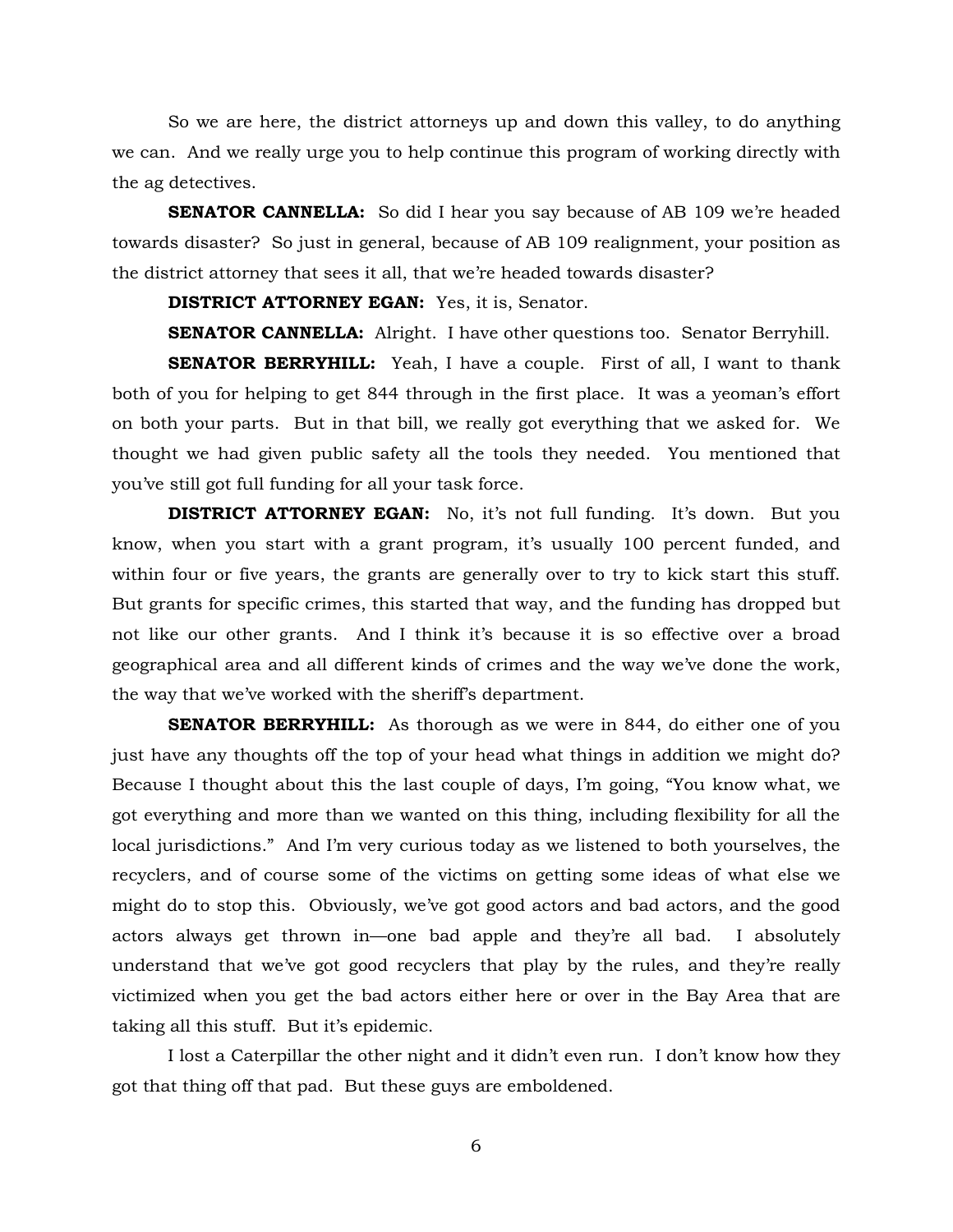I think 109, as you mentioned, is an absolute disaster. It's a revolving door through no fault of your own but the fault of the majority party in my …

But you know, I think that you got it right. I think the core of this thing, why it's going to get worse before it gets better is because 109, the early release of all these prisoners.

**SENATOR CANNELLA:** Yeah, but to follow up on Senator Berryhill's point: You know it's our … his bill, Senator Berryhill's bill has been in effect for four years now. It's given everybody a chance to work within those parameters, and you know, we can learn from how we're trying to do things and what works and what doesn't work. So really, from your perspective, from law enforcement, what can we do differently to make that better and make your job easier to accomplish the goal?

**SHERIFF MIMS:** Senator, as we organized our testimony today, following us our task force sergeant, Mike Chapman, will be testifying, and they have some ideas and will be able to answer that particular question.

And to follow up on the grant funding: We have the sergeant and two detectives paid for with grant funding. However, I have more than matched that with my own general fund money. And so, altogether we've got seven detectives and the sergeant assigned to the ag task force, so six of those are paid with general fund money, three are paid for with grant money. In addition to that, we have the deputy DA as well as a CHP officer that is on the ag task force. And it's a great partnership, and we can all work together in the same office building to keep this in check, and that's what we've done.

**SENATOR CANNELLA:** Okay. So from a sheriff's standpoint, we're going to hear from the folks that are doing the job how we can do better. From a DA's perspective, are there any modifications of the law that can be made to make your job easier?

**DISTRICT ATTORNEY EGAN:** Since realignment is here and until however long it's going to take for people to realize the rampant criminality, we have to either carve exceptions out of AB 109 that will make them prison eligible. I believe ROCA now shouldn't be used as a term anymore. The prison is down over 22,000 in population and that will continue because of AB 109 as they're released. They're not going back. Parolees are not going back. So I don't think we should use prison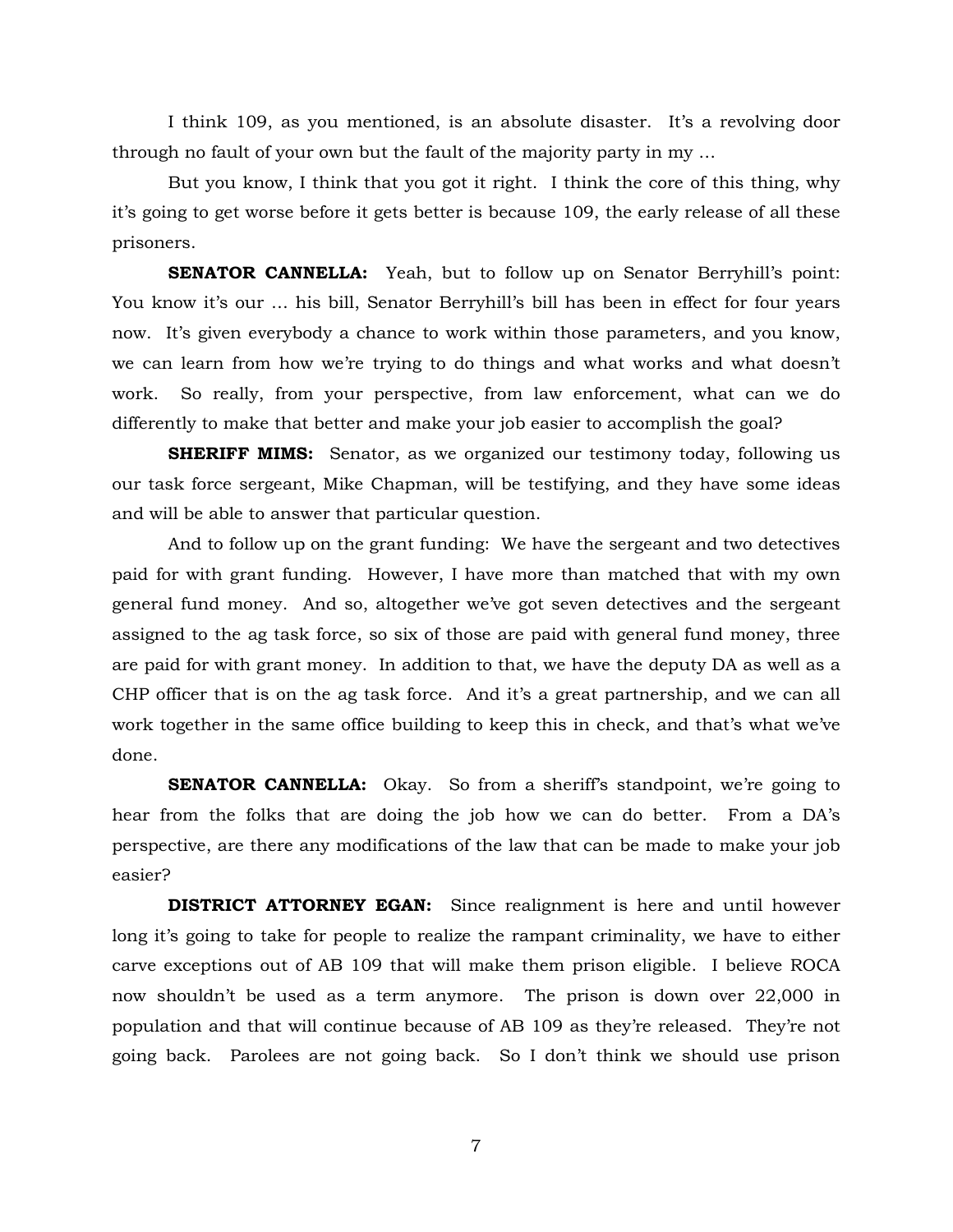crowding as a reason not to carve certain crimes out and make them prison eligible again. These people are repeat offenders.

**SENATOR CANNELLA:** Yeah, but it seems like urban—first of all, urban metal theft has always been a problem. It's not recently. It's been a problem for a long time, especially where I'm from up north. We've had our streetlights, you know, the wire stolen from that. We've had fire hydrants stolen, manhole covers stolen, so it's been a long time. So it seems like it's gotten better, and some of it is Senator Berryhill's bill, but also it was the price of commodities went down so it wasn't as lucrative to steal these things. And now the price of commodities has come back up, and now there's a demand. So in your opinion, how much of the problem is due to the commodity prices going up and how much is due to AB 109 and the early release of prisoners?

**SHERIFF MIMS:** Well, I think the criminal mind says, you know, "What's the risk reward?" And the risk is minimal because you're not going to go to prison, and chances are you're not going to go to jail, so you could continue your criminal activity. And the reward is, they continue working their …

# **SENATOR CANNELLA:** Okay.

**SHERIFF MIMS:** So that's really a big part of it.

**SENATOR CANNELLA:** So now that they understand that it's going to be hard to go to prison, there's less risk and more reward?

#### **SHERIFF MIMS:** Absolutely.

**SENATOR CANNELLA:** So it all, in your opinion, most of this comes down to probably cutting funding for law enforcement in AB 109 and the early release of prisoners?

# **SHERIFF MIMS:** Yes.

**SENATOR CANNELLA:** So if we just deal with those two things, we're fine? **SHERIFF MIMS:** I think we'll have a greater impact.

**SENATOR CANNELLA:** Two easy ones. We'll just take those off the list.

**DISTRICT ATTORNEY EGAN:** Well, prior to 109 taking effect, as long as the price of metal goes up, you're going to have people that's going to take advantage of that, and that's where we are. When copper is at \$3.50 a pound, people are going to find a way to steal copper and sell it.

**SENATOR CANNELLA:** Yeah. So there are a lot of good actors, right? A lot of recyclers that are doing their job, and they wanted to be part of the solution, and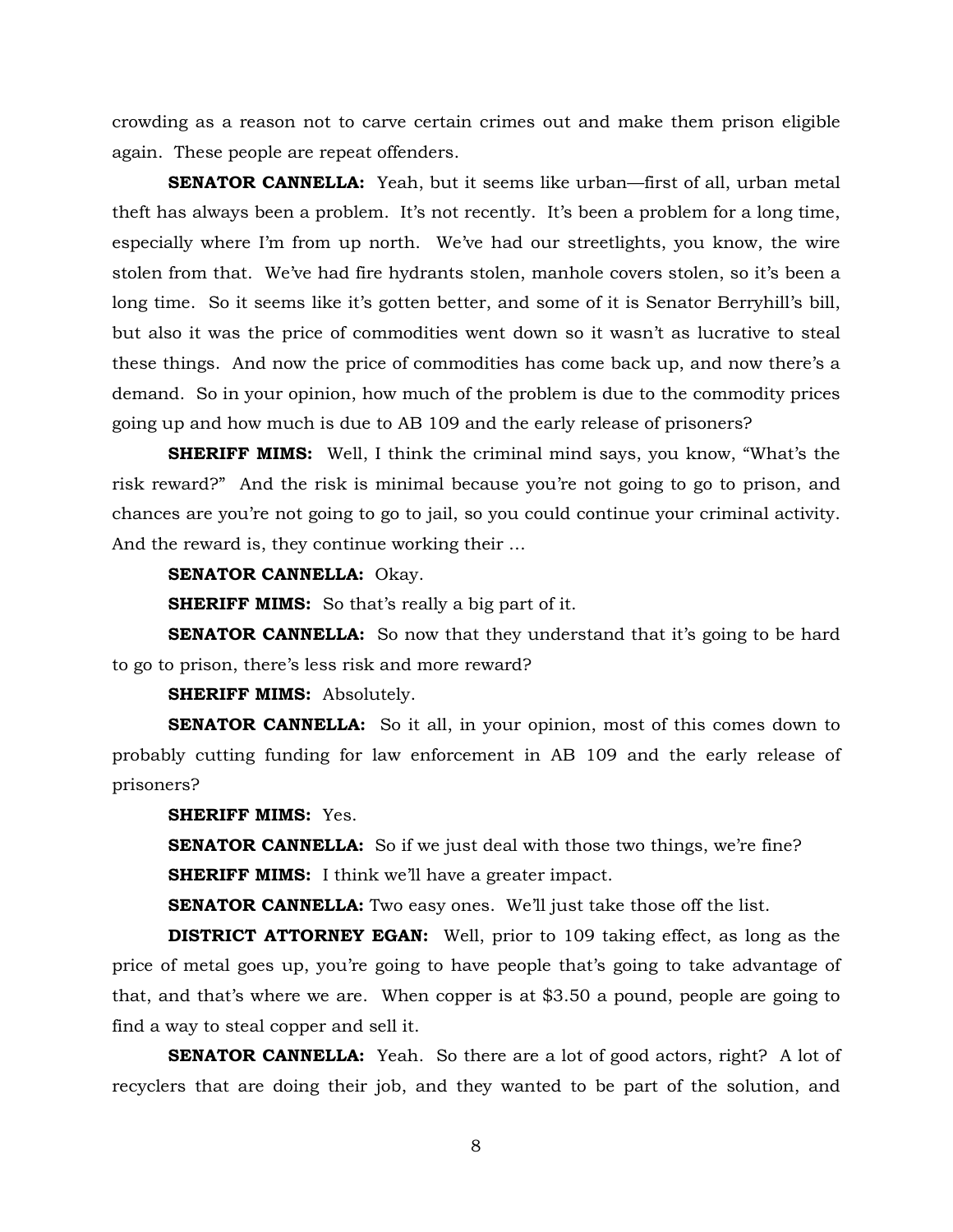they've been part of the solution. They're probably your partners in a lot of this area. But I've heard of cases where it's a very sophisticated process where they steal bleachers, I mean, really significant things that obviously they didn't just find on the side of the road, but then they ship them either to another part of the state or they actually ship them out of the country. So how big is that as part of the problem, and what can we do about it?

**DISTRICT ATTORNEY EGAN:** We need more law enforcement. You know, I think there's been, probably a habit, a custom over the years, and I think that this latest push that we, through your bill, Senator Berryhill, and the attention, the task force has brought the recycling operation up to… It became visible and then as it became visible and they started saying, "Okay, let's tighten up how we do business," and then you get the uneven business practice of the other one still cheating, so to speak. So it's helping a lot, and they're helping law enforcement. But a lot of that is the presence. The detectives now, we have a reason to go there. It's not just sort of looked at as harassing the recyclers. We have a reason to be there. We're going to check the books. We're working together. Everybody knows what we're doing. And just the presence, the presence and working with them, developing the relationships. We do the stings. I think it's just a process that is evolving. And the more the recyclers take part and work with us, the more it's glaringly evident the ones that we need to focus on.

## **SENATOR CANNELLA:** How often does the county conduct stings?

**DISTRICT ATTORNEY EGAN:** We haven't had one in a couple of years. But the beautiful thing is, when we do a sting, the detective/sergeant will tell you, but we do it across two, like say, a couple of counties. Because you know, as soon as you push here, they start running across the county line. And it's really effective. We'll do serial stings up the valley. So it's really… That's what's brilliant about this also, is that it's cross county.

**SENATOR CANNELLA:** I've heard also situations where—not the big recyclers, because you can conduct a sting on a large recycler, right, because they have an established business. But some of these folks operate out of their business or they operate at mobile cites where they'll pay cash. How do you deal with that?

**DISTRICT ATTORNEY EGAN:** You deal with that with the detectives who start to learn—like any focused law enforcement operation, they start to learn who the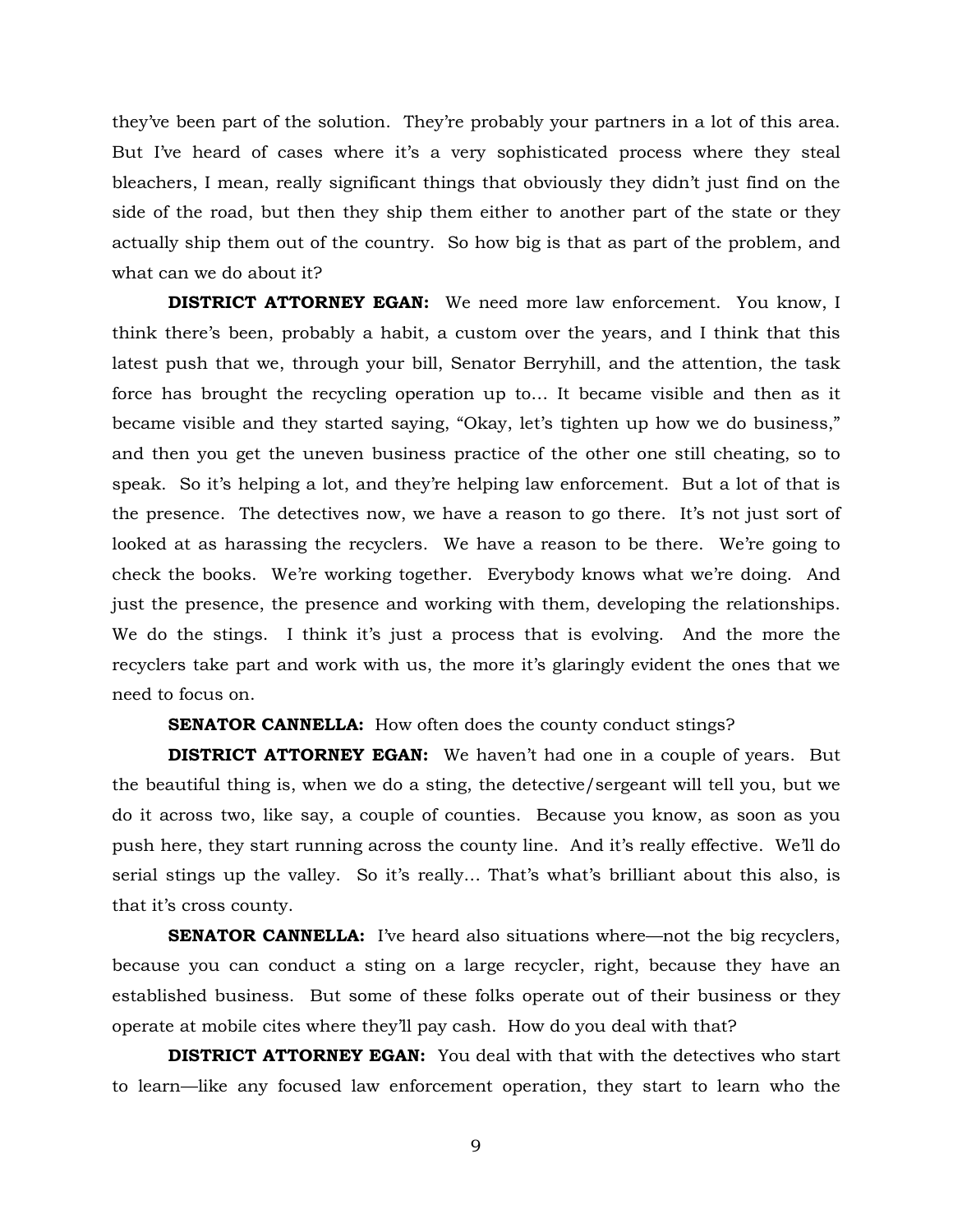players are. You know, when you talk to gang detectives or metal detectives, they start to know who the players are. They know who to talk to. They know where to look. And it's just that when I went riding with the detective a couple of years ago I was amazed at what she showed me. They know the area. They know their county. They know who the operators are. You know, we follow that truck out of Fresno right to the Bay Area. You know things like that, and that is very effective, and that's how you do it. There's no easy quick way. It's developing a relationship with recyclers and being on the ground.

**SHERIFF MIMS:** And these investigations are very labor intensive. It takes a lot of people, especially when you're doing the surveillance and those kinds of law enforcement activities. They are very labor intensive to do that.

I was just briefed by Sergeant Chapman that now he has somebody solely designated to visit every recycling yard twice a week just to go through the bins and look around, one person that solely just does surprise visits and looks around and looks through and sees what's there.

**SENATOR BERRYHILL:** Where's all the metal going, then, Margaret?

**SHERIFF MIMS:** Well, out of the area. A lot of it might stay here. Our problem is—and it's an ever problem with prosecution—is finding a victim in time to prosecute when they have this stuff because as you know, many times they might turn in the metal, and it's quite some time before a victim figures out they've been a victim.

#### **SENATOR CANNELLA:** Okay.

**SHERIFF MIMS:** And then finding the suspect again and associating it with the victim is what we need for a prosecution, so that's a big problem. And there are enough yards, recyclers that are out of the area that are unscrupulous and will take metal with no questions asked.

**SENATOR CANNELLA:** Are you using GPS technology? Those are things... A few years ago when construction was booming, I mean, these folks would go into these new construction areas and rip out backflow preventers. They would embed them with little GPS tracking devices. Is that a common thing to use? What kind of technology do you use to…

**SHERIFF MIMS:** Yeah, we do that. Now you're letting everybody know our secret, Senator, but that's alright.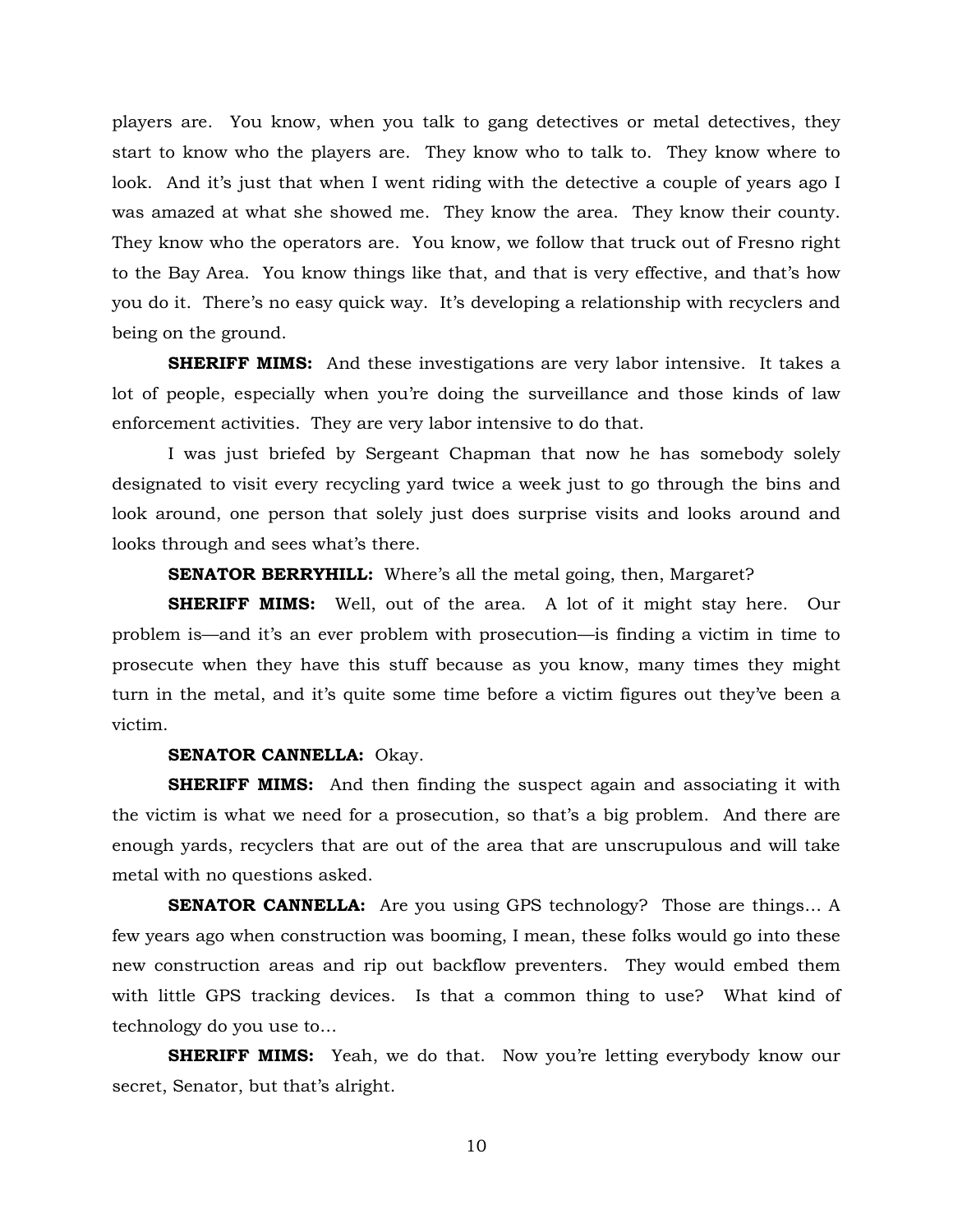**SENATOR CANNELLA:** Oh. They should be aware that the things they steal may have a GPS tracking device, right.

**SHERIFF MIMS:** Yes, we do use GPS trackers. I mean, we will actually have bait wire we will put out with a tracker and conduct those kinds of investigations.

**DISTRICT ATTORNEY EGAN:** Cameras over certain areas of yards. And you'll hear from some of the… I know PG&E's head of security; they do a lot to try to prevent the theft and then to track it so that we can prosecute.

**SHERIFF MIMS:** The latest thing we've purchased are cameras, portable cameras that we can put out when we believe there's a trend or a series of crimes, metal thefts. We'll put it out in a place and get video—digital.

**SENATOR BERRYHILL:** You know, I think this thing is running down, but, okay, let's say you put a camera out there, and let's say you catch the guy. Can you keep him in prison or is he back out on the street a day later?

**DISTRICT ATTORNEY EGAN:** It depends on his history. If it's a third strike and if he's charged with that third strike, we will keep him.

**SHERIFF MIMS:** Or a striker. If he has a previous strike, yeah.

**DISTRICT ATTORNEY EGAN:** However, if it's a straight property crime, those are the ones that are first to be released to make room for the murderers, robbers, and rapists.

**SHERIFF MIMS:** Which the ones with prior strikes are some of those. Of our real cases, it's 83, 84 percent are related to metal theft.

**SENATOR CANNELLA:** Say that again.

**SHERIFF MIMS:** 83 to 84 percent of the cases we currently have in the rural crimes caseload are metal theft related. We have rural home invasions, other crimes that our deputy handles, but the vast majority are metal theft related.

**SENATOR CANNELLA:** Anymore questions?

**SENATOR BERRYHILL:** No, I'm good.

**SENATOR CANNELLA:** Well, thank you very much. Thank you for being here. And I know you're on the frontline, and your budget has been cut by the state, and we just really appreciate what you do for all the residents of Fresno.

**DISTRICT ATTORNEY EGAN:** We appreciate you fighting, Senator. I know you're on the arson bill and the other things we're working hard to try to tailor. The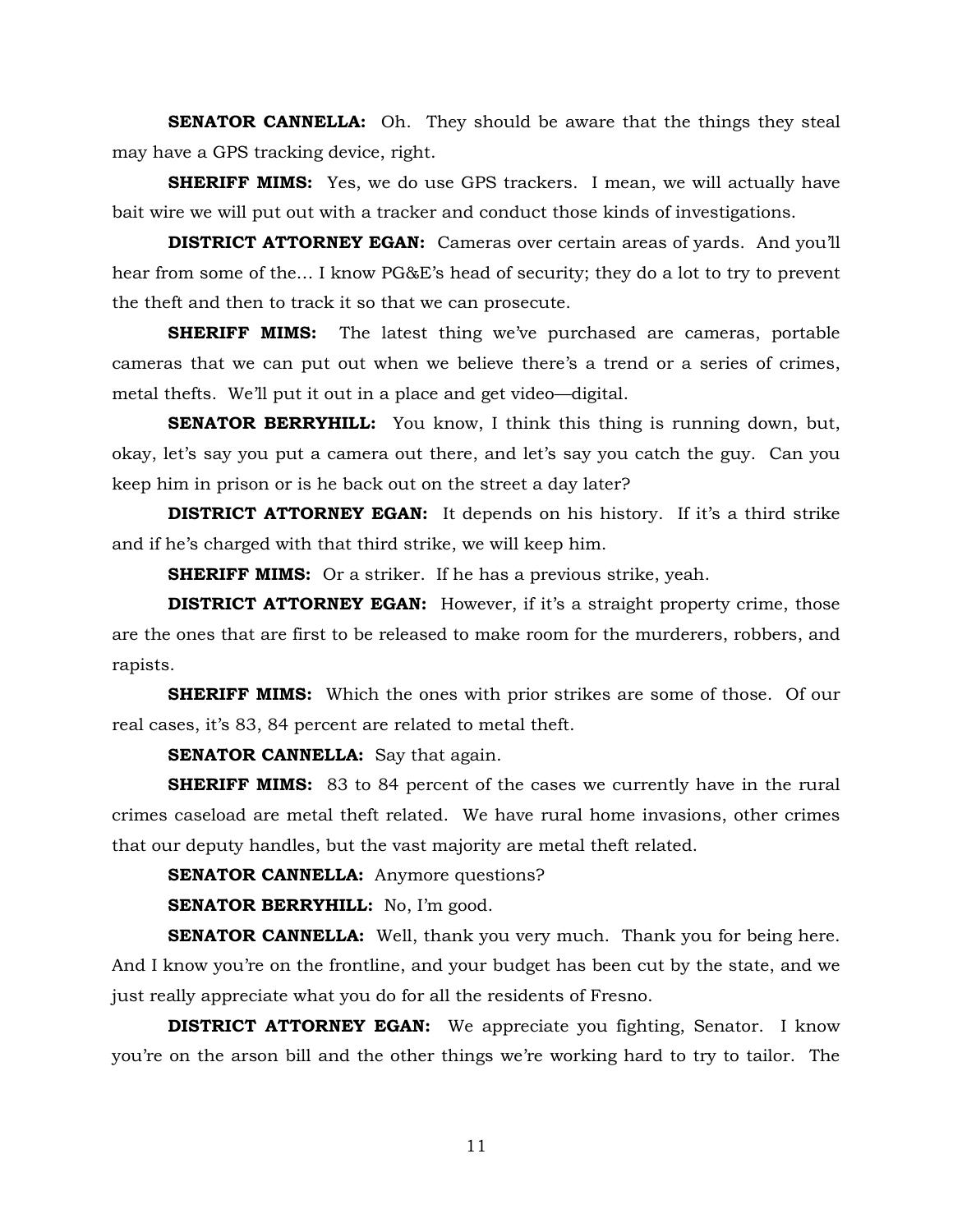economic impact is greater than one individual rancher or farmer or business owner, so it really affects this entire valley, and I appreciate you focusing on that.

**SENATOR CANNELLA:** Alright. Thank you very much. Alright. So our next panel will be Sergeant Michael Chapman, Fresno County Sheriff's Department; Detective Adam McEwen, Madera County Sheriff's Department Ag Crimes Unit; and Detective Dan Kerber, Madera County Sheriff's Department. Thank you for being here.

**SERGEANT MICHAEL CHAPMAN:** Thank you. I apologize. My partner, Dan Kerber, couldn't be here today because, surprise, surprise, he got tied up in a metal theft case that happened this morning in Madera County.

**SENATOR CANNELLA:** That's more important, so you can handle us probably just fine. Well, great. Would you guys like to present anything first?

**SERGEANT CHAPMAN:** Yes, I would. I'd like to talk a little bit about 844. It helped us a lot, and it's been instrumental in initially decreasing the amount of metal theft we were having. Like anything else, once it's been out for a while, you see some places where it can be fine-tuned. I think what a lot of the people are doing to get past the immediate return on the money when they turn it in, where you have to be recycling for an extended period of time every day—what's happening is there are people that are doing that, and there are people who don't have that capability that take the metal to them, and they essentially become an itinerant dealer. They sell… The people who aren't capable to get paid on a daily basis sell the metal at half of the price to these itinerant people who have the capability to get paid on that day.

I think the other thing too that we're seeing is that there are a lot of people who are recycling metal on a daily basis, and that's their sole source of income. I think a lot of that income is probably going unreported.

One of the recent challenges that has hit us in the investigative portion of this is we can focus a lot of our attention on the yards or we can focus our attention on the people who are actually committing the thefts. And by and large for the most part, the yards, at least in Fresno County, are very compliant, and they're our best partners in fighting metal theft. They're quick to call and report. We made some great cases with them.

One of the things that's challenging us, though, is recently grand theft. The threshold amount was increased from \$400 to \$950. And as we've heard before,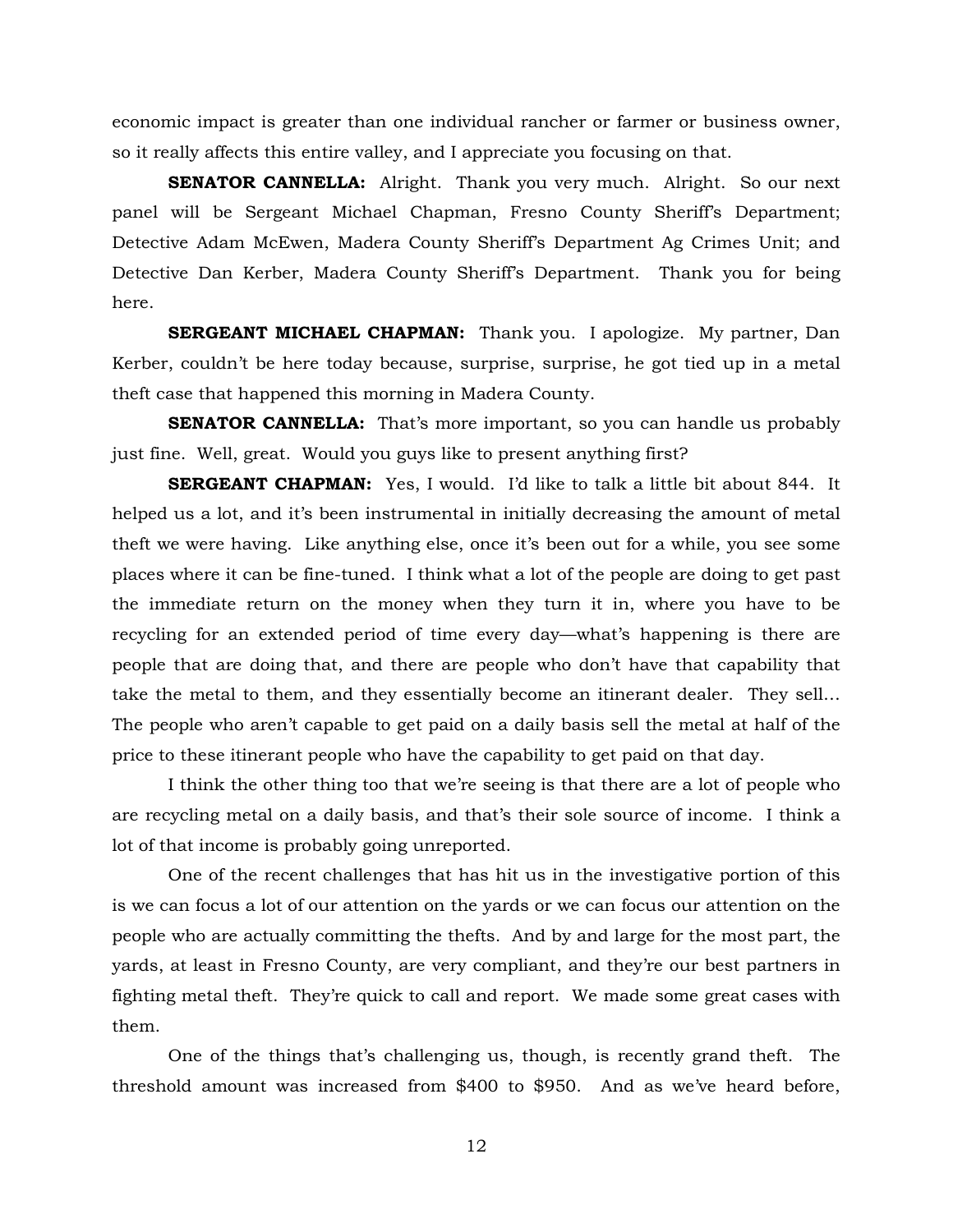oftentimes the amount of copper wire that's stolen is only a couple of hundred dollars' worth of wire, but it does thousands of dollars' worth of damage. Not only the initial repair cost, but if this happens at a time when the grower is counting on their wind machine to work to prevent frost damage or they're counting on their pump to work, you know, to, again, prevent frost damage, the loss can be significantly more than just the material.

I know there has been some legislation introduced in the past to reduce the amount, the threshold amount, for metal theft to make a grand theft down to \$2- to \$250, and that has been recently defeated. Fresno County is fortunate in that we're one of the few counties that still is able to get misdemeanor cases filed through the district attorney's office. Most of our counterparts in the 13-county umbrella that we all work together on the Rural Crime Task Force do not have that luxury, so if we catch people stealing metal, oftentimes it's a misdemeanor that if it carries any penalty at all it's significantly reduced, but yet it's still doing a significant amount of damage.

I know that the lobby group ISRI (The Institute of Scrap Recycles Incorporated) represents basically the metal groups. We have proposed some legislation that they felt would impact their business in a negative way so they have opposed it. And what I would, just at a grassroots level, I think what would work well is if we could get together with these people like we have with the metal yards here and partner with them and come up with some legislation that would work, that would be palatable to both sides. Instead of being kind of adversarial on this, we become allies with them. I think that would do more good than anything else. And look at these issues, how we can do better with the itinerant junk dealers that are picking it up, and we can work with them to reduce the dollar amount for grand theft on metal losses.

**SENATOR CANNELLA:** I've heard that the legitimate metal recyclers, and there are a lot of them, and probably most operating businesses have actually been hurt just because of these folks that…

## **SERGEANT CHAPMAN:** That's correct.

**SENATOR CANNELLA:** ...are set up in their trucks where they're willing to pay cash. So a lot of the legitimate business—you know, people that recycle cans or whatever—they don't necessarily want to weigh, they don't necessarily want to get a check, they want cash. And so, even though they've collected those cans in a legal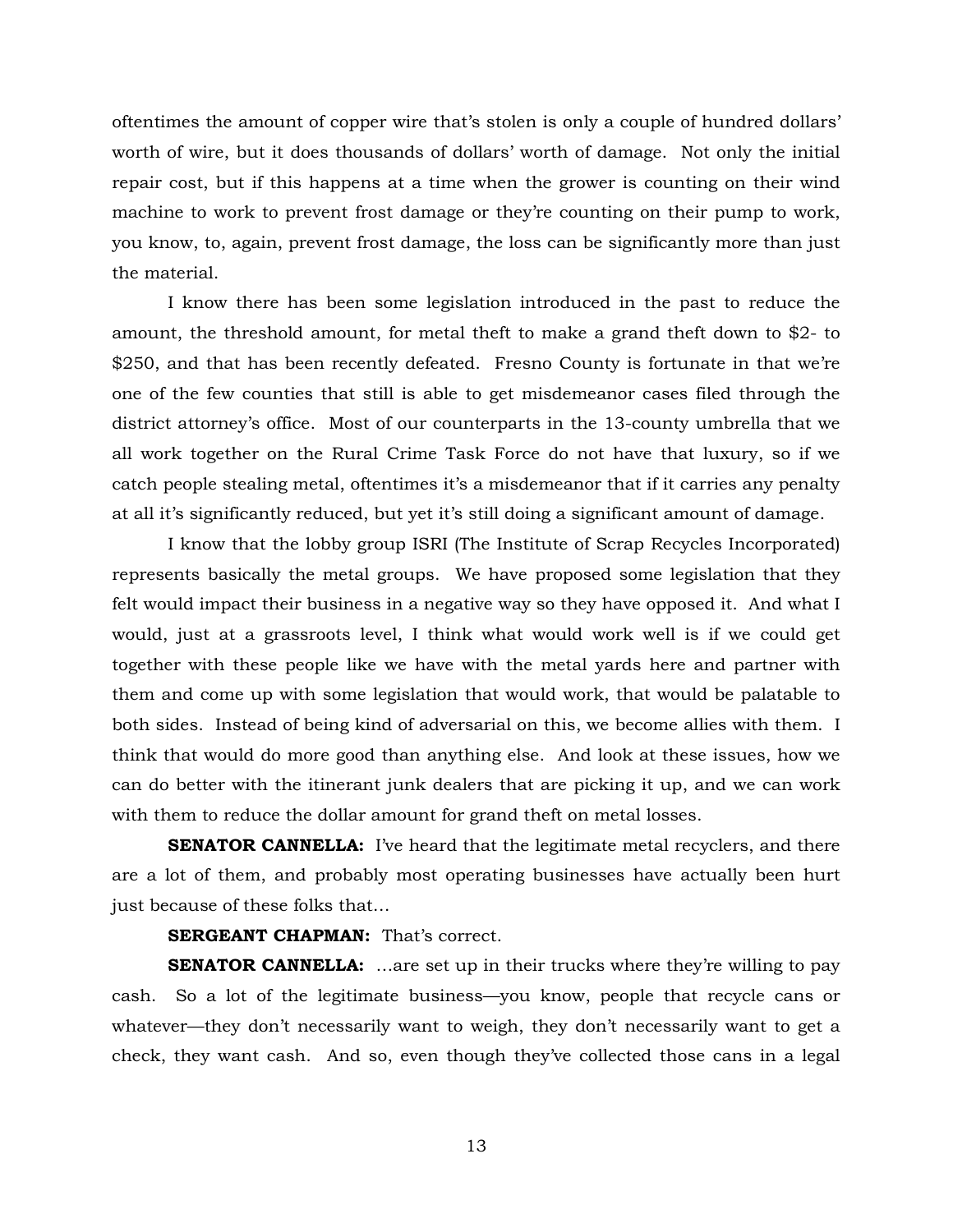way, they still will go to these, you know, one-time operators or whatever. Are you seeing that as a problem as well?

**SERGEANT CHAPMAN:** Yes, we have. We had an incident… it's also kind of complicated for us because the larger recycling yards are located in the county. The smaller yards that focus primarily on CRV redemption but also take ferrous metals are located in the city. So we have a jurisdictional issue there where we end up crossing over into the city to take enforcement on that. There was one incidence where there's a city yard that, "we can't pay you for three days, but we do three-day loans, and we'll pay you 50 percent of the amount," and they're basically doing a loan thing. We found out about that and obviously there's some… a temporary loan and you have to have the proper certification and license. We shut that down real quick.

For the most part, we get great compliance from the yards. And it is the small individuals that you find on the side of the street. They don't even have storefronts. These itinerant dealers that we're talking about are people that—people that are stealing the metal and are wanting to get the instant return from it. They're acquaintances of these folks that are selling metal on a daily basis so they have a personal relationship. It's not necessarily always a storefront operation.

**SENATOR BERRYHILL:** You lost me a little bit. You call them "itinerary?"

**SERGEANT CHAPMAN:** Itinerant junk dealers, yes.

**SENATOR BERRYHILL:** Itinerant. Itinerant.

**SERGEANT CHAPMAN:** I'm sorry.

**SENATOR BERRYHILL:** You're using big words with us here. We're just senators. You've got to keep it simple.

So what can we do to deter… Do you think that this may be a big part of the problem that's out there now?

**SERGEANT CHAPMAN:** I think it will help close a loophole. In the grand scheme of things, if I had a number of things to pick from and I could only have one, it would be to decrease the threshold loss amount for metal theft and make it a grand theft. But what's going to be tough about the itinerant dealers is that they don't have storefronts. They're going to be tough to locate and take action. Actually, there's a county ordinance that requires itinerant dealers to have a license and a place of business. And we have actually gone after a couple of people just by looking at the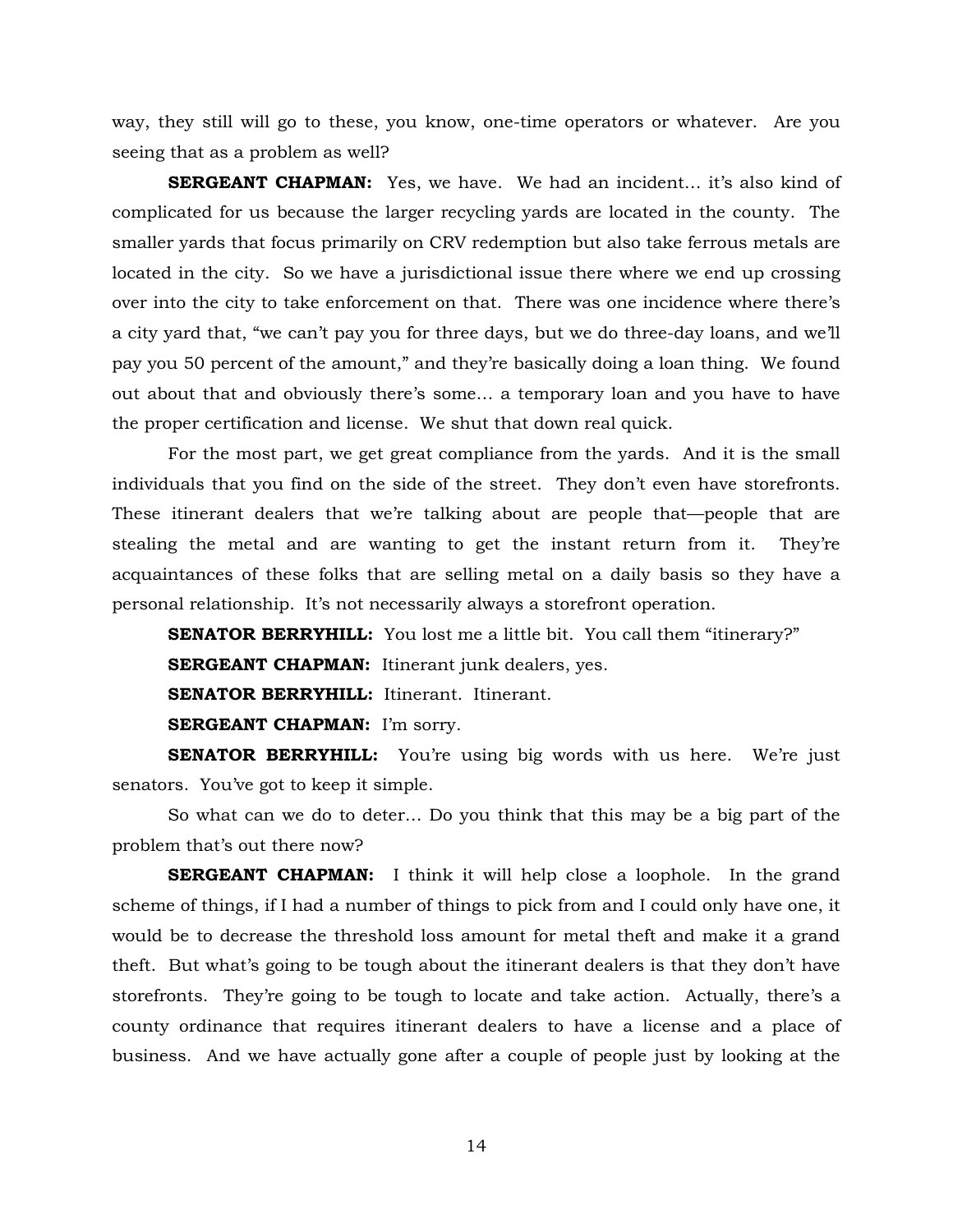recycling records. Obviously, this is a source of income for them, and we've cited a couple of those. It hasn't been the most effective use of our manpower though.

Any legislation that we would propose… I think we really need to be on board with ISRI, on to make sure that this is something that's acceptable to them so we're not spending a lot of our effort on something that they're going to challenge later on.

**SENATOR CANNELLA:** Yeah. You know, we hear about growers and then we'll hear about them taking up their own precautions to try to battle metal theft because obviously they're the ones left footing the bill, right? Do you have some suggested actions a farmer or rancher can take to protect their property from metal theft?

**SERGEANT CHAPMAN:** Yes. They've done really well in being very creative on their own in hard pointing likely targets. One of our partners from AT&T, they've been experiencing a theft of a lot of wire, and they basically say it's like having an orchard that grows five-dollar bills and trying to put a fence around it. It's just not really practical to do that. They can certainly do a lot more to lessen the chance, deny access, you know, cabling off vineyard lanes and whatnot, reinforcing pumps and booster boxes, panel boxes. But what it comes right down to because of the nature of where the crimes are occurring—it's occurring in a rural area that's sparsely populated, and it's occurring at times when, you know, maybe the rancher or farmer grower isn't there. It's just really tough to hard point everything and prevent theft.

**SENATOR CANNELLA:** Okay. Have the data reporting requirements under the state law been helpful in your investigation of metal theft?

**SERGEANT CHAPMAN:** Yes, they have. We've made some significant cases because we're able to go back and search records. Someone just mentioned something about the… I think Ms. Egan mentioned about the theft of radiators from one of the old bank buildings. And we were at a yard two days ago, and we were wondering where these radiators come from. So I've got a detective actually working on that at this moment, making contact to find out who brought those radiators in so we can attach it to that crime. So by being able to go back and have those very good records in place, it's helped us expeditiously.

**SENATOR CANNELLA:** So understanding that most of the recyclers are working with you, trying to do the right thing—or "good actors" we'll call them—how often is an investigation started because of them contacting you and saying, "Wow,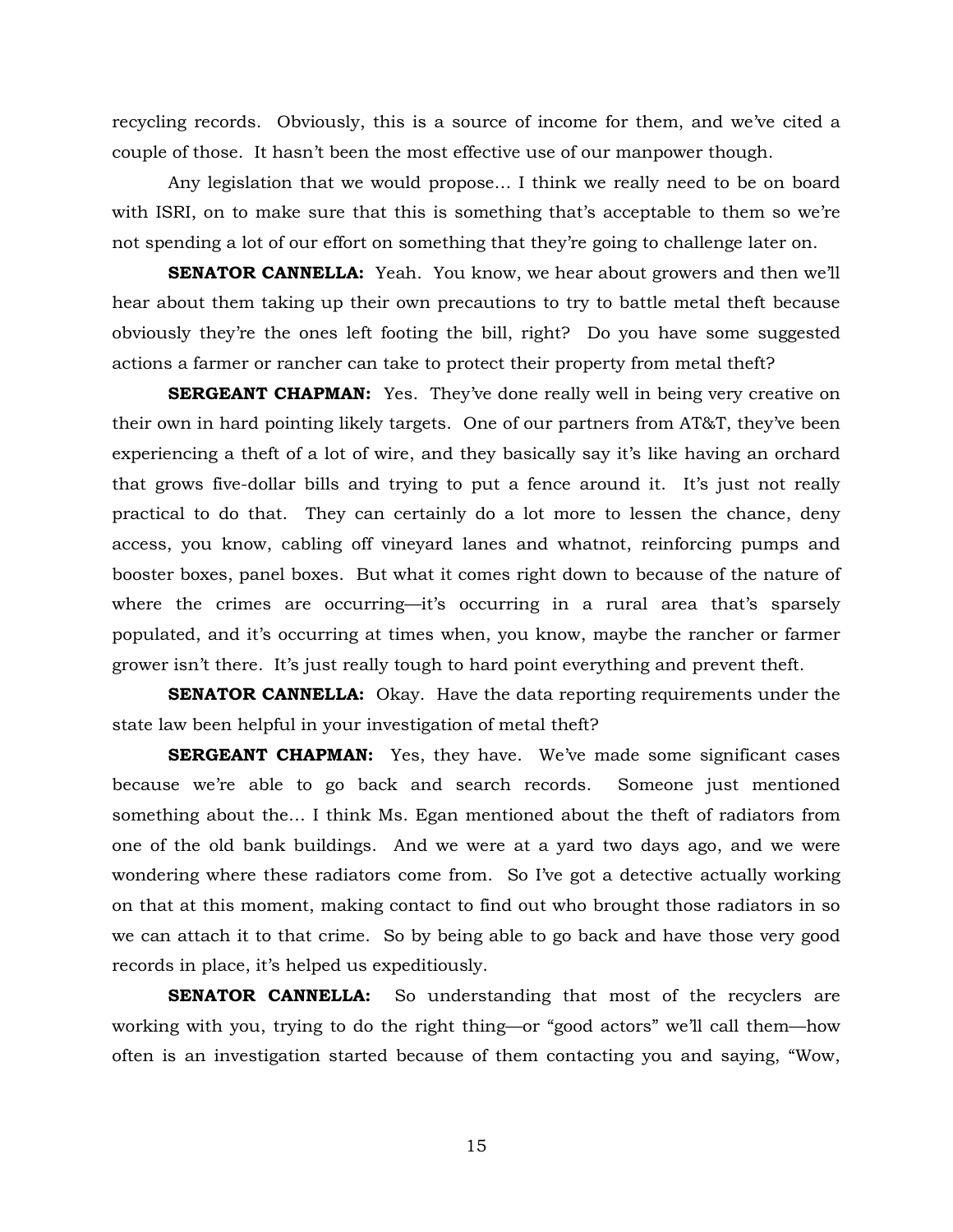this guy just brought in a bunch of bleachers. You know, this doesn't seem right to me."

**SERGEANT CHAPMAN:** Last Thursday I received a call. We just did a recent press release on the theft of telecommunication wire and how important it is. I received a call from a recycling yard, one of the larger recycling yards here in Fresno, and said, "Hey, I've got some wire that doesn't look quite right. You need to have someone come in and take a look at it." Unfortunately, we were tied up on another investigation. Friday morning I got a second call from that recycler saying, "You need to get over here." And we got a couple of detectives there, and sure enough, it was some telecommunication wire. And while they're there looking at and talking with the recycler, the suspect comes back in with a third load, and they were able to arrest him. If not for that call, we wouldn't have had that case. And it was like a \$10,000 loss to the communication business—so huge.

**SENATOR CANNELLA:** Detective McEwen, you didn't have any papers in front of you, so I'm sorry, I haven't referred to you yet. So I'll turn it over to you for a few minutes.

**DETECTIVE ADAM MCEWEN:** Yeah, I highly agree with Sergeant Chapman about the increase in the dollar amount going from \$400 to \$950. That's been, in my opinion, the biggest challenge, adjusting to that difference in dollar amount. We're finding that a lot of cases that before would have been felony cases, which has enabled us to make arrests on those suspects that commit these crimes, now a lot of them have turned into misdemeanor cases. And it's very discouraging when you have to spend the same amount of time investigating the case. And you may find out who the person is; and you find yourself instead of being able to arrest them like you were before, you're basically explaining to them you're going to file charges on them, they get to go free and continue to do the same thing. And then at the same time, you've got to tell the victim, "Hey, you know, unlike before with the same case, we can't make an arrest now because of the way the new law is written because the increase in the dollar amount," and it just makes a lot of people angry, discouraged. And you know, it's just frustrating.

**SENATOR CANNELLA:** What law changed that threshold, do we know?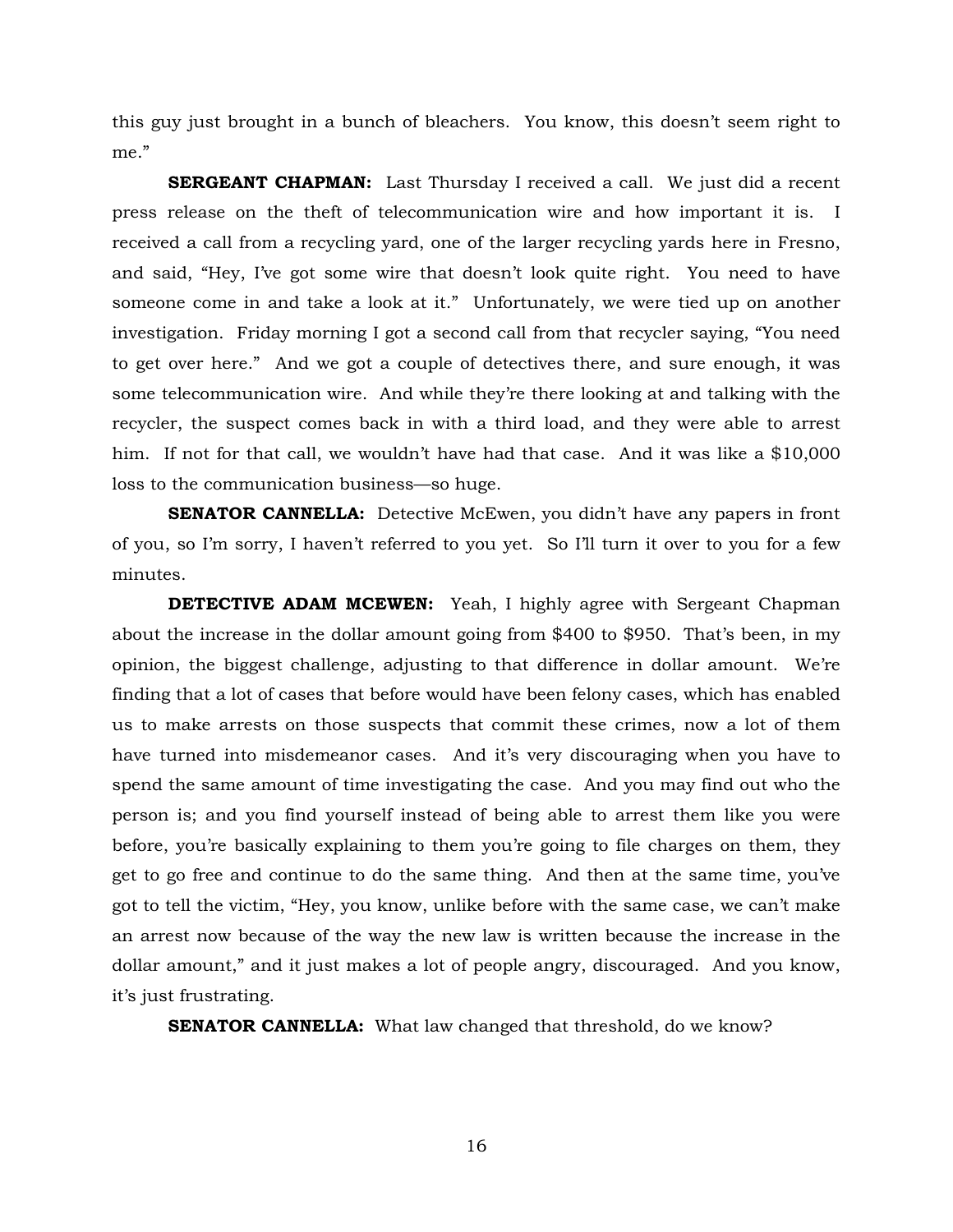**DETECTIVE MCEWEN:** I don't know what exactly changed it, but it was the violation of grand theft, PC487. Before, it used to be \$400 or more; it went up to \$950.

**SENATOR CANNELLA:** Yeah, but was it part of AB 109? **SERGEANT CHAPMAN:** AB 316. **DETECTIVE MCEWEN:** 316. **SENATOR CANNELLA:** And when did that pass? **SERGEANT CHAPMAN:** 2010, I think. **DETECTIVE MCEWEN:** Yeah, okay. **SERGEANT CHAPMAN:** We've been saddled with this for a little over a year. **SENATOR CANNELLA:** Did you vote for that, Senator Berryhill? (Laughter) **SENATOR BERRYHILL:** No, I didn't. **SENATOR CANNELLA:** I'm just kidding.

Detective, do you see any loopholes in the current law other than the decrease in the grand theft amount? Are there any other loopholes that we should be looking at to try to help you folks do your job?

**DETECTIVE MCEWEN:** One of the things that I have noticed, especially when it comes to the wire thefts—a lot of times when I see the wire that's coming in that's not legitimate, from just basing my experience dealing with the suspects, we're seeing that a lot of the wire is stripped—that or it's been burned. So any of the insulation markings—which a lot of the insulation companies will mark their wire with their brand name, the size of the wire, any other information, like voltage information—that you can compare to the wire at the location where the theft occurred is now gone. You know, I've had personal cases in where I've gone to court where I've been able to show to the court that, you know, the shoe prints at the crime scene matched that of the suspects that you contact in the case. On top of that, with the fact that you prove that they're the ones that took the wire into the yard, but even though you show all that information to the court, you find yourself trying to explain how that exact wire that they brought in was the same wire that came from the crime scene. So it's very challenging to, as far as that aspect, to show it's the same exact wire. You know, it would be nice to, you know, like Sergeant Chapman—it would be nice to approach something or make something that's fair for not only us but for the victims and for the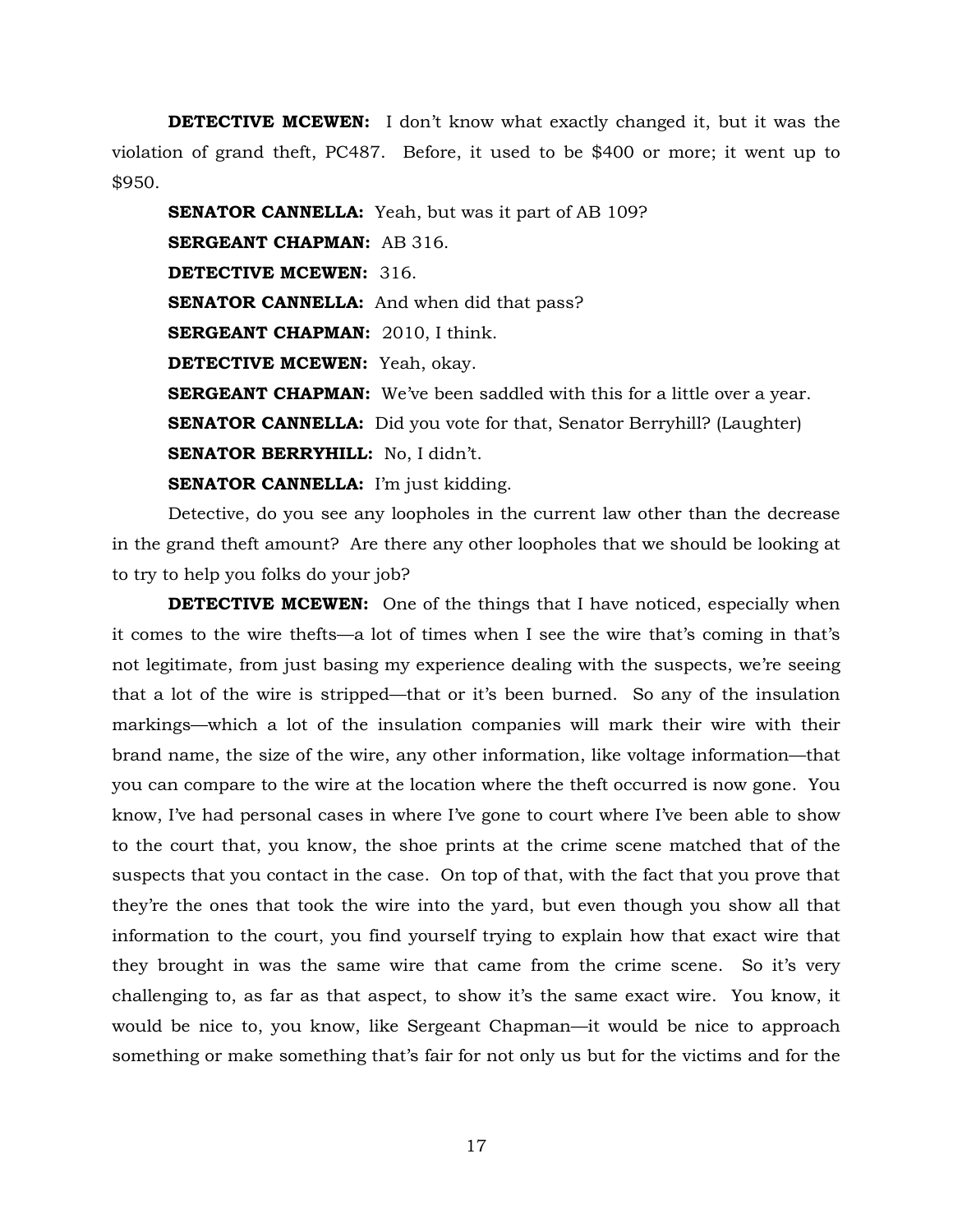business owners that are, like you say, the good actors—something that can be agreed upon where it can make it easier to identify this stuff because…

**SENATOR BERRYHILL:** Because right now they're required to take pictures, to take thumbprints and all that. But even with those tools, and you say you have a picture of the stolen equipment, you have a hard time proving that indeed that was the wire that happened to be stolen out of whatever given location?

#### **DETECTIVE MCEWEN:** Right.

**SERGEANT CHAPMAN:** And sometimes it's the quality of the pictures. You know, they're required to take a photograph, but sometimes what I see is their photograph is video surveillance where the quality is not that great. You have maybe an overall picture of it that's a faraway zoom. It's a photograph of it…

**SENATOR CANNELLA:** So the law requires, Senator, that you take a picture, but the recyclers are saying, "Well, we've got the video camera," and does that meet the…

**SENATOR BERRYHILL:** That's their picture, then, evidently.

**SENATOR CANNELLA:** That seems like a loophole.

**SENATOR BERRYHILL:** Yeah. It can be looked at as one, yes.

**SENATOR CANNELLA:** So you can just get a little camera and take a quick picture.

**SERGEANT CHAPMAN:** I'd like to see, the quality of the actual photograph that's required would be a good idea because a lot of times, you know, property identification is a challenge.

**SENATOR CANNELLA:** Hmm. Interesting. Now, we heard that Fresno recyclers are for the most part, the established ones, are doing a good job and working with law enforcement. Are you seeing the same thing in Madera?

**DETECTIVE MCEWEN:** Yes. I'd say we're fortunate; we only have a few recycling businesses in Madera. I'd like to say that we do have good relationships with those businesses. They have helped us out with making cases, and it's been great. But, you know, sometimes I'm finding that there are people that are doing recycling businesses out of their backyard.

**SENATOR CANNELLA:** What was the word again? Interant? What did you call it?

**DETECTIVE MCEWEN:** Itinerant.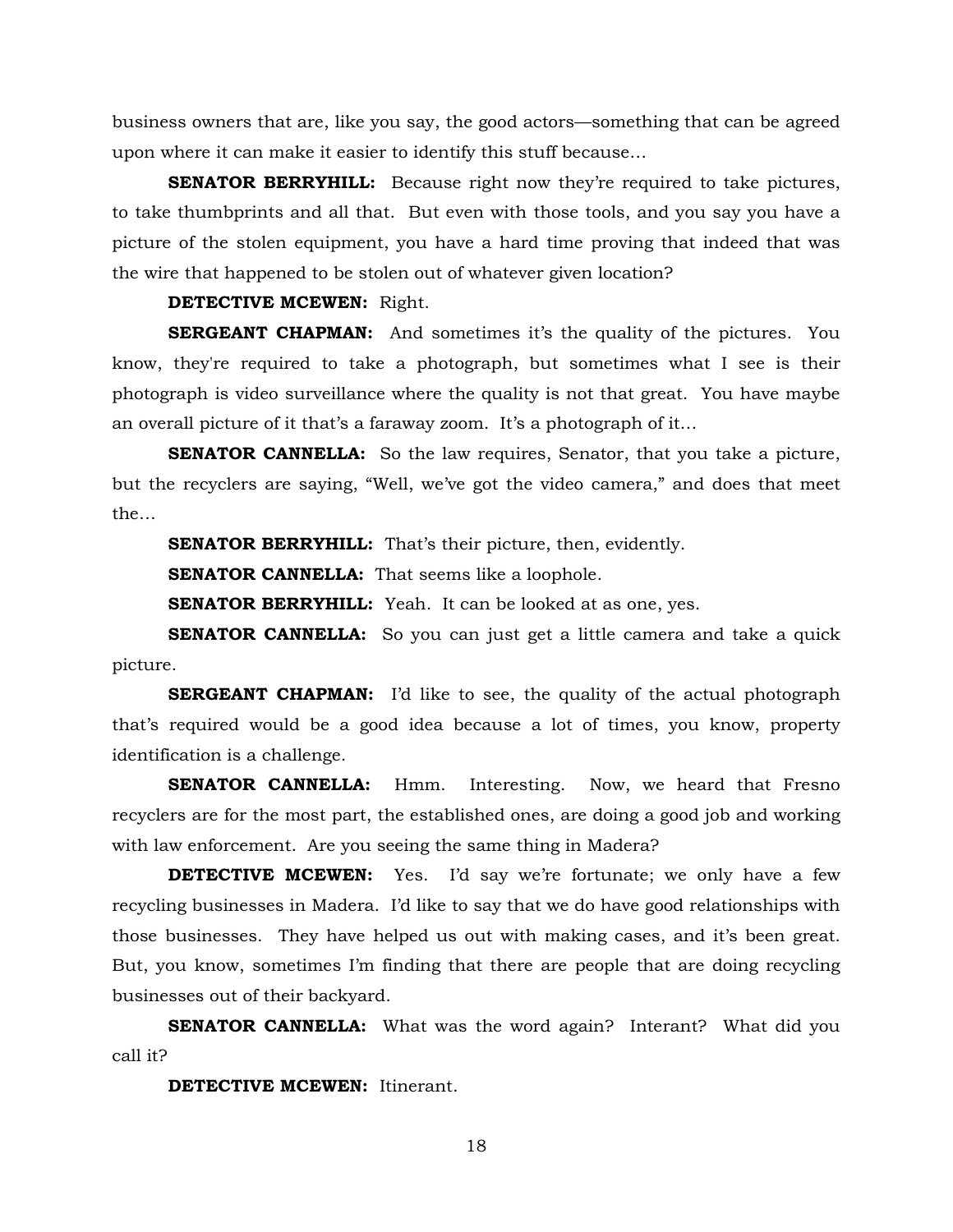**SENATOR CANNELLA:** Itinerant. So itinerant dealers, you have the same problem?

**DETECTIVE MCEWEN:** I'm seeing it's starting to be pretty common now.

**SENATOR CANNELLA:** So what does that look like? What would an itinerant dealer look like? I mean, how would you identify them?

**DETECTIVE MCEWEN:** Well, one is sometimes we're told by citizens unhonestly or sometimes they'll call and give their name and information and it will be something as simple as somebody that… Let's say they scrap, that's what they do for a living, but they also allow people that come to their place and they'll buy these items from them and pay them cash, and there's no receipt or paper trail. And that person that does recycling for a living will take those items which are, in my experience, almost always stolen. So you know, there's no proof of who exactly brought those items in, the guy that's not recycling it…

**SENATOR BERRYHILL:** He's still guilty of receiving stolen property, but we can't trace it. That was part of 844. I think part of the compromising getting it through was that one of the deals was the guys that make their money on this, if they're known people, if that's what they do, and they come in more than five times a month or whatever, and they're clean, then you don't have to ask for all that information, I believe. Is that right?

**DETECTIVE MCEWEN:** Yes, sir. And that's where the loophole is. It's not a business front. They don't have a sign that says, "I am an itinerant junk dealer." Usually it's a fellow in a pickup who pulls up next to a fellow on a bicycle, and he buys his stuff. It's very sleight of hand, almost like an illicit drug deal on the street. In my view—and again, this is just from the working cop kind of mentality—is these people who are the itinerant dealers who are providing this means for the immediate payment are redeeming scrap metals on a daily basis, and they're doing it, and they're making thousands of dollars a week, and this is unreported income. And I'm not sure how quite the mechanics would go about doing this, but if there's some way that we can control that and they could be accountable for where their income—the metal they're receiving for their income—is coming from, it's also a tax basis that's escaping us. You know, they're making thousands of dollars and not paying any sales tax or earning income tax on it. And oftentimes, we find through investigation that these same people are receiving some form of government subsidy. I think that might be the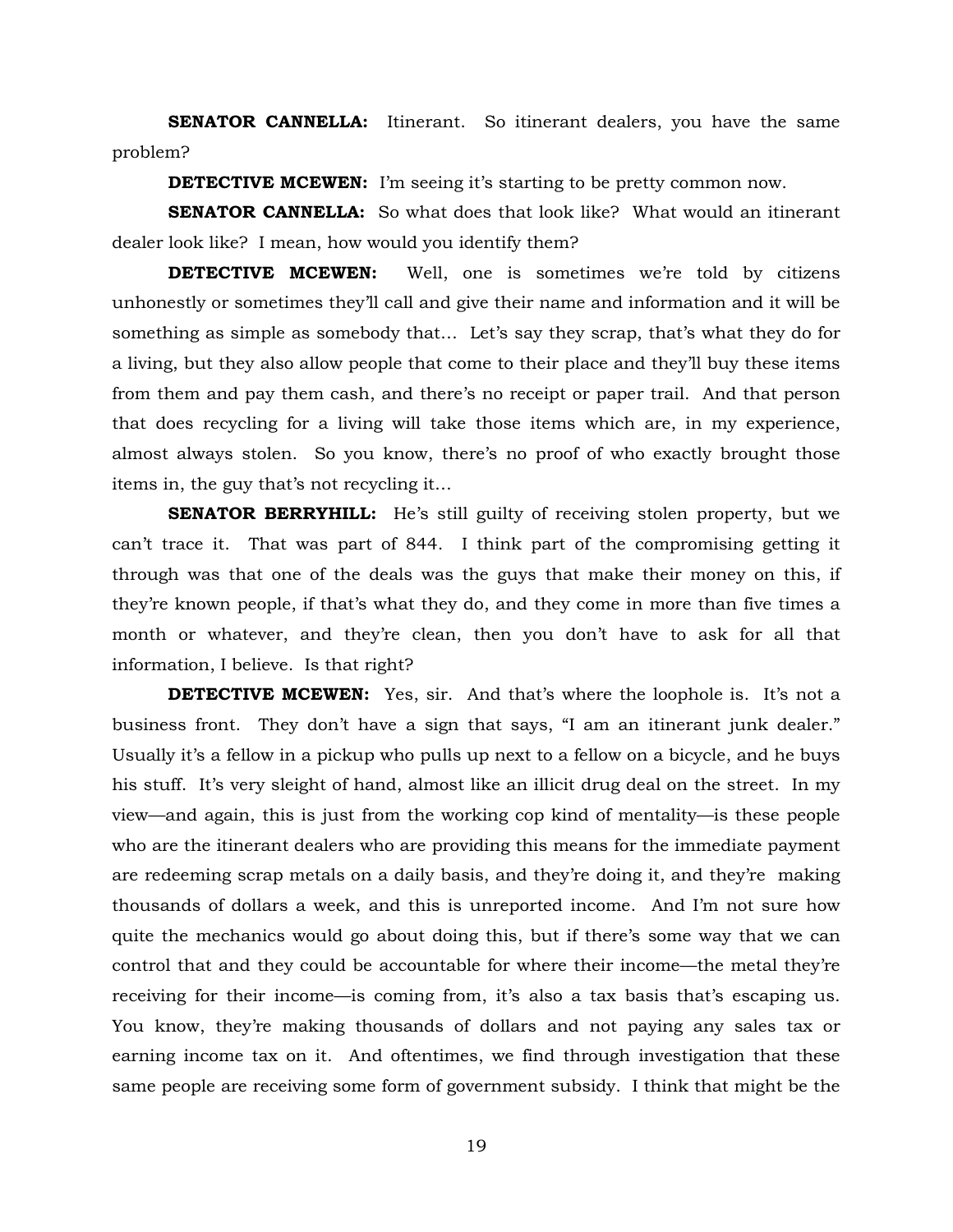way to approach it, is to have some kind of control of the reporting of income through the recyclers where these people who are regular recyclers or the itinerant dealers.

**SENATOR CANNELLA:** Well, I just don't know how that would work. It seems like you've got the person that steals the wire, who knows that he can't take it to a legitimate recycler because they will question him, so they do this deal where a guy in the pickup truck comes and he gives him the wire, and he gets pennies on the dollar, probably cash, and then the person that's the itinerant dealer drives to San Francisco…

**DETECTIVE MCEWEN:** The illegal dealer.

**SENATOR CANNELLA:** He's an illegal dealer. But he's not going to a legitimate recycler and trying to pedal…

**DETECTIVE MCEWEN:** Yes, he is. He goes to a legitimate recycler. He goes there daily to recycle, and now because there's no way… it's like, you know, a piece of copper wire is a piece of copper wire, is a piece of copper wire. I can't tell by looking at it who it belongs to, especially with the sheathing or the insulation removed on it. And as far as the legitimate scrap yard, yeah, this is a person who scraps for a living. They're in here every day. This is the regular…

**SENATOR CANNELLA:** So they don't have the same requirements because they're in there recycling every day.

**DETECTIVE MCEWEN:** Once you recycle on a daily basis for 30 days, I want to say, then you become paid instantly on the spot.

**SERGEANT CHAPMAN:** They don't have to wait the 3-day hold.

**DETECTIVE MCEWEN:** They basically get around the 3-day wait is what's happening. And that's the attraction for the people who have stolen the wire. They want to get paid right away, so the way they're getting around one of the key components in 844 is that they're—it was this itinerant person. And I think the only way that I can think of to stop that itinerant person or at least to identify them, or maybe recoup some of our losses back, is to start identifying them for taxing on this income that's unreported.

**SENATOR CANNELLA:** That sounds like a good idea. **SENATOR BERRYHILL:** We should talk afterwards. **SENATOR CANNELLA:** Okay, any other questions? **SENATOR BERRYHILL:** No, I'm good.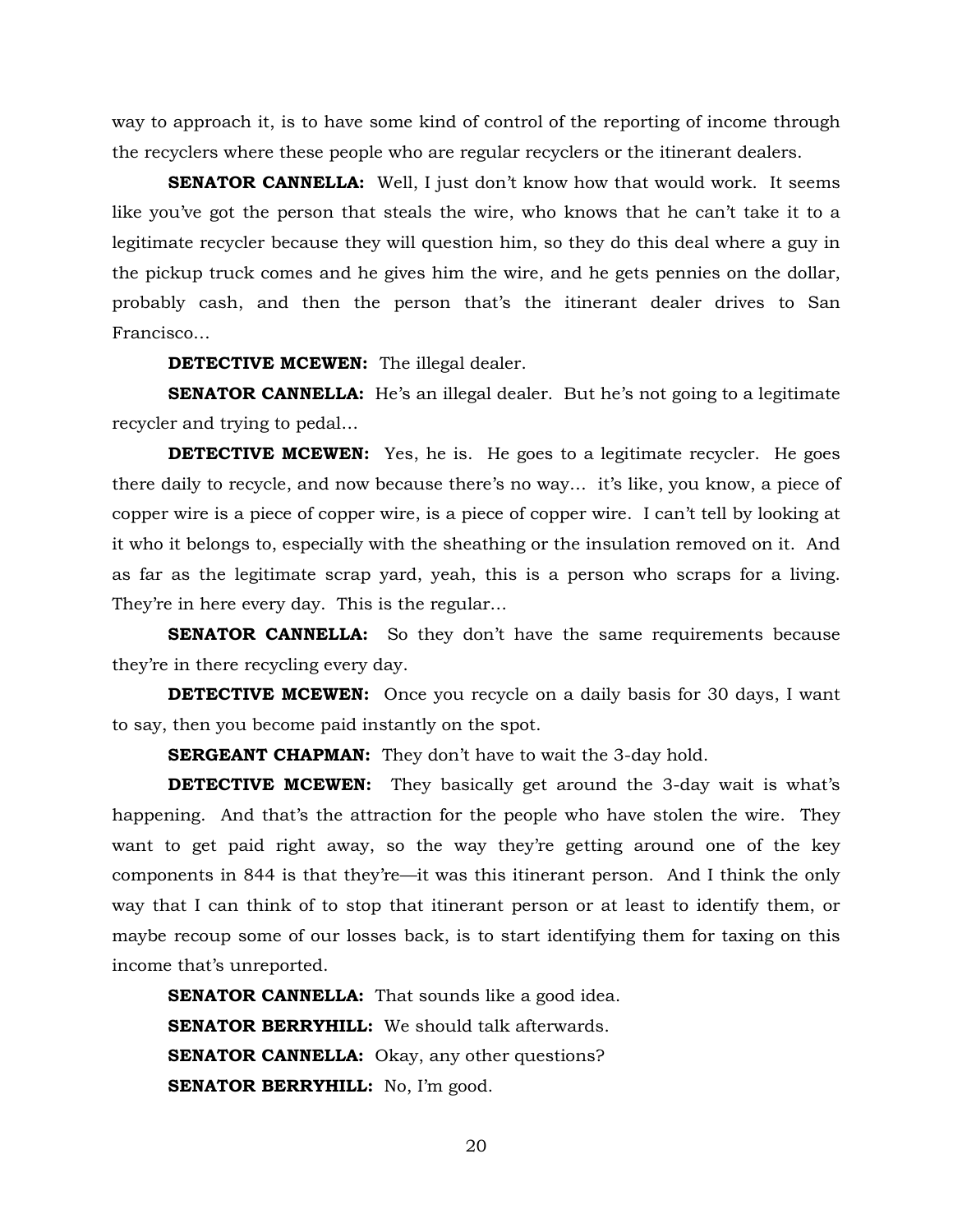**SENATOR CANNELLA:** Alright. Thank you very much for your time today. Thank you both very much. You guys can get back to your real jobs now, right? Thank you.

**SENATOR BERRYHILL:** Thank you both very much.

**SENATOR CANNELLA:** Alright. The last panel is Cannon Michael, Bill Boos, Delbert Unruh, John Sacco. Cannon Michael from Bowles Farming; Bill Boos, Fresno County farmer; Delbert Unruh is a senior security investigator, corporate security, Pacific Gas and Electric; and John Sacco, Sierra International Machinery. Thank you all for being here today. And we'll start, Cannon, with you and then we'll go to Bill, Delbert, and John.

**MR. CANNON MICHAEL:** Well, good afternoon. And I'd like to thank you for inviting me to testify at this hearing today. And I want to say a special thanks to you, Senator Cannella, for calling this hearing to hear about this very serious issue that's affecting our valley. And I appreciate both the Senators' efforts to improve the valley and the state. And I want to thank all the other panelists who are here. It's going to take a collaborative effort to come up with some solutions to this problem.

My name is Cannon Michael. My family has been farming in the Los Banos area since the 1850s. I'm the sixth generation of my family to be involved with our farming operation. When my great-great-great-grandfather came here, it was pretty much the Wild West, and unfortunately, I think, we're kind of devolving back into that state. Private property, to be honest, just isn't respected anymore. We see couches and unwanted animals and now thieves on a daily basis out in our area and with little fear of any repercussions.

Metal theft, and the copper wire in particular, has been an ongoing problem in our area for over five years now. As we've heard today, the problem is not unique to agriculture. It's been happening in the urban and suburban settings with the examples that have already been given. Everybody I know in agriculture has suffered to some extent from this. Every farmer that I know—and I know a fair number up and down the valley—they have been affected in some way by metal theft.

As has been mentioned several times before, the cost of the wire stolen is not high. I actually had one pump where the retail cost of the wire stolen was about \$13; so you figure on the black market—I don't know what they get—but maybe a dollar or two. But the cost to me to rewire was over \$800. Hiring electricians to come out to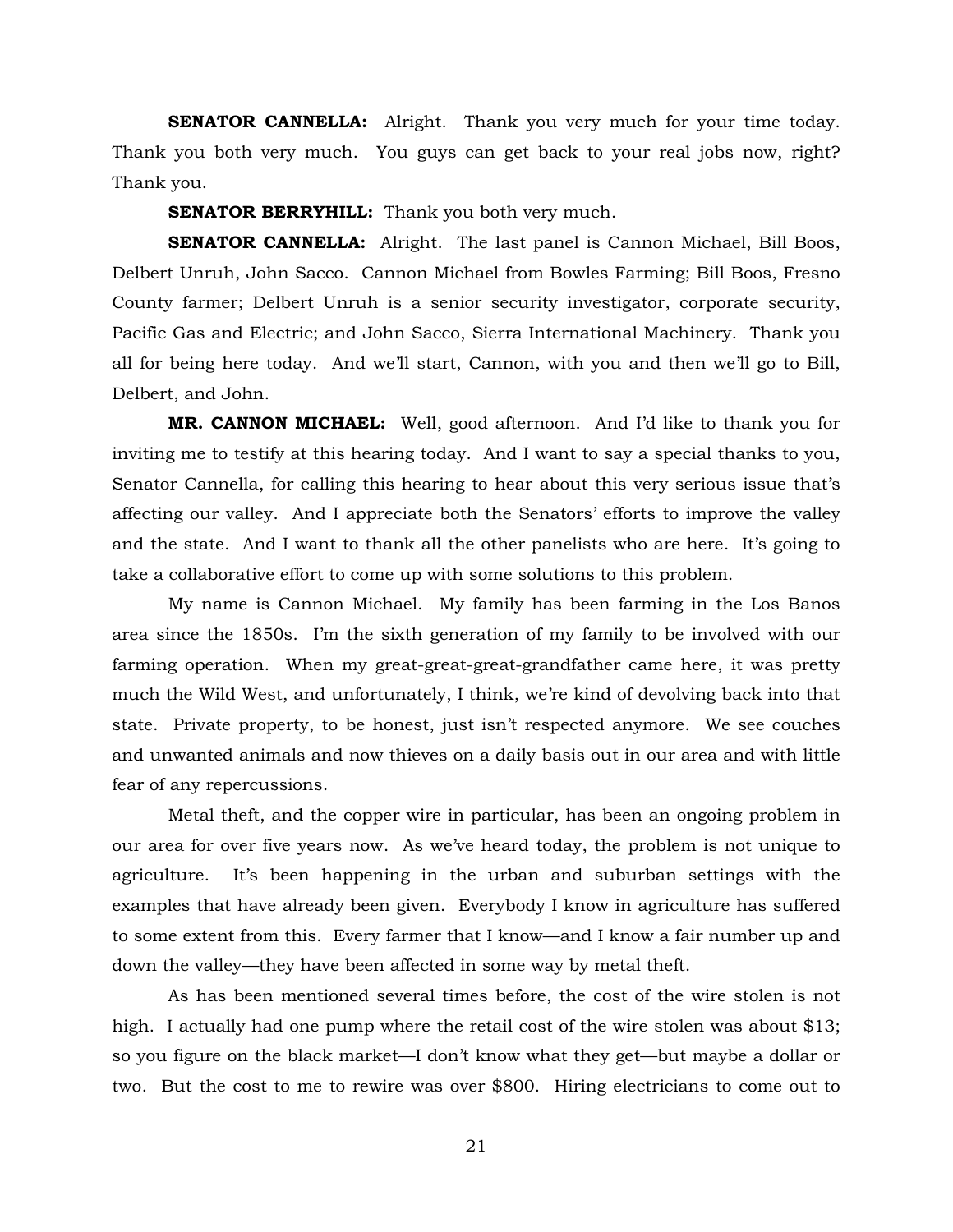the farm and then handling a dangerous task of having to rewire and do all that properly is something that costs us a lot of money. We have tried to reinforce some of our boxes and put in all steel conduit. They just attach trucks to it and rip it apart, and it does more damage and costs us even more to put it back. So all the effort we made of trying to come up with solutions have not worked.

As has been mentioned, the primary targets of these thieves are our irrigation pumps. Our most recent theft that we had cost over \$5,000 to just repair the damage, and the value of the wire stolen was over a thousand dollars. They did such a significant amount of damage by ripping it out with their truck that it took PG&E to come out to do a temporary disconnect, and that took about five days to get everything put back together. Those two pumps that they took out provided us with 22 feet of irrigation water. If this theft had happened in July… We were fortunate it happened in April where the demand was low, we were just getting started. But if it had happened in July with the heat wave as we all know is common in any of the summer months, tomatoes, if we left them for five days without water, the damage to us could be in the hundreds of thousands of dollars. So you hear these numbers, 800, 500, 1,000. It has nothing to do with that. The potential damage to us is tremendous. As I said, all of our pumps and ag pumps provide some level of water or drainage for our fields, and they're just essential parts of our operation. The loss of these units can just be traumatic.

We actually caught the two thieves who stole, who did this last theft, and since the value of the wire was over \$1,000, it is a felony. I met with our local DA, though, to see what would happen to these guys—you know, try to follow-up on it and be proactive—and it turned out that one of them actually was arrested and convicted by the same DA—felony copper wire theft back in October. And then he was on our property… Actually, the pump was hit previously in February and then again in this April. So he was back out, obviously, doing the same thing. I asked, since he was a repeat felony offender, same type of crime, what would happen to him. The DA told me that if he was convicted—and I think he said it was three years and eight months that he could go for, this DA could possibly go for it—he would most likely be out in 30 to 60 days with an ankle monitor. And so that would be the most of what he had. He didn't have a strike. So it was frustrating to hear that. I also asked if there would be a possibility to get them to be like an informant or… I'm not a law enforcement person,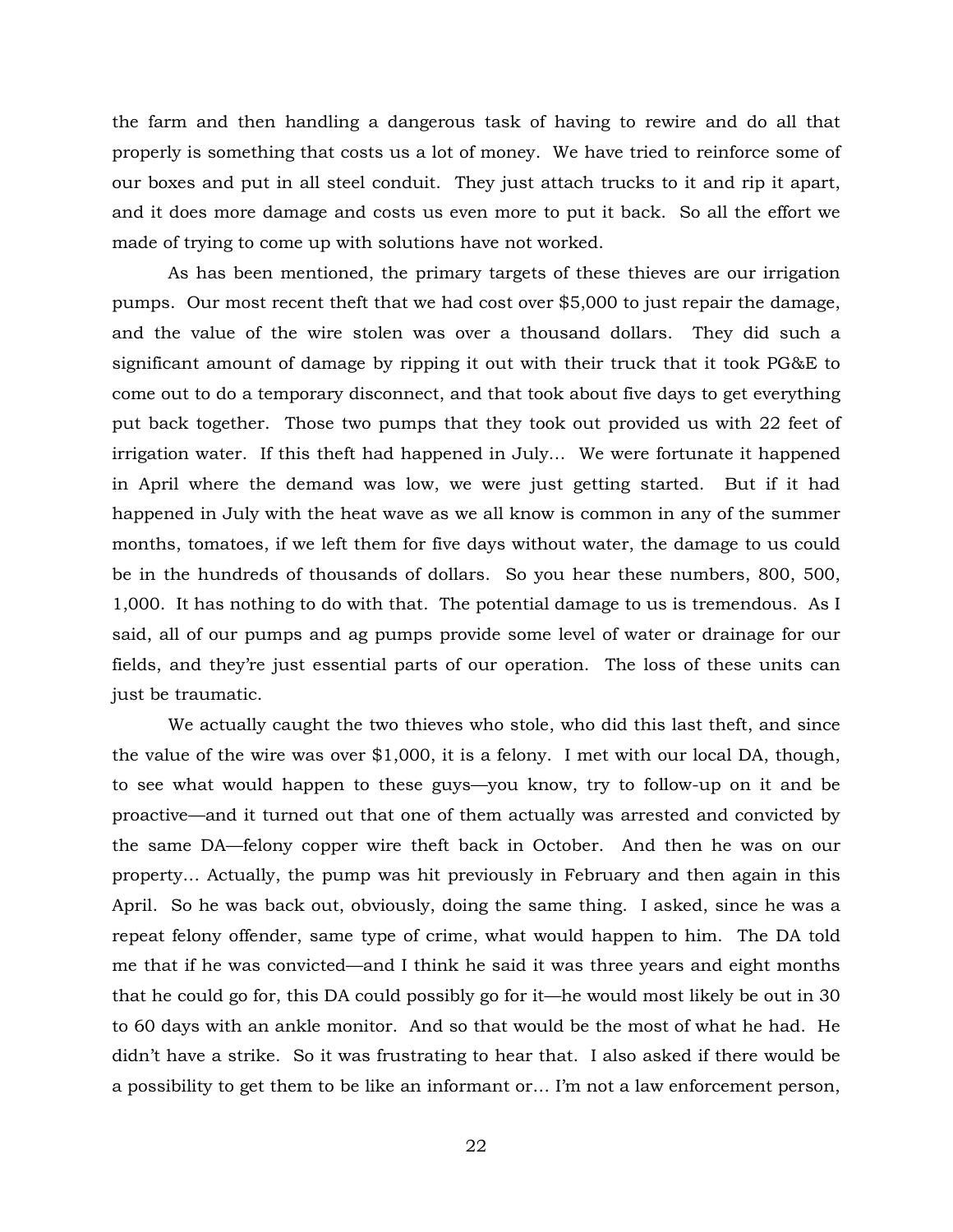so I don't know all the intricacies of how they do that, but maybe have a sting operation or something like that. But since they're facing so little jail time, there would be no reason for them to flip on a guy that they're probably going to go back to in a few days anyway, or 30 days or whatever it's going to be. It just seems to me now that a nonviolent felony just doesn't mean anything—it has no real meaning—which just blows my mind.

As mentioned here before, the realignment issue, I just see that as just for people in rural areas and even in some urban settings. Everybody should be concerned because all these guys being pushed back into the county system just seems insane to me because there's not enough local resources right now. Merced County, where I am, just doesn't have the resources to house all these people and all these nonviolent people especially. So the sheriffs just have to kind of push them back out as quickly as they get them in. I have a tremendous amount of respect for law enforcement and for the district attorneys doing the job that they're doing. I can see just how frustrating and how disheartening it must be for them to not have the ability to do anything really to these people, and I can just see that some of the wind has been taken out of their sails in a way just because they're up against something that's just so difficult.

So what are we as landowners supposed to do? I actually did something that I got a legal opinion to do it, but I had our shop make up spike strips. And we installed them in a road and it was an isolated area. It's miles from any county road and that's how we caught them. They crossed those. They tried to drive out. They ditched the wire, but we recovered it and recovered their footprints and everything that built a very strong case against them. But I had plenty of people—and there's probably people in this room—who worry about doing something like that. Even though I did get a legal opinion, there's contrary opinion that, you know, I could maybe face prosecution for trying to protect my property.

So really, we're at the point right now where the tax-paying and law-abiding citizens are going to be forced into a position to become lawless, in my mind. We have to protect our property. I have to protect my way of life. My wife and my family live out on the farm. I'm out on the farm on a daily basis. If these people are out there and they're doing these things, they don't have any concern for my safety, and I have to find some way to protect myself. I guess the part of it that I hate is that if I take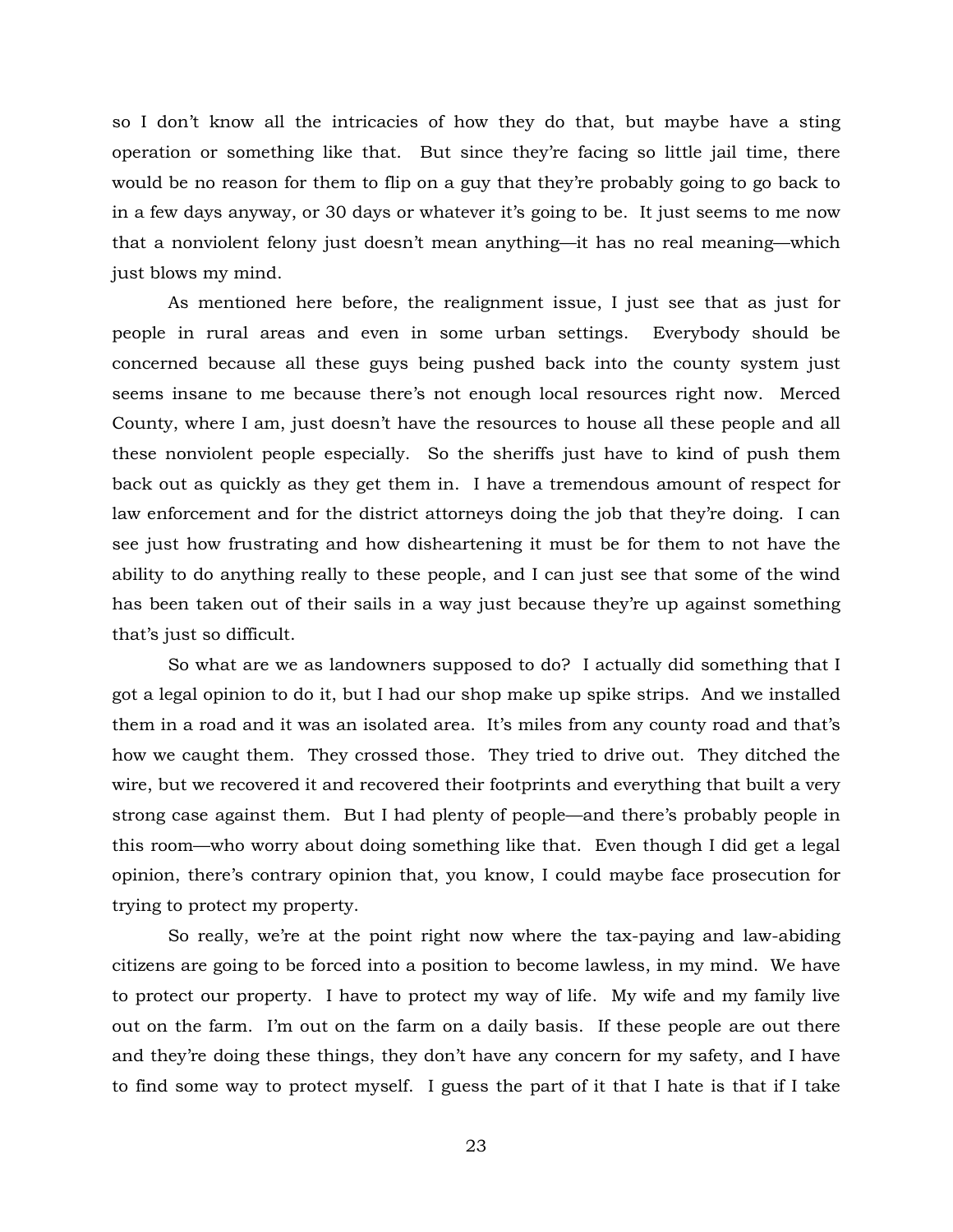actions to push them off of my farm I'm just pushing them onto my friends, to my neighbors, to other people who are in my industry that I care about. I'm not solving any problem. I may be solving my problem temporarily, but I'm not really taking care of anything. It's like in a room, if I shine a light, the roaches will scatter to the corners, but they're still there, and they're still operating. It's just we're not really fixing anything.

A lot of the guys I know, farmers in my area, now are carrying concealed weapons with concealed weapon permits. I mean we're doing it legally and doing that. But I mean, I'd really worry about what the final consequences are going to be. It's like we're forming these armed posses. And yeah, it's a neighborhood watch, and it's the same kind of idea, but where we are, it's not going to be simple enough to just pick up the phone and say, "I see suspicious activity." It's going to be at a point where we have to confront those people ourselves, and most guys aren't really equipped to do that or don't maybe have the background to take hold of that.

I know that Senator Berryhill has worked with his legislation and that it's working to an extent, but there's got to be some way to cut them off from being able to move this wire, ultimately. And it seems like that we haven't figured that quite out yet. Maybe strengthening the cash sales requirement somehow or maybe—I don't know how you would do it—but maybe getting a prohibition on, you know, convicted criminals from being able to move the wire. I don't know how you would maybe do all that. Or maybe limiting the number of recyclers who could actually handle copper. I don't know. I'm not a big fan of regulation as a farmer in California—we're some of the most regulated folks in the world—but it just seems like this is a problem that's going to take some regulation to fix.

I think under AB 109, the ag offenses, maybe ag offenses could be carved out like felony vandalism or grand theft, that maybe those offenders could be sent to prison. I understand that maybe local sentencing first for them and then if it's a repeat, maybe second or third ag-related offense, that something could be done in that respect. The state, obviously, is not in great fiscal shape right now, but we need to find some way to get some more funds to local law enforcement and to the district attorneys, maybe additional funding for ag crime units that are doing these investigations. Maybe we could do some more sting-type operations to try to figure out where these things are going. If it is being containerized and shipped out of the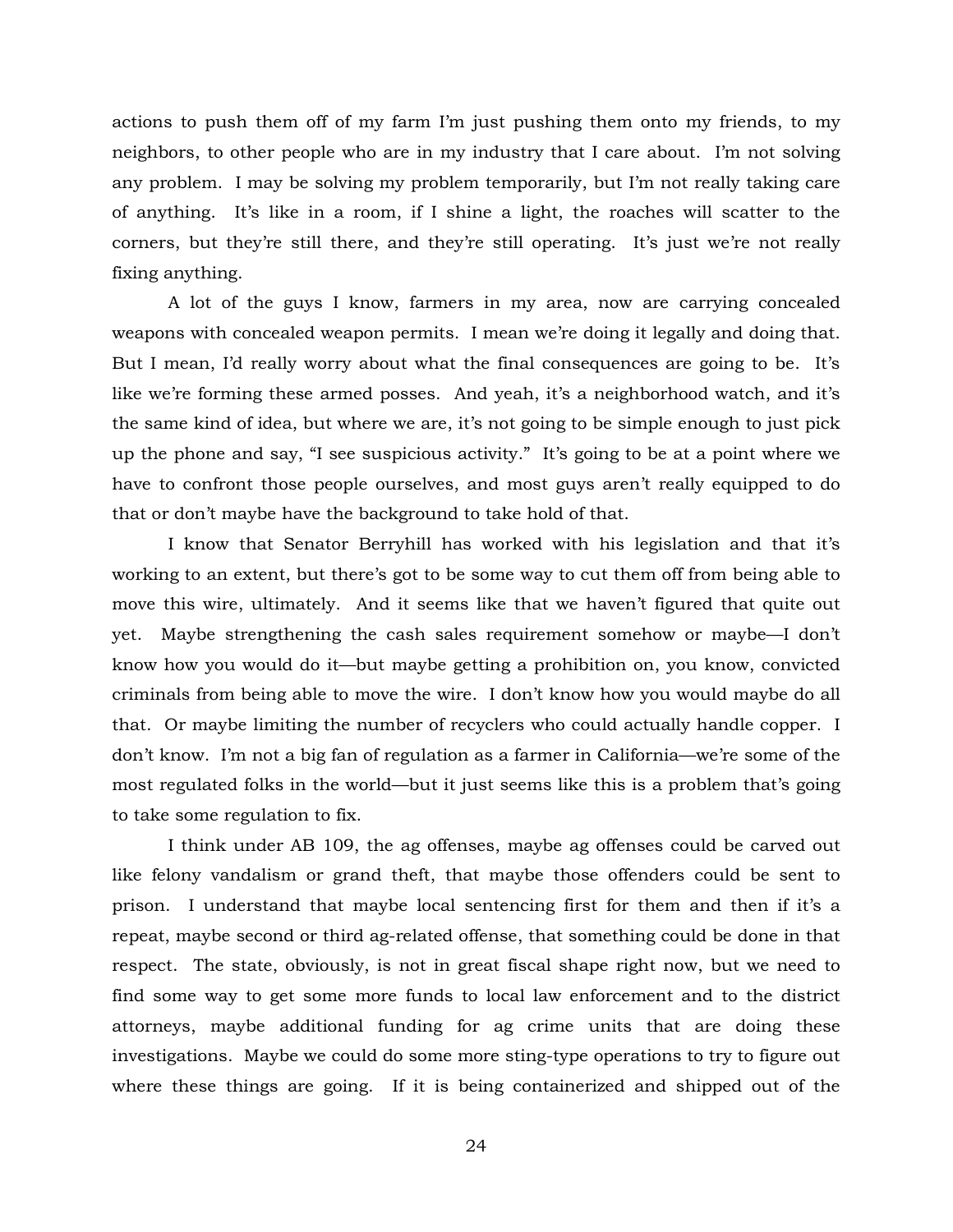country, maybe we can identify some of those people who are doing that kind of activity. It's just going to take time to get creative, and it's going to take money bottom line. Maybe we can focus on some things other than high-speed rail and put some money where we need it, which is back in our communities.

So I don't want to drop a bunch of political bombs right now, but anyway, I do really appreciate the time. And I thank you. This is an important issue to us, and it's a big concern kind of how we're going to be pushed to handle it on our own.

**SENATOR CANNELLA:** Alright. Thank you, Cannon. Bill Boos, next.

**MR. BILL BOOS:** Yes. Thank you, Senators. I'd like to introduce myself. My name is Bill Boos. I'm a third generation farmer. My son is a fourth. My family has been farming in the Sanger area here east of Fresno since the 1920s. And we have had a considerable amount of problems in the field. It used to be ongoing problems with fruit thefts, but that's almost nonexistent anymore.

I would like to thank the Fresno County Sheriff's Department, Margaret Mims, Michael Chapman, and the Ag Task Force, and the Nisei Farmers League which I sit on the board, the Farm Bureau, Ryan Jacobsen, and the Farm Bureau have all been instrumental in helping us in the local level trying to get our ducks together as far as what we can do to try to curtail the problems that we're having in the field.

We had coffee with this group over a year ago and sat down and hashed out some problems. I personally invited 36 individuals from our neighborhood in the East Valley here to attend. All farmers and farm managers and everybody had a moment to introduce themselves in a short testimonial as to some of the problems they were having. Thirty-five of these individuals out of 36 in the last six months had had something stolen from them, so that's pretty much the scope of it. We've developed hard targets. Farmers are pretty good fabricators; we've built hats(?) over our locks, protection over our pumps. But the problem with it is you can't be at all places at all times in rural areas. These individuals are high on methamphetamine; there's no doubt about it. And they are heavily armed, and I'm going to tell you straight out that we are also, and this is going to become a war zone before it's over. We've got to do something about this, and we need your help to put some teeth to it.

I'd like to try to just tell you what we did at our group, and I think this was very beneficial, and it works. We discussed having an ag watch patrol group. I had some bumper stickers made up that are highly visible from the back of your pickup. And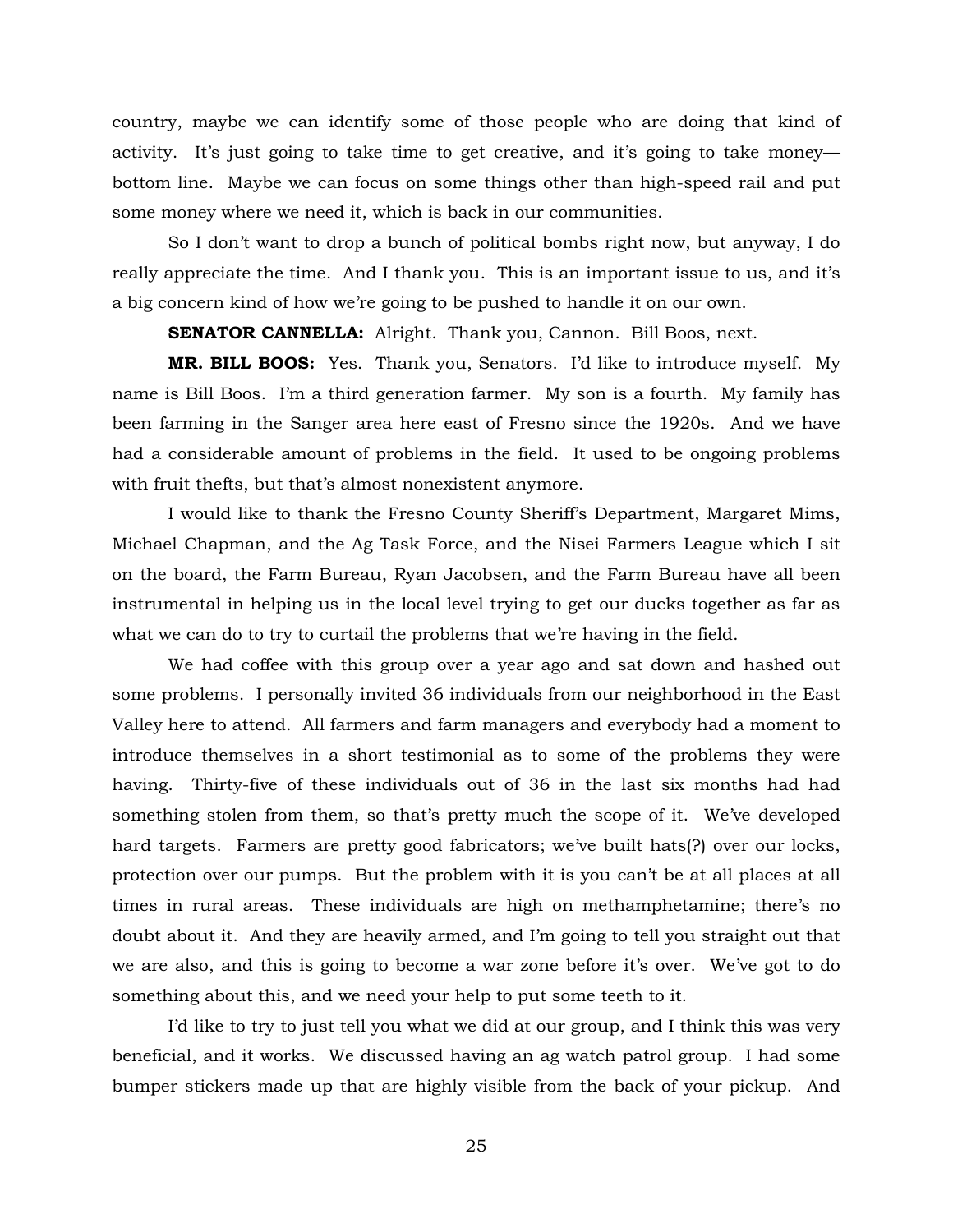these individuals see that; they know that we're out and about. A little bit more alertness as far as our management skills and that sort of thing, paying a little closer attention to what's going on. And we've developed a network amongst our group, and our crime rates have gone down in our area. But believe me, they're still out there. They're just like rats; we run them off somewhere else.

We definitely have got some issues. I know for a fact that there's one individual from the Sanger area that's been caught multiple times and has not been prosecuted yet. And it is certainly not Margaret Mims and the Sheriff's Department's fault. We have a revolving door at the jail. We've got to somehow figure out from the past legislation to detain these individuals so we don't have so much problem in the field.

The ag industry is actively involved, and we're doing our part locally, but we would like to have some help from above if possible.

**SENATOR CANNELLA:** Great. Before we go to our next panelists, I have just a quick question, and I'll start with you Cannon. How much—and you may have mentioned this—but how much do you estimate the metal theft has cost your operation?

**MR. MICHAEL:** I would estimate, just in property damage alone, it's well over \$40- to \$50,000. Fortunately, most of it's happened during times when we haven't had peak irrigation. This was one of the closest to when it was an irrigating event, so it's just a matter of time, in my mind.

**SENATOR CANNELLA:** Is that total cost or is it per year, \$40/\$50,000?

**MR. MICHAEL:** That's probably just been in the last two years maybe.

**SENATOR CANNELLA:** Alright. Bill?

**MR. BOOS:** We started out two years ago on a program on our farming operation taking in… After farming since the '20s, we have a considerable amount of used equipment laying around. So for two purposes, we needed the cash first of all, but we decided we better take it in ourself before they help themselves to it. So we reduced our numbers down to where there isn't that much to steal—not nearly as much as there was before. I personally had two truck trailers stolen from me, and I didn't even know they were missing for six months. I know that sounds obscure, but when you farm for that long, we have a considerable amount of used or antiquated equipment. But nonetheless, anything with wheels, they love that because they can drive off with it.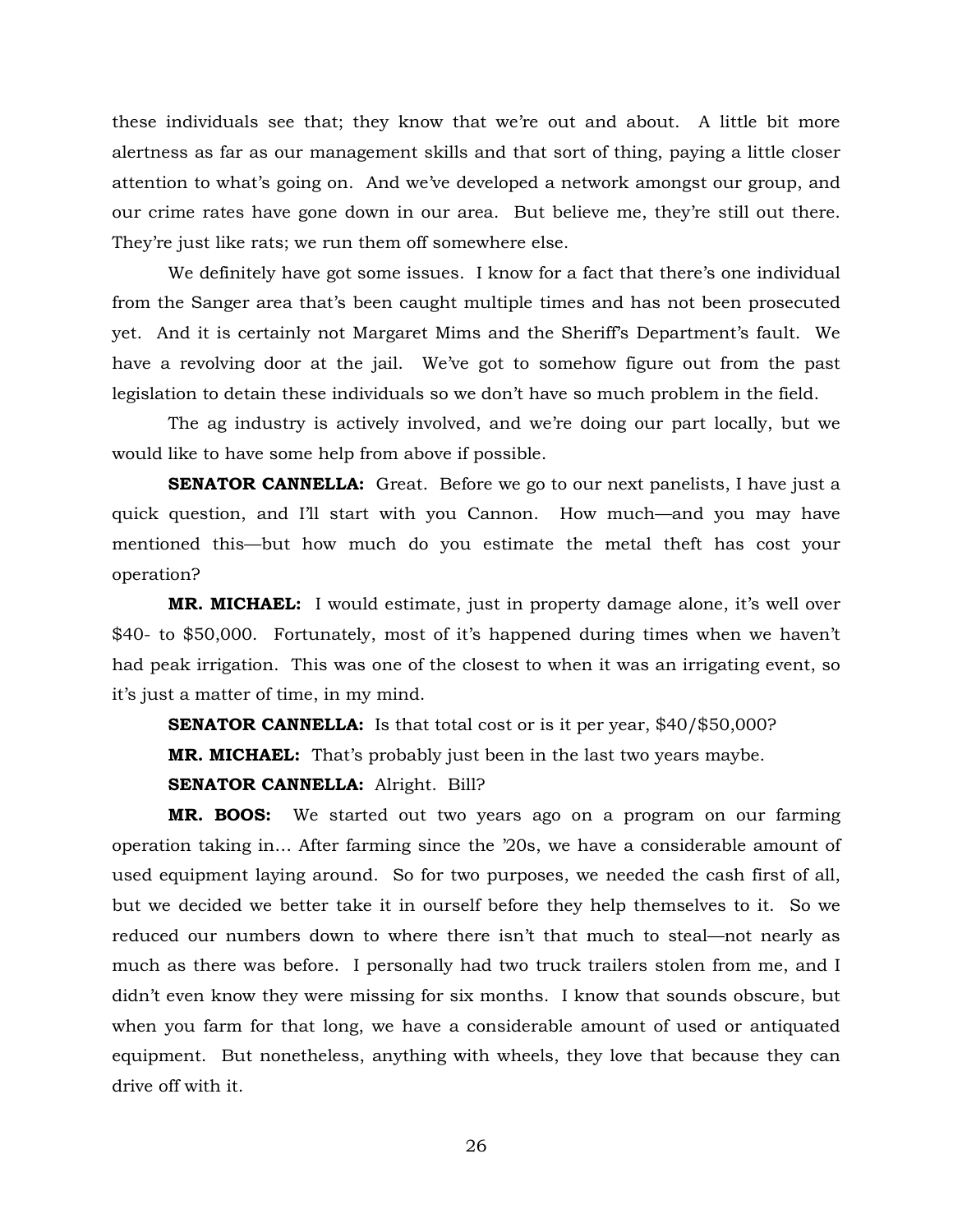We have moved a bunch of equipment to different locations that's safer. Like I said, we're making harder targets for them. They're aware that we're out and around. Hopefully, we don't have a problem here, but I can see a train wreck ahead.

But as far as dollar amounts, I don't know, maybe \$30,000 myself personally that I'm aware of.

**SENATOR CANNELLA:** Yeah. Could be another train wreck up there.

**MR. BOOS:** After tonight you never know.

**SENATOR CANNELLA:** Yeah.

**MR. BOOS:** Thank you, Senator.

**MR. MICHAEL:** The number I gave you was just in copper-wire-related damage. I mean we've had plenty of other farm equipment, pumps, chemicals even, a lot of other theft out on the farm, so it's probably closer to \$100,000 in the last two to three years.

**SENATOR CANNELLA:** Okay. Tom, do you have any questions?

**SENATOR BERRYHILL:** No. I have some comments though, when this train wreck is over. It has been very frustrating.

**SENATOR CANNELLA:** The hearing is not the train wreck, the metal theft is.

**SENATOR BERRYHILL:** No, the metal theft is not a good thing.

**SENATOR CANNELLA:** Okay. Mr. Unruh.

**MR. DELBERT UNRUH:** Yes, sir. Good afternoon. It's an honor and a privilege to appear before you today on behalf of Pacific Gas and Electric Company and the PG&E Corporate Security Department. My name is Del Unruh. I am a security investigator for Pacific Gas and Electric Company. My assigned area actually covers eleven counties, starting south with Kings and Tulare Counties, continuing north through the Central Valley and San Joaquin to Amador and Alpine Counties.

PG&E, like other industries, have become a favorite target of wire thieves. The Fresno area has been no exception, and wire thieves aggressively attack PG&E facilities, job sites, and the infrastructure. The wire thieves have become very brazen, as has been mentioned at this hearing today, and endanger their own lives as well as PG&E employees' lives who have to respond at all hours of the day and night to make repairs as a result of their actions.

This year, beginning January through early May, wire thieves have forced entry into PG&E storage facilities, stealing wire and cut down power poles, causing outages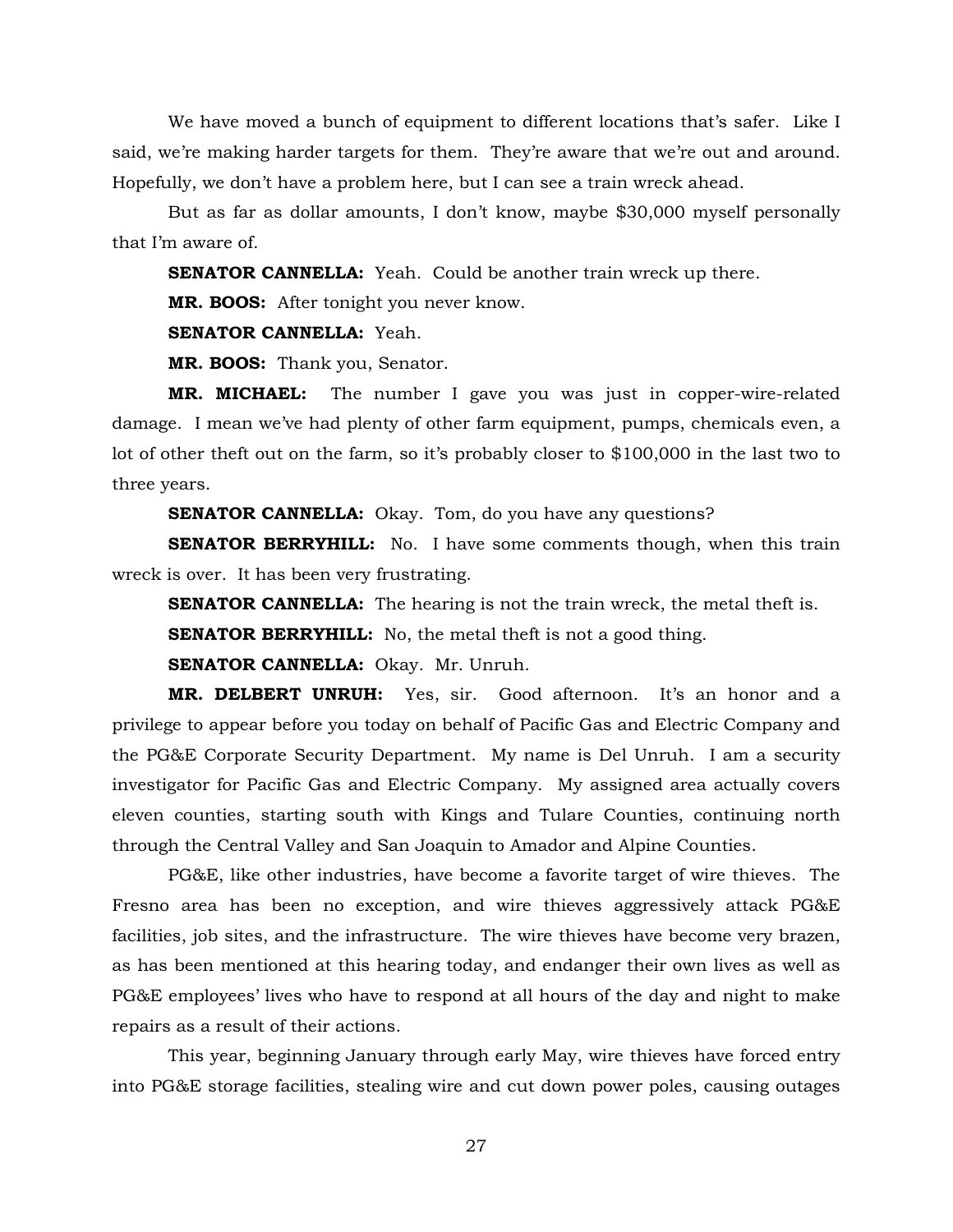in our communities. Wire thieves, upon cutting down these power poles for stolen transformers in order to dismantle the transformers, they'll remove the copper windings. Each time this occurs, a related oil spill results, requiring costly cleanups and tens of thousands of dollars, not to mention the severe environmental hazards that are created as a result of them downing the transformers. The crimes are so prevalent throughout PG&E regions in the Central Valley, it's being called "urban mining."

As recent as April 5, 2012, wire thieves cut down numerous power poles in the areas of Marks and Nielson's right here in Fresno. The result was outages to customers, again requiring oil spills to be cleaned up due to the oil leaking from the downed transformers.

While the purchase price and the operational costs to replace stolen wires many times that of the scrap value, the danger to the public is significant. Reliability and public safety have been jeopardized when a subject attempts to steal an energized commodity. Lives have been placed in danger because of this type of criminal activity as related to the loss of power, including 911 phone systems, traffic signals, and railroad crossing controls.

Just recently, thieves broke into an underground vault in the early morning hours in the San Francisco area. They stole approximately 100 feet of copper wire. When the day began and customers arrived at work, the transformers overheated and this was because the copper wire was missing to share the load. This resulted in the transformers actually exploding, which took a hospital out of service for two days. Although the emergency generators were activated, emergency services had to be redirected, and surgical procedures had to be cancelled at that time. Members of the public, public safety personnel, and PG&E employees are at risk. Besides being illegal, it's extremely dangerous to steal the energized electrical wire, and it can lead to serious injury or even death.

To help aggressively combat wire thefts, we do engage in partnerships with the local law enforcement and local recyclers to help identify and to report stolen PG&E wire. PG&E also assists the district attorneys' offices as needed in their prosecutions and persons that are being charged with wire thefts.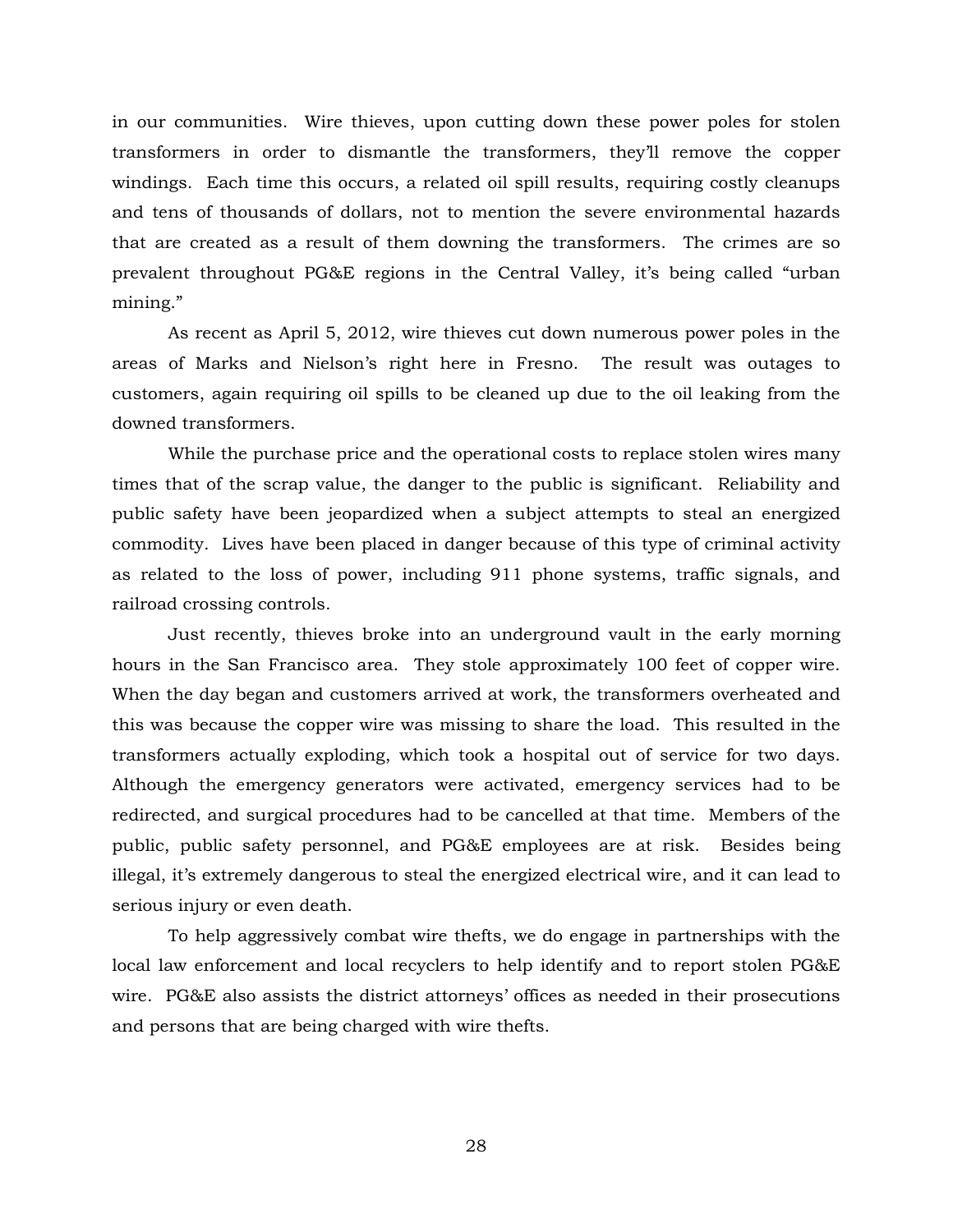We also help educate recyclers by showing them the types of wire PG&E uses in hopes that should they see that coming through they'll notify law enforcement and Pacific Gas and Electric Company.

I must say, in this area here in Fresno, both the Sheriff's Department and the District Attorney's office are very aggressive in their investigations and prosecutions, which we all appreciate greatly. But I think we can see from all of this that the theft of wire has very serious societal impacts.

Thank you.

**SENATOR CANNELLA:** Alright. And maybe you said this, but how much would you estimate that metal theft costs the average PG&E customer in increased costs? Let me ask it a different way: How much does it cost PG&E per year?

**MR. UNRUH:** I don't have those figures, sir. I'm sure …

**SENATOR CANNELLA:** Not even an approximation of what it would cost?

**MR. UNRUH:** I could probably say back… I came out of 30 years of law enforcement and moved into this position. And in 2006-7, it was near a million dollars if not more.

**SENATOR CANNELLA:** A million dollars. Gosh, it seems like it would be more than that.

**MR. UNRUH:** Well, that was back in 2007. It depends on what area PG&E we're talking. So I mean, it's huge; it's an enormous amount.

**SENATOR CANNELLA:** And you mentioned this one case where the transformer blew up. But I would think that would happen a lot, there would be some power outages by folks stealing wire. Does it happen more often than not?

**MR. UNRUH:** Absolutely, it does. The significance, as just mentioned, this was in the San Francisco area, heavily populated…

**SENATOR CANNELLA:** Is that the one that when we were watching the football game and that transformer blew up …

**MR. UNRUH:** No, this was a different one.

**SENATOR CANNELLA:** Was that due to someone stealing copper as well? It kind of messed the game up for a while.

**MR. UNRUH:** I didn't get the call on that one if it was, so I don't think so.

**SENATOR CANNELLA:** It was pretty tragic because it delayed the game.

**MR. UNRUH:** That is equally as serious, I'm sure.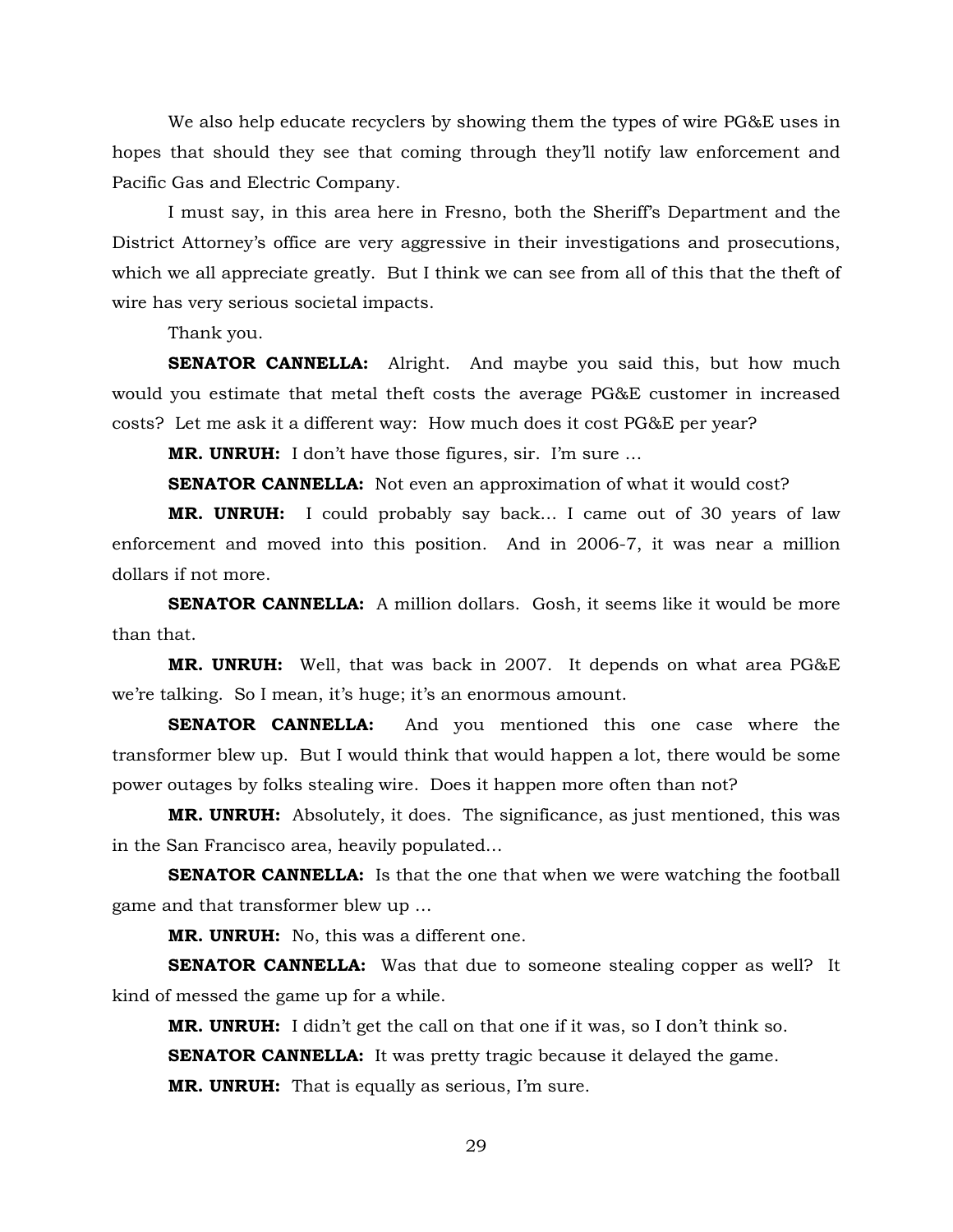**SENATOR CANNELLA:** Yes, it is. The one you mentioned, is that the worst case where power was interrupted? I mean, can you think of anything worse than that?

**MR. UNRUH:** Well, to me, they're all equally bad. Where any customer that's affected is definitely a concern, but that was definitely one that affected, as mentioned, hospitals, 911 system. It's in the heart of a major city. I mean, that is significant.

**SENATOR CANNELLA:** Yeah. It takes a lot of courage to steal copper from a charged line, you know, from PG&E. That's stupidity, I think would probably be a better description.

**MR. UNRUH:** That is a criminal.

**SENATOR CANNELLA:** Yeah. Has anybody ever been killed stealing wire?

**MR. UNRUH:** Yes, most definitely.

**SENATOR CANNELLA:** Okay. Any questions?

**SENATOR BERRYHILL:** No. I'm good.

**SENATOR CANNELLA:** Alright. Well, next we'll move on to the recycler, Mr. Sacco from Sierra International Machinery.

**MR. JOHN SACCO:** Right. Hi. I'm John Sacco. Thank you for having me here today. I'm second generation owner with my brother, Phillip. We own Sierra Recycling and Demolition and Delano Recycling. Sierra International Machinery, unfortunately got tagged in there. That's another company of ours that we provide equipment for the recycling industry throughout the world. Our family has been into recycling since right after World War II. And my father, when he was discharged from World War II, was located out in Hanford and found his way into Bakersfield.

A little background on Sierra: We owned a company called Sierra Bag, and we were in the agri-packaging industry along with the scrap metal industry. I grew up in the fields of Bakersfield with potato farmers and onion farmers and citrus farmers. And we invented the cotton module cover that you see. When you see cotton modules in the field today, that was an invention of our family. So I understand the pain of farmers—what they lose—because I grew up in the farms. That was our job. That was my first job when I graduated from USC.

Most recently, I have been the chairman of the Institute of Scrap Recycling Industries, and the acronym is ISRI. It's a 1,700-member company throughout the United States, and we are for-profit recyclers. And I just finished being chairman this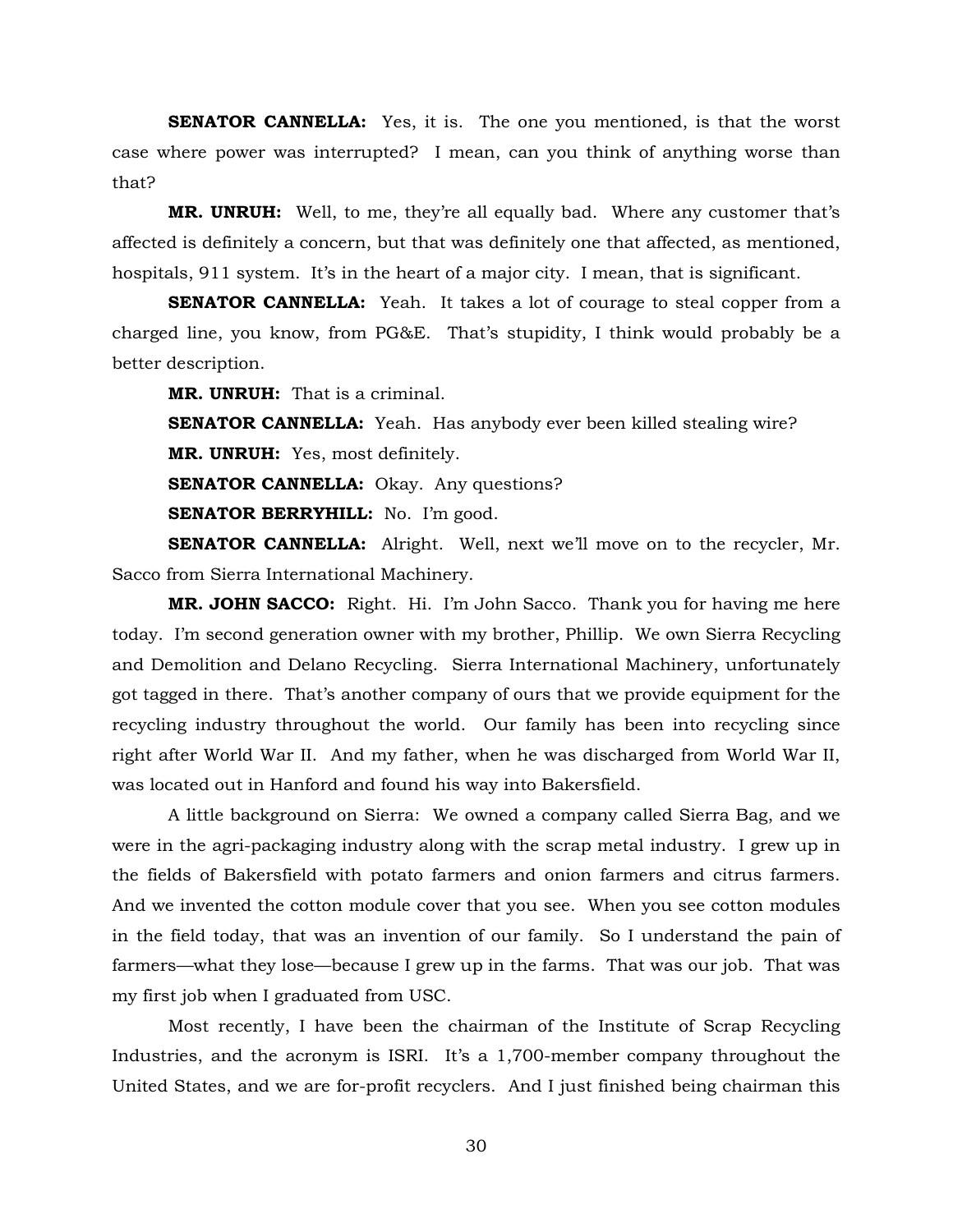April. So I can say metal theft isn't just a problem here in the Central Valley, it isn't a problem in the state of California, it is a problem throughout the world. The problem of metals theft isn't just rural and urban, it's industrial as well.

We've had many pounds of copper stolen. They're stealing containers at the ports full of copper. The level and sophistication of metal theft is growing with the price of the commodity. So it just isn't on the rural level, it is industrial, and it is very sophisticated, as I said.

Our trade association ISRI, here, met Tuesday, our chapter out here in California. We had a meeting on Tuesday. We fully support working with law enforcement and legislators on finding a solution here. I think Sergeant Chapman hit the nail on the nose. We want open discussion. We want cooperation. We support zero tolerance for thieves. We support, undoubtedly, let's lower this threshold from 950; let's get it down to \$100 where we can really get these guys.

We're a multimillion-dollar corporation as recyclers. Buying \$10,000 of stolen materials is ludicrous. To jeopardize… I mean, some of these companies are hundreds, 300-, 400-million-dollar-a-year recyclers, okay. The number one export item in the state of California by weight—ag is number one—but by weight is recyclables. We are the number two export item to China—the recycling industry. So we have a big impact on the economy of the state of California and throughout the United States.

Like I said, we support… I think Sergeant Chapman said it just perfectly: We want to cooperate. Let's lower the threshold.

I absolutely concur with DA Egan; this AB 109, the situation of metal thefts is only going to get worse. Our sergeant in Kern County, Walt Reed, and his deputies, in a meeting in our facility last week, all agree, "Guys, get ready. It's getting worse."

I submitted for the panel up here based on the last go around, Senator Berryhill, what fingerprinting, photographing, and storage and electronic records does help law enforcement, and without it, it makes law enforcement's job almost impossible to track. So I don't want to be called "legitimate recyclers;" we're responsible recyclers. We are doing what the law says we're supposed to do, and our trade association and our members recognize this. We want to see enforcement, without a doubt, of the rogue recyclers. The people, as the itinerant recyclers, as Sergeant Chapman… This is a big problem, not only here in the Central Valley, that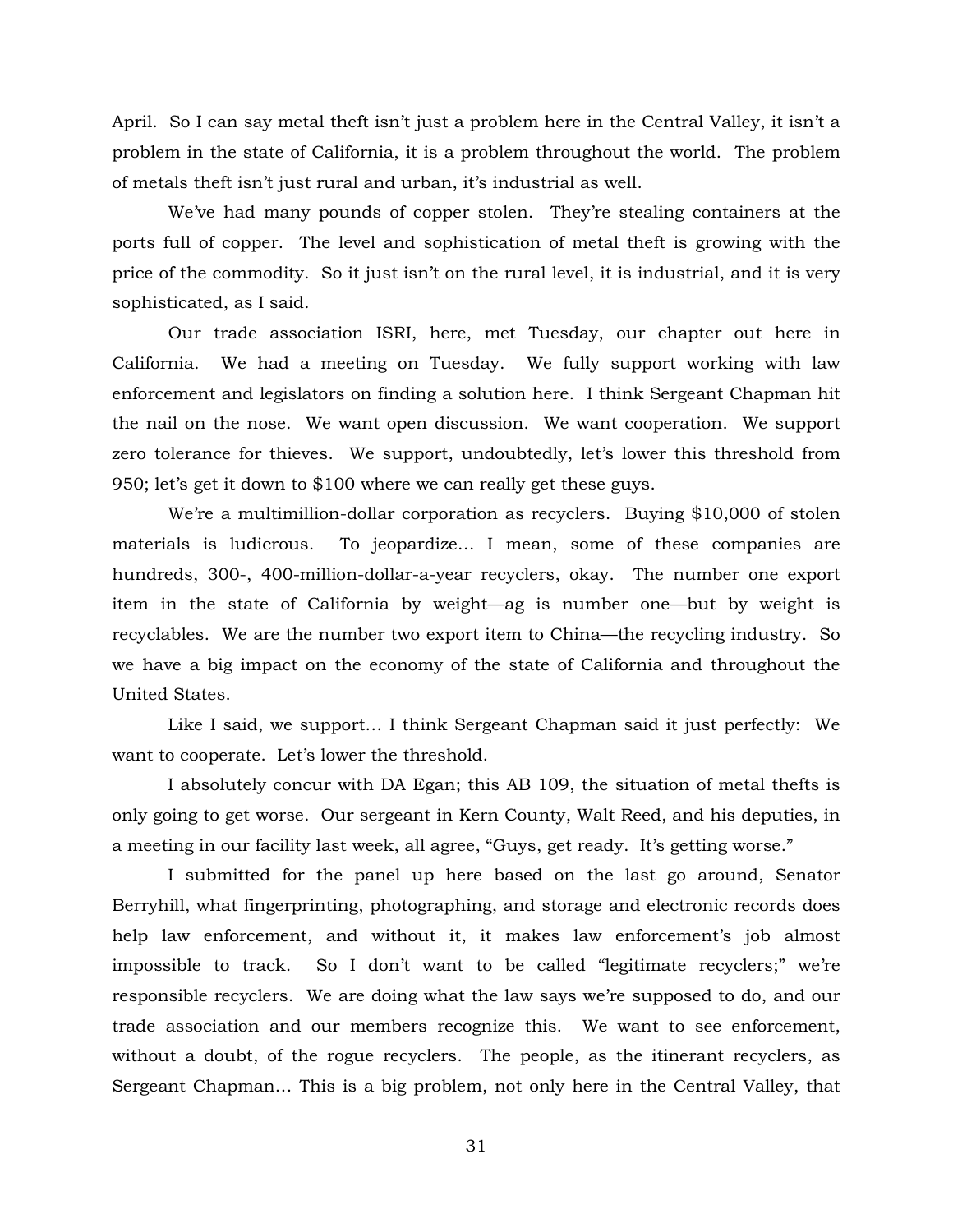affects our families and our farming friends and the food that gets to our table; but in the L.A. Basin, it is an absolute joke.

The L.A. Basin at any… Either 65 of these unlicensed—more than that—that are unlicensed recyclers, people who aren't even on the radar. Sierra Recycling Demolition, we are on the radar because we have our Stormwater Compliance Program. We have our CRV license. We have the cooperation. So we're on the radar. But do you know how many recyclers aren't on the radar, that aren't even licensed? And this is a big problem. We want to see enforcement against these people; but there is no enforcement against these people.

**SENATOR CANNELLA:** Just a question. I hate to interrupt you.

**MR. SACCO:** No problem.

**SENATOR CANNELLA:** It seems like there's agreement on these kinds of recyclers that are just working out of their pickup that aren't playing by the same rules that you are. So do they sell to you guys, then?

**MR. SACCO:** Okay. That's a great question. It takes many forms. And you have to understand, there are truly legitimate scrappers out there, people who go out there and do scrap for a living. And I, unfortunately, do disagree with Detective McEwen, or Sergeant Chapman, on tax evasion. I'm not in the job to… The IRS is in the business of tax evasion. People are supposed to pay their taxes. So I have no idea what they're doing. So these people who go out and they do buy legitimately scrap from sources, they do go to some farms. One of the largest carrot producers in Kern County in a meeting last year told me directly—now this is very important—they much prefer to do business with the recycler who comes and pays them cash. And I looked at them, and I was befuddled. Are you kidding me? They have no insurance. We have \$26 million of liability insurance so we can go out to the Chevrons(?) and work on their fields or go out to the big farms and work and know that that farmer who we are doing paid scrap pickup, where we pay the farmer… but there's a segment that is legitimate, unfortunately.

Now do these people, as you described, bring scrap into, who've been coming in five times a month; yes, that is true. They come in. Can we possibly identify every piece of scrap that they bring in? Walt Reed, the sergeant of the Rural Crime Unit, we've had this discussion. The law says if they come in five times a month, we are capable of paying for it. Just last week, to understand, you know… Not just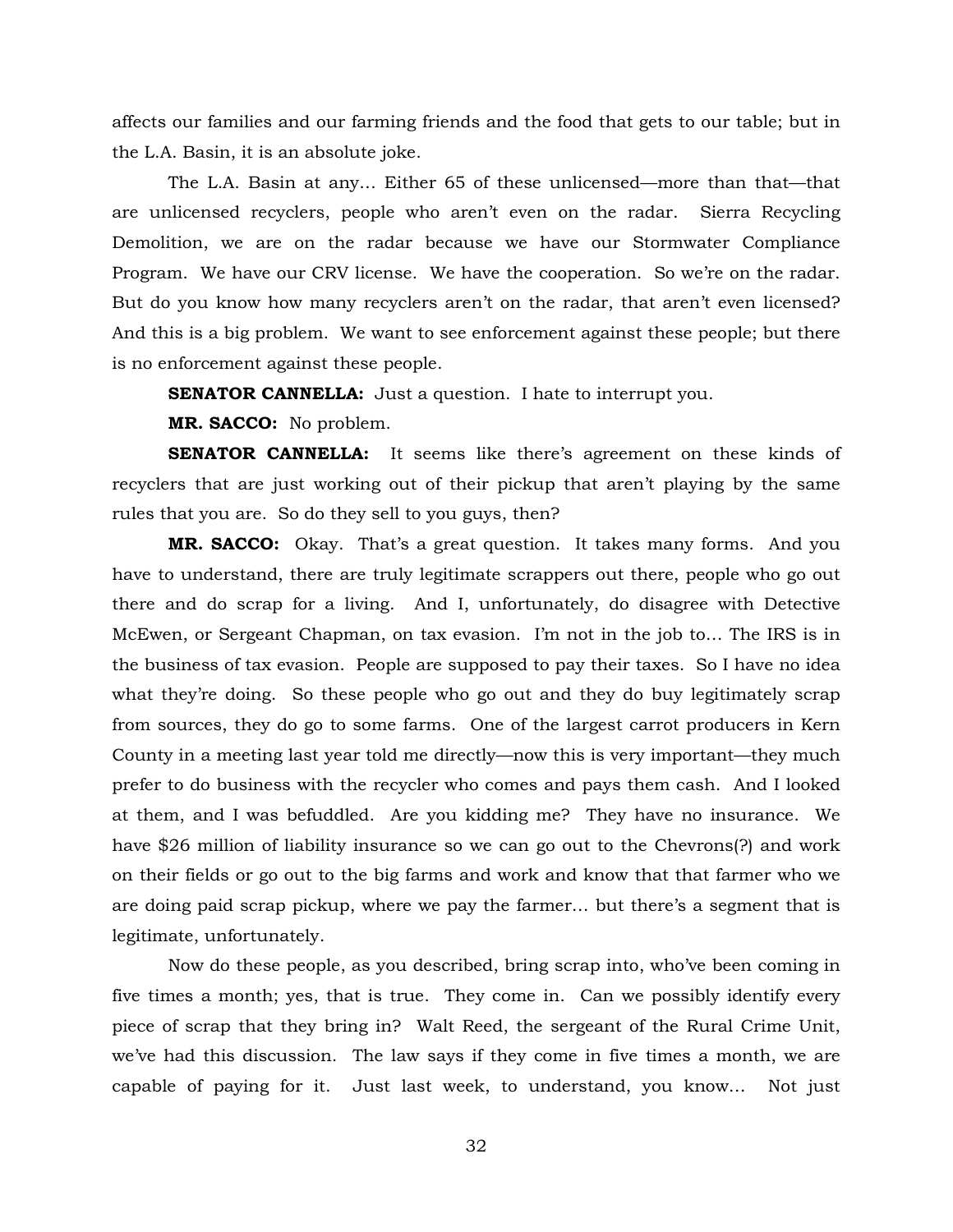everybody who brings something in is automatic, "Hey, bring it in. Welcome." No. Last week Mr. Unruh and I were having a discussion. We caught a subcontractor of PG&E bringing in a large amount of PG&E scrapped wire from, not because they stole it from a live line, but in a repair line. So as soon as that wire came in, we stalled the thief by saying, "Well, it takes three days." And they said, "Well, we want cash." "Hey, no problem. But three days."

At the same time while we're stalling them, we had Sergeant Reed on the phone. The next day, the investigation starts; and sure enough, this is a great deal. We're going to put the thieves behind bars, hopefully.

The thieves are on the streets, gentlemen. Senators, this is a problem.

**SENATOR CANNELLA:** So back to the scrapping. So if you have these folks that come in routinely, now they don't have to go through the same guidelines, right? They don't do fingerprinting or the pictures, and they can get cash as well, right? Can you still pay…

**MR. SACCO:** You can.

**SENATOR CANNELLA:** So now if we dealt with the cash component and said, "Okay, look. Everybody gets a check. Everybody has to wait three days;" in your opinion, you're in the industry, would that help?

**MR. SACCO:** No. It would absolutely drive thieves underground.

**SENATOR CANNELLA:** To where? Where would they go? All the legitimate recyclers wouldn't buy that—where underground?

**MR. SACCO:** All the people in L.A.… I talked about the L.A. Basin. All the itinerant… Here's the problem. Walt Reed, sergeant, told me, "John, if we go only to check…" My company is prepared. "You want to go check; we'll go check tomorrow. I don't have a problem with that. I have the computer systems, the sophisticated camera system. I can do this. This is not a problem. But what happens is, this thief who stole from—the subcontractor who stole from PG&E—because he thought he could get cash—the thought of getting cash from Sierra—he came in. If he knows Sierra won't pay him cash, guess what happens. He's not coming to me. We don't catch this guy. And so check versus cash is a great argument because, yes, it  $\equiv$ the cash. But also you have to understand, too—and somebody said it earlier in this hearing—that the three-day loans or, "Hey, I'll pay you a check. Hey, my brother over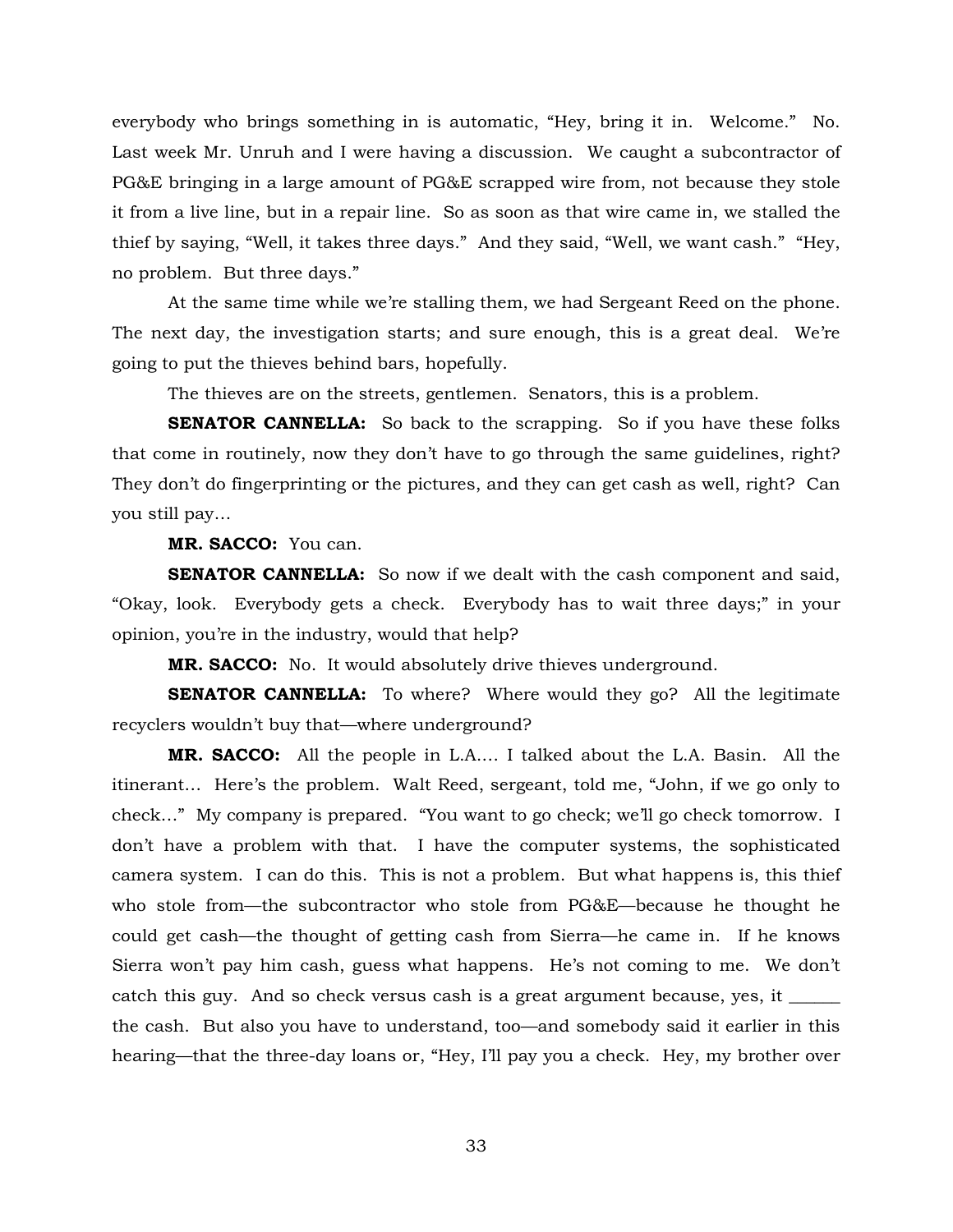here has a check cashing service, and it's 2 percent." So it really won't do it. It drives them underground.

You say, "Well, what is the underground? Where do they go?" Well, the drug cartels are sophisticated people; and they are trading now—as Walt and I talked about this—they trade 10 pounds of copper for a dime bag, okay. So what does that mean? I don't know, but they're trading drugs for stolen cooper or stolen metals of some sort.

It's child's play to load a container and sell scrap overseas. Now, in the Port of Long Beach, how many hundreds of thousands of containers are shipped out a year? Impossible to identify every container, open every container on the inbound as in the outbound.

I don't have the solutions, but our trade association is absolutely prepared to sit down with all stakeholders. Let us come together, because there are possible solutions. But without enforcement of the rogue recycler, without putting them out of business, because they can't be put out of business today… You call the cops in the L.A. Basin or in Kern County, they can't shut them down, Senators. They've got to be able to be prosecuted for criminal activity. They have to be put out of business. You have to have teeth.

I liken the analogy to drunk driving. Have we stopped drunk driving? Absolutely not. Has it gone down? Yes. Why? Enforcement of the law, putting people behind bars for drinking and driving. That's a good law, and it's working. But when you have rogue recyclers out there giving us a bad name… The responsible recyclers, I don't want any more regulations. We have EPA "up to here" in the state of California, okay, and on the federal EPA. I don't need more regulation. I need enforcement of the laws.

And we will sit down wherever that place or that meeting is to be. Our trade association wants to try to solve this and try to condense it. As Walt Reed—and I use him a lot because of the cooperation—and I submitted a letter in our package from Sheriff Don Youngblood of Kern County supporting and giving us thanks for the help that we give him. So it behooves us responsible recyclers to sit down with all stakeholders. Let's see if we can come up with a solution because we want the thieves off the street just as bad as you do because they're stealing from us too. We're just not buying stolen property. They're stealing from us, and we have major operations.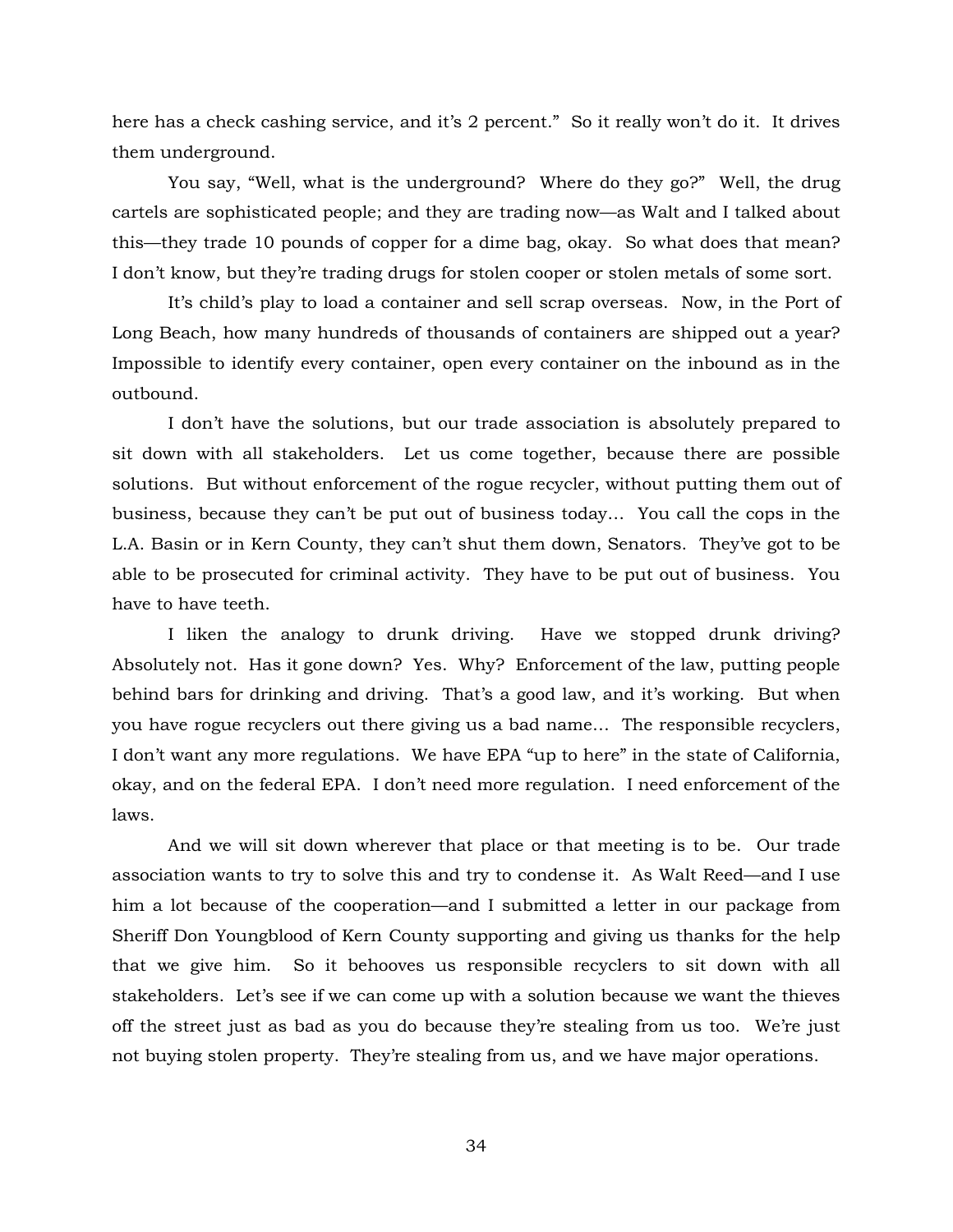You know, if you come to a scrap metal operation, just the material handlers, the cranes you see… Our company this year has spent over a million dollars in brand new equipment, on cranes. We have, in our facility—and Mr. Toosey(?) is in the room… We have tens of millions of dollars of equipment in our facilities. We're highly sophisticated operations. So we want to stop the thief because we have no need for them on the street. We don't need their stolen material. Our farmer friends don't need their stuff stolen. We want to work, and we want to be at the table at any discussion, to come up with a cooperative and a comprehensive way to stop metal thieves.

**SENATOR BERRYHILL:** John, real quick. You mentioned containers a couple of times. I know when we talked earlier before the hearing, we talked about the containers going out are a big problem. Basically, you think a majority of that stuff is coming out of the L.A. Basin?

**MR. SACCO:** Well, in Kern County, because an hour-and-twenty-minute drive from southern Bakersfield (Arvin, Lamont, Taft area)… In an hour and twenty minutes, you're in Sun Valley. And if this group were to take a little fact finding mission down to Sun Valley to see all the rogue recyclers down there, it'd spin our heads, okay. And that's what I say when it leaves. Now does it go all overseas? Not everything goes overseas. But because of the western United States, our trading partners in these commodities happen to be on the Pacific Rim for the most part.

**SENATOR BERRYHILL:** Right. So in your opinion, obviously this is somewhat of a problem. I'd love to sit down with you, maybe after this hearing or some time in the next couple of weeks, and sit down and get your ideas on what we might do legislatively to really—this is kind of add-on to 844 to where we can make it just better policy, because we're all after the same thing here, which is to stop these guys. AB 109, no question, is a problem, but maybe we can do some stuff with some "carve out" and make a comprehensive bill out of this thing and make some sense.

**MR. SACCO:** Well, we addressed that at our chapter meeting on Tuesday. A certificate of compliance for anybody, you know, somebody made the only legitimate recyclers, a certain segment, could buy copper. You shouldn't be buying copper wire anyway unless it comes from actual PG&E or if it comes from an electrician or if it comes from a demolition contractor, okay. So you buy Christmas tree lights [talks to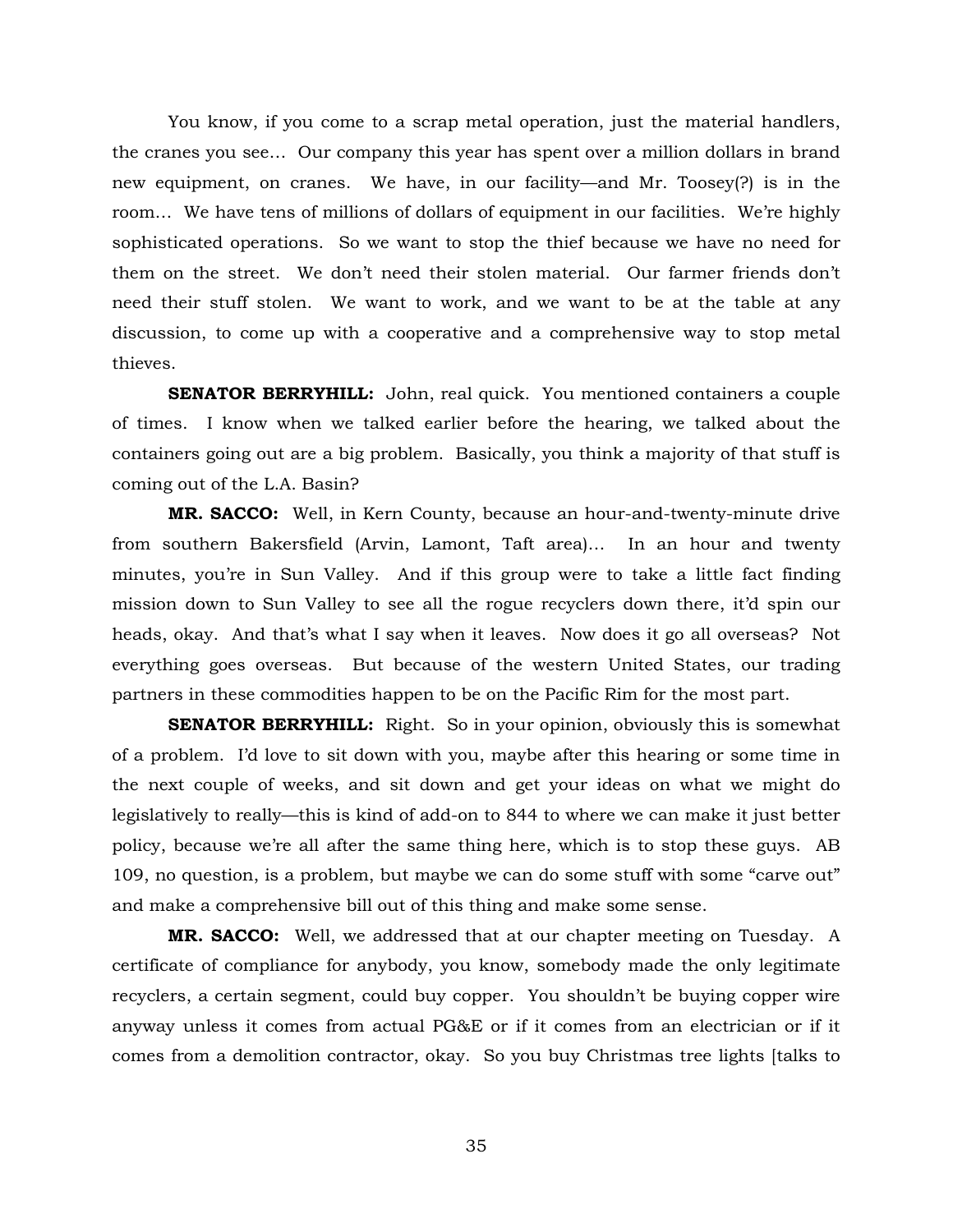someone]… Okay, but my point is the responsible recyclers aren't buying this wire from just anybody because we know it's not from them.

So anyway, we talked about a certificate of compliance because in our industry we comply with the California Compliance Recycling Act. We comply with Stormwater prevention programs and our Stormwater permits. The amount of dollars invested at Sierra alone in Stormwater prevention for six inches of rain a year is over a \$1.5 million. Yeah, I'd love to see tougher laws against rogue recyclers. I would love to see that entry barrier higher because they're not doing what we're doing.

But a note: Last year we were held up at gunpoint in our Delano facility—about a year and a half. Do you know, there has been no apprehension of any criminal. So now that's a crime against a person. We have talked, and we have heard over and over, property crimes just don't get prosecuted.

And another example I would like to give you, please, if you would allow me: we caught a thief stealing… He brought in agricultural ladders for picking cherries and picking tree fruit. My father-in-law was a peach farmer. As soon as he brought them in, I go, "That's stolen." We called the cops. He confesses to stealing, okay. We never found the victim of those ladders. Found the victim for something else. We didn't know there was a victim, that was Producer's Dairy up here—their stainless steel racks. During the process something happened during the arrest and the confession that was an instant misdemeanor, and during this process, while he was in jail for about two weeks, the Rural Crime Unit as a whole and my company was sued by this thief. I have had to spend \$10,000 defending my company against a thief because he sued us for breach of contract and fraud. Okay. You talk about silliness; this is it at its best. The thief is suing us, and we're the ones calling the cops. It's almost, "If I don't pick up the phone and call Walt, I don't have to spend \$10,000 on a lawsuit." But because the principle of it, I'm calling every time.

**SENATOR BERRYHILL:** Alright. You can't make that up—and only in California.

**MR. SACCO:** That's why I submitted this in this document. No, because it's a matter of public record, Senator, and I can't make it up because that would be… I would lose all credibility. And as chairman of ISRI and past chair, I take this job of compliance extremely serious because our industry… You know, without recycle material, 50 percent of all manufacturing in the world could not exist today. Our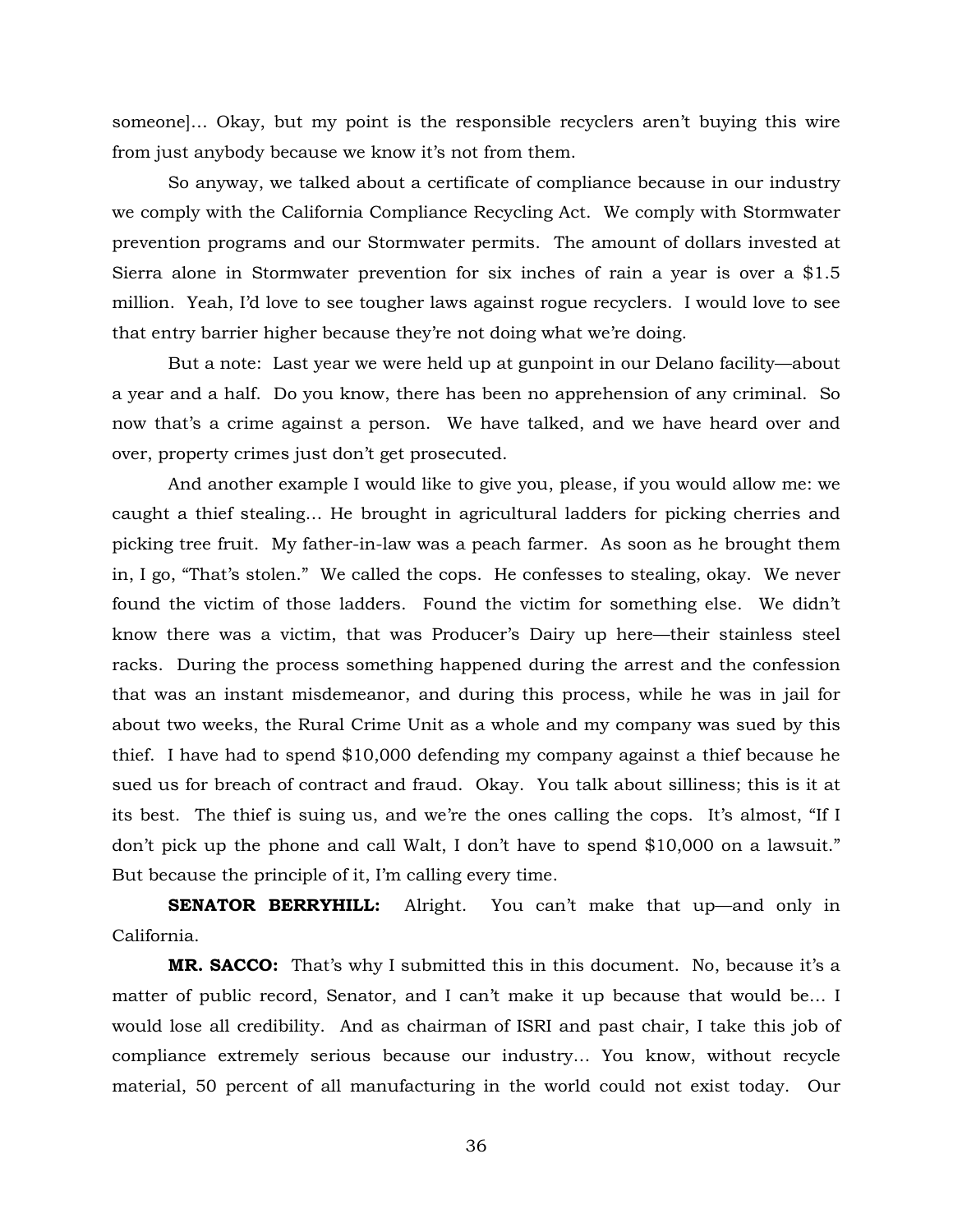industry is the backbone of the industrial might of our country and other industrial outposts of other countries around the world. We have issues, we agree to that. But we want to be part of the solution because we're not the problem.

**SENATOR CANNELLA:** I'm going to conclude this panel because we need to get out of here by three. But I expect Senator Berryhill will once again take the lead on metal theft, and we'll be contacting you to sit down and be part of the solution.

**MR. SACCO:** Please. We want to be part of the solution, sir.

**SENATOR BERRYHILL:** Don't leave without giving me your card.

**MR. SACCO:** Yes, sir.

**SENATOR CANNELLA:** Thank you very much for coming today. I really appreciate your time.

**MR. SACCO:** Thank you.

**SENATOR CANNELLA:** Alright, next we've got a few people that wanted to talk, so I'm going to call you up and just give you a couple of minutes. Jeff Farano, is that correct?

**MR. JEFF FARANO:** Good afternoon. Thank you for your work. My name is Jeff Farano. I'm with SA Recycling. We are a large recycler in California. We have yards in Bakersfield, Fresno, Porterville, Delano, and lots of L.A. And as John—and we're very good friends with John and participate in what he has going and very much support his idea of working with law enforcement—and that's where I spent a large part of my time in the L.A. area in working with these problems. You say, "Where is all the scrap going?" Well, in L.A. it is like the Wild West. There are probably 120 yards in the L.A. area. And there is one L.A. sheriff, and there's one L.A. cop, and that's all he's doing, and there's nothing he can do. And so what's happening, and it's putting us, making it very difficult for us to compete as a responsible recycler. As John pointed out, they're not following Stormwater, they're not doing TTSE, and they're not doing EPA. They don't have the camera systems we have. They don't have the ocean protections. But they're paying more for the scrap than we can pay, and so they're taking away the legitimate scrap from us. Not only are they buying stolen stuff, but they're also taking away legitimate scrap. So this is important to us. It's making it very difficult for us to compete.

You also mentioned these rogue operators. We've always called them rogue; I guess itinerant sounds good too. It makes us sound more intelligent, I suppose.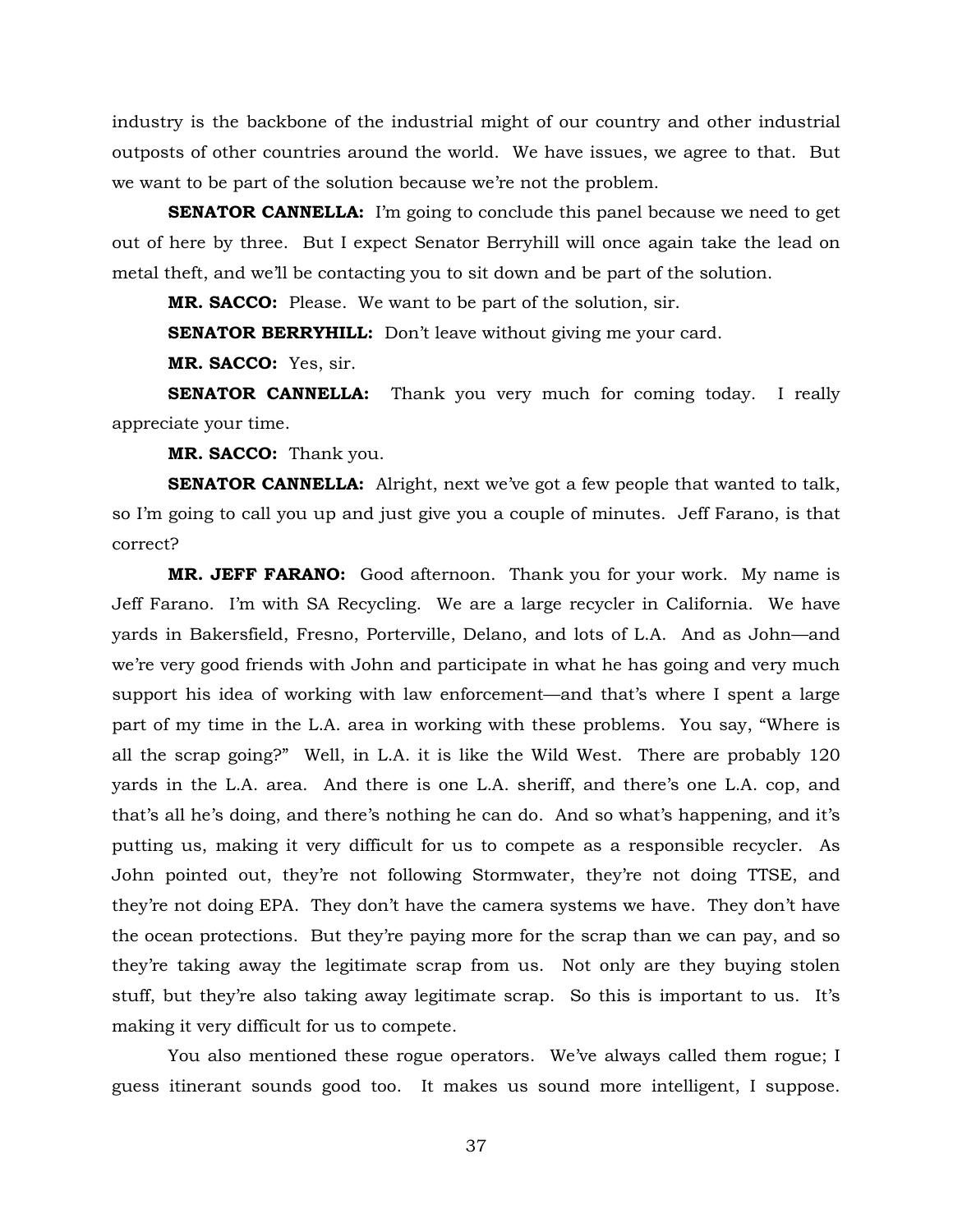Because some people misspelled rogue, and they call it "rouge," and that doesn't work out so well.

So these containers are what we have determined to be a big problem because anybody can stuff containers and send them overseas, and that's where a lot of this stuff is going. And that's where the scrap that would come to us is going, to people that can stuff containers. It's not just the little guy in his backyard, but these are the bigger yards, as well, that are able to containerize these things.

So we've actually tossed out the idea of putting a responsible recycler group together in L.A. And I formed that just recently, where we would assemble millions of dollars and help hire our own sheriffs and make them have enforceability. These are ideas that we're throwing out to go out and get these rogue itinerant operators. It's important to us. And it's not just… It can't just be faced on agricultural because we have to address all of it across the state.

**SENATOR CANNELLA:** Alright. Thank you very much. Appreciate it. Next, John Stallings.

**MR. JOHN STALLINGS:** Hi. Thank you. My name is John Stallings. I'm here on behalf of Bert Crane Orchards, Bert Crane Ranches, and Crane Cattle Company in Merced. They wanted me to come here and just share a little bit of how this metal theft has affected our companies.

Through the years, we have had various vandalism: fences cut; machines, tools and vehicles have been stolen. But recently, we had many of our two-inch and threeinch brass irrigation valves broken off out in the field—stolen.

My employer, Bert Jr., went to turn on the irrigation system. He was kind of driving around, and he noticed that we just had flooding all over. These had been broken off. And actually, they found some similar valves turned in in a recycling center in Merced, but there was no way that they could identify them to tell you they were absolutely ours. But after that, we went through and took off all of our valves, put our identification number on them, marked everything so that if it happens again we could identify them. But it does cost more than just the material value of replacing these valves, and we all know that. We're just one company among hundreds here. But it costs us in terms of down time that we had to put everything on hold until these valves could be replaced and the valves that we took off in March could be put back onto for future identification. It costs us in terms of the flooding and the washing out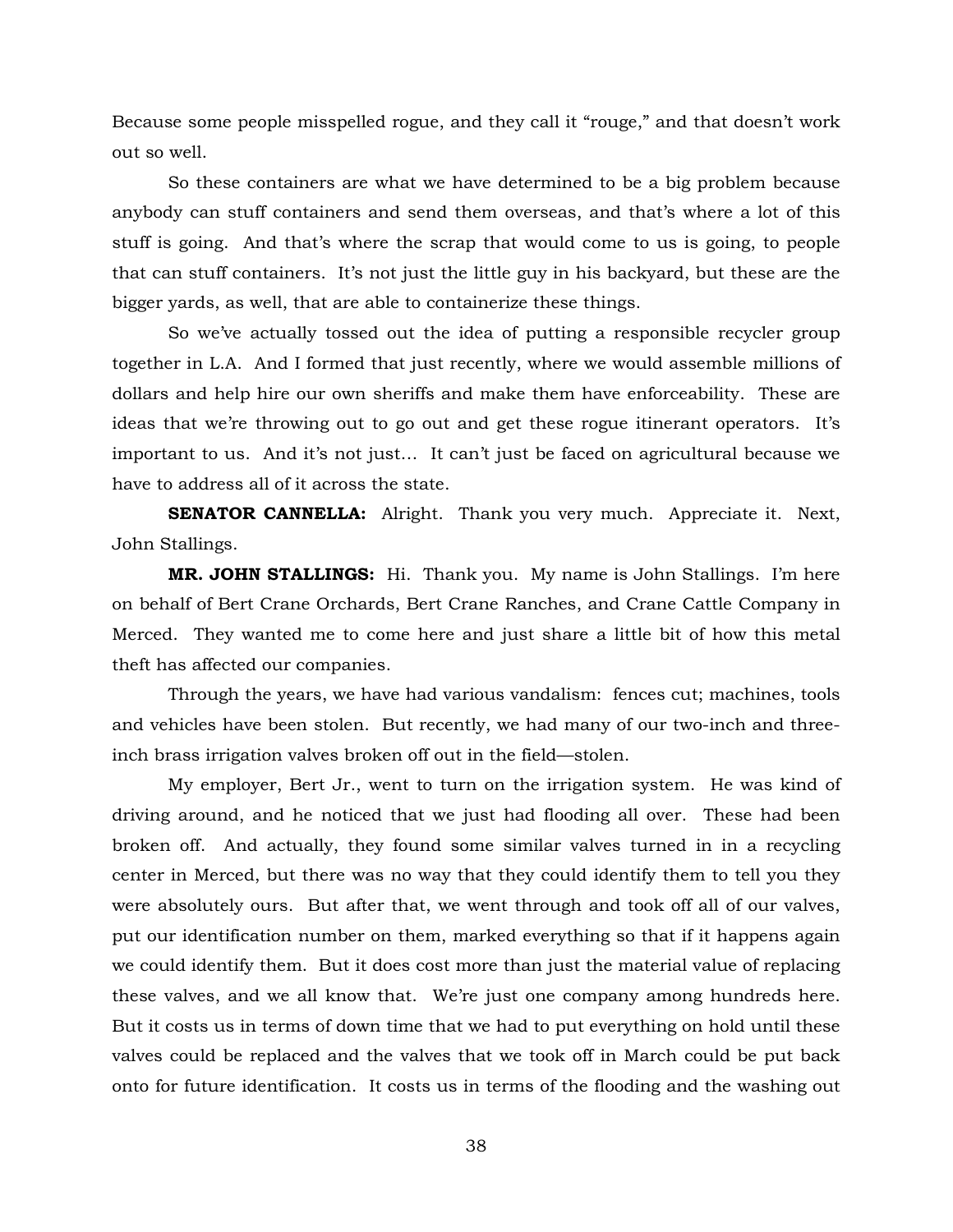that happens because everything was just flooded. And it also continually costs us in terms of the preventative measures that we're forced to take to prevent this. You know, we've put up security cameras, looking at all of our electrical boxes and our pump stations, GPS tracking units on vehicles, things like that. It continues to cost us more and more to try to prevent these kinds of things, but you can't predict exactly what form it will take.

But, you know, we thank you. We're very appreciative for the legislation that has been put into place. But it seems like something more does need to take place that we as a company are losing money, materials, time, labor hours, and that, you know, just can't continue to go on.

So thank you for your time.

**SENATOR CANNELLA:** Thank you very much.

**SENATOR BERRYHILL:** Thanks, John. Tell Bert hi for me.

**MR. STALLINGS:** I'll do that.

**SENATOR CANNELLA:** Next, Manuel. And this is not a high-speed rail hearing, so keep your cheerleading to high-speed rail to zero, okay?

**MR. MANUEL CUNHA:** Manuel Cunha. Thank you, both Senators and staff. Yes, we have the high-speed rail here. We could put them on and send them to L.A. at no cost for our sheriffs or the D.A.'s office. Just throw them on and send it.

I think you've heard some great testimony today. Again, I want to thank Senator Berryhill. Your bill was the opening of the door. It was a great start, and it's still an excellent process.

And Senator, Anthony, you're new into the \_\_\_\_\_, but in your city as a former mayor of your city and that, you've faced those problems as well.

What I'd like to recommend if we can—I know Ryan Jacobsen had to take off for another meeting—is a couple of things.

First, we need to lower the cost of the damage. Not \$450 to \$900, but we need to lower it to where it includes the damage to the property. The damage to… This gentleman talked about the valves to his irrigation just now; all of that time and labor needs to be part of that cost. Seriously needs to be looked at, okay? So that needs to be changed into something that really has it.

Number two, and this is probably with Elizabeth Egan and Margaret Mims, both ladies, is to figure out. Maybe we need to change the tribunal system of court,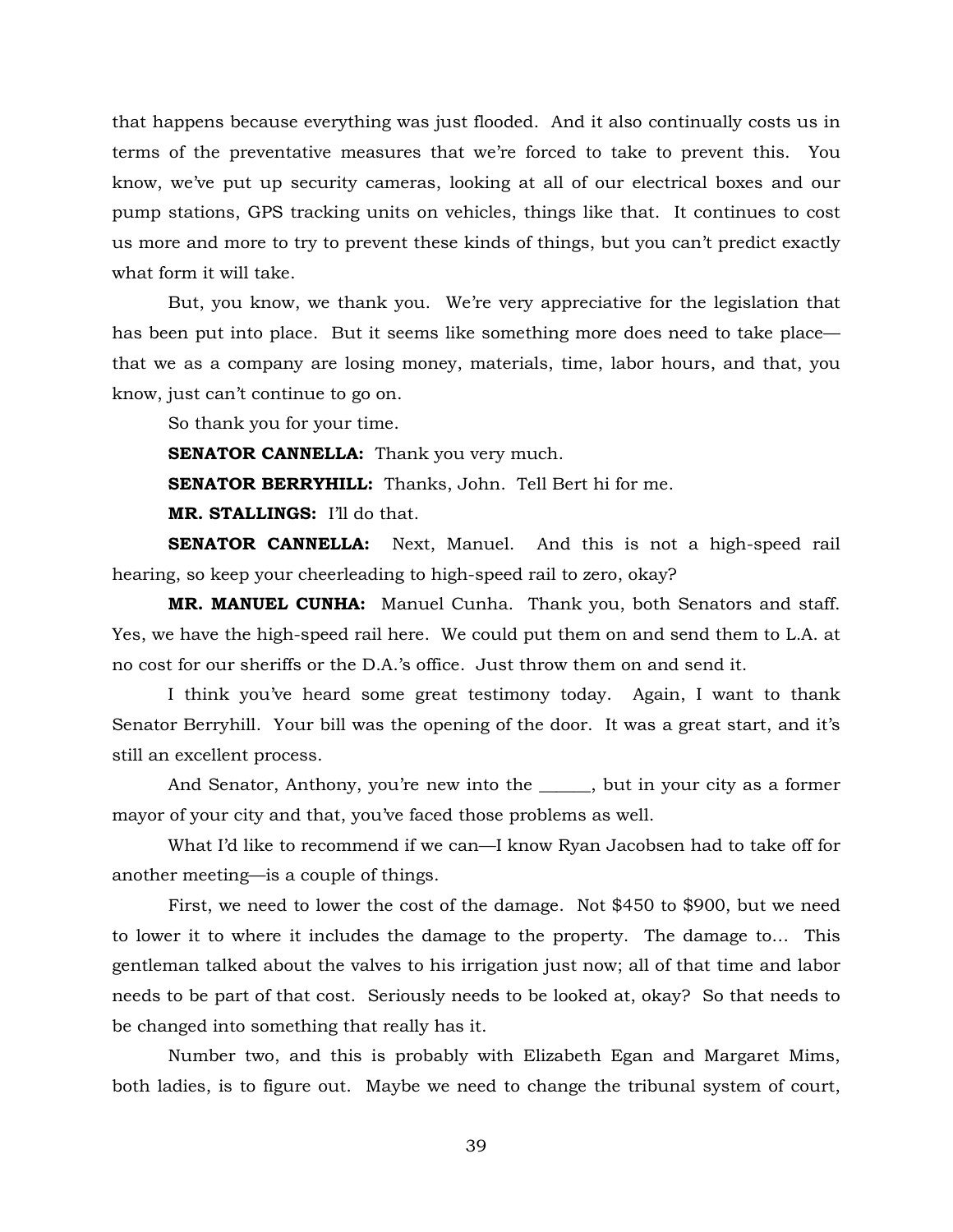that there's a special court that deals with these cases only and that judge or judges really have the ability to put these people away versus… The court system we have is overloaded as it is, so they never get heard. They never get prosecuted because the judge doesn't set the date or etc., etc. So somehow we need to look at that process how somebody can get out after seven times. We know why. We know what happens here in Fresno with Margaret Mims. She has to let them go. She has no choice. She'll get sued, okay. But we have floors available. Like right now, I saw on Monday, there was \$11 million to be available from Sacramento. They're going to put it over in Coalinga to the prison rather than maybe to the sheriff system here to open up a floor and get these people put in there. But to do that, you've got to have the judge saying this person is a criminal, and we're going to hold them, okay. And definitely, I would not give them the TV and the weight room. I would give them the style of Alcatraz, okay.

The third thing we need to do, I think, is having to figure out how we deal where the product leaves this valley and if it is going into a container. All of you know what a container looks like. They come in different shapes—up to 80,000 pounds, you can ship a container.

Long Beach and L.A., both, about 17 million containers a year is what goes out of that port. Oakland has about 4 million containers, okay. I think there has to be some type of container that isn't refrigeration wise, or whatever, but maybe it has to be x-rayed, or maybe every door has to be opened on those containers that aren't refrigerated versus for shipment of products because of damage and maybe that has to be done. So we have to look at that. And I understand when somebody talks about containers, so now we're going to hit the ports to have some type of system. Well, now we have a port feed that's going to go up on our containers for the inspection process, okay.

And I do know that the thievery is not just ag. It's hospitals. It's cities. It's lights. It's safety for everybody. The part that is concerning me more now, and one of your growers spoke about it and many others have too today, two at least, is these guys are pretty bullish with guns. We have farmworkers over the past several weeks who have been spraying at night to deal with an invasive pest problem because of the heat wave that we had here for a few days. Those workers are out there with their vehicles at night and being approached by these folks to steal what's in their car or on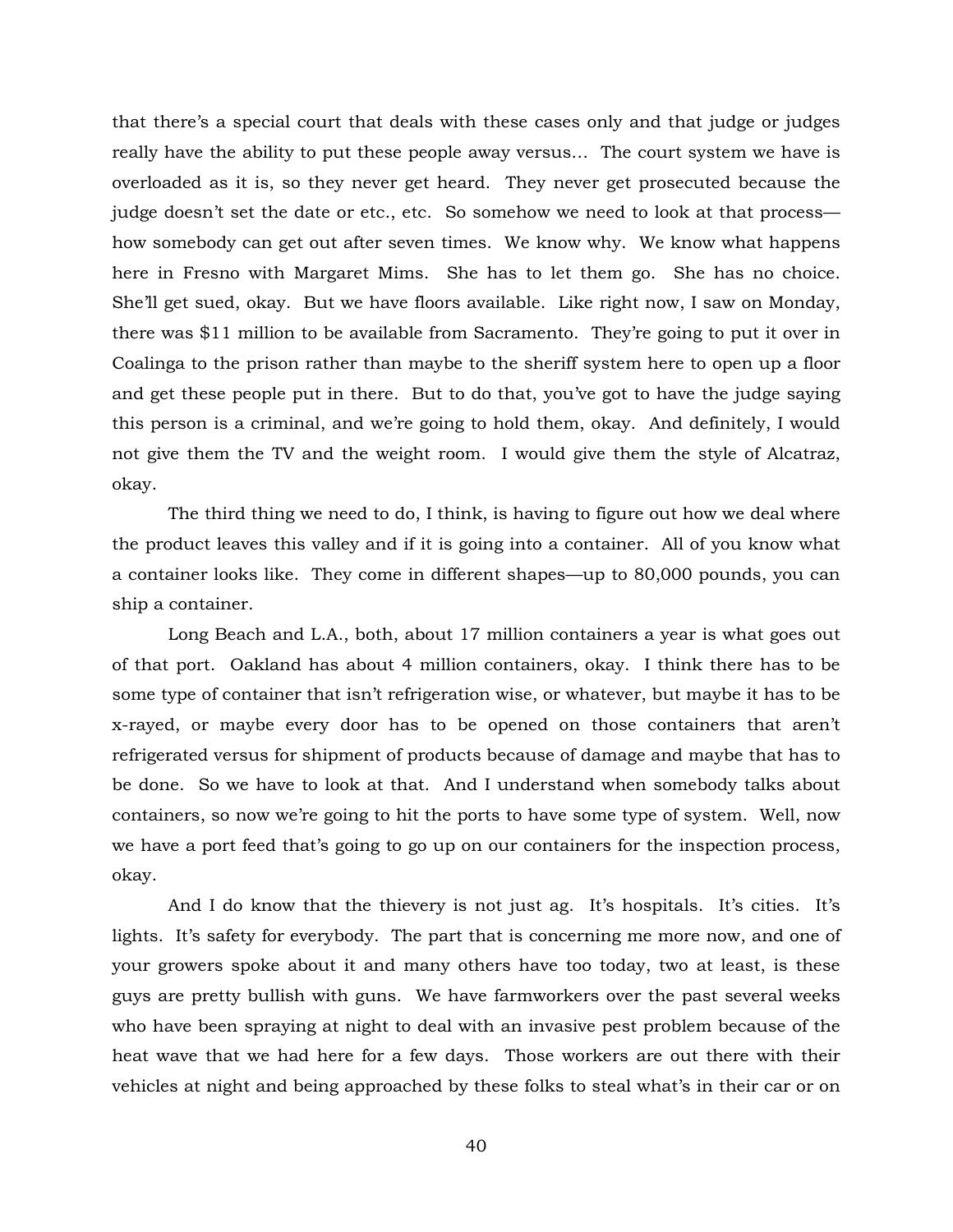their truck or even to be caught when they're trying to fill their tractors, the spray rigs. And the handgun situations are becoming—or the guns are becoming a concern for me for our farmworkers' safety as well as the growers' safety. That issue needs to be addressed immediately.

And maybe Assemblymember Butler who has a heat illness bill that garnished that farmworkers were being killed by farmers because they worked them to hard in the heat, maybe she needs to focus on something of this type to deal with the folks that steal; that maybe she needs to be working on that type of a bill versus going after farmers not taking care of heat illness.

The last point I'll make, Senators, is I would really recommend that anymore meetings we all have here on this issue, let's bring in all the groups, all the ag groups right away, the city folks, the utility side—absolutely with PG&E. I know what my farmers, when they call me that the utility side can't get the power to their farm, and the reason they give, "We've got nine other farmers we're dealing with." Now you have to feel for that situation, and it's ugly. So I think if we're going to have meetings let's bring everybody together.

I appreciate the recycling yards; I think we need to have them at the table. But we need to come up with some creative ideas. I have my own, but I can't carry a gun because I probably don't know how to shoot it correctly, so I'd probably do something the wrong way. I'd probably shoot the guy in the ankle, and then he would sue me and that's the end of it.

But I think we need to come up with what we did in 2008, Senator Berryhill. We all sat around tables coming up with solutions, and I think we need to do that now rather than later. This summer we have more unemployment hitting the system. Maybe—and I will say this as a nonpolitical issue—maybe if we took the governor's budget and really looked at the system of crime in this state, maybe we can create more jobs to protect the people rather than putting it and spending it on a high-speed rail.

# Thank you.

**SENATOR CANNELLA:** Alright. Thank you very much. Last, Jordan Whaley.

**MR. JORDAN WHALEY:** My name is Jordan Whaley. I'm an ag detective with Tulare County Sheriff's Department and have been employed doing ag crimes for just over two years now with our department.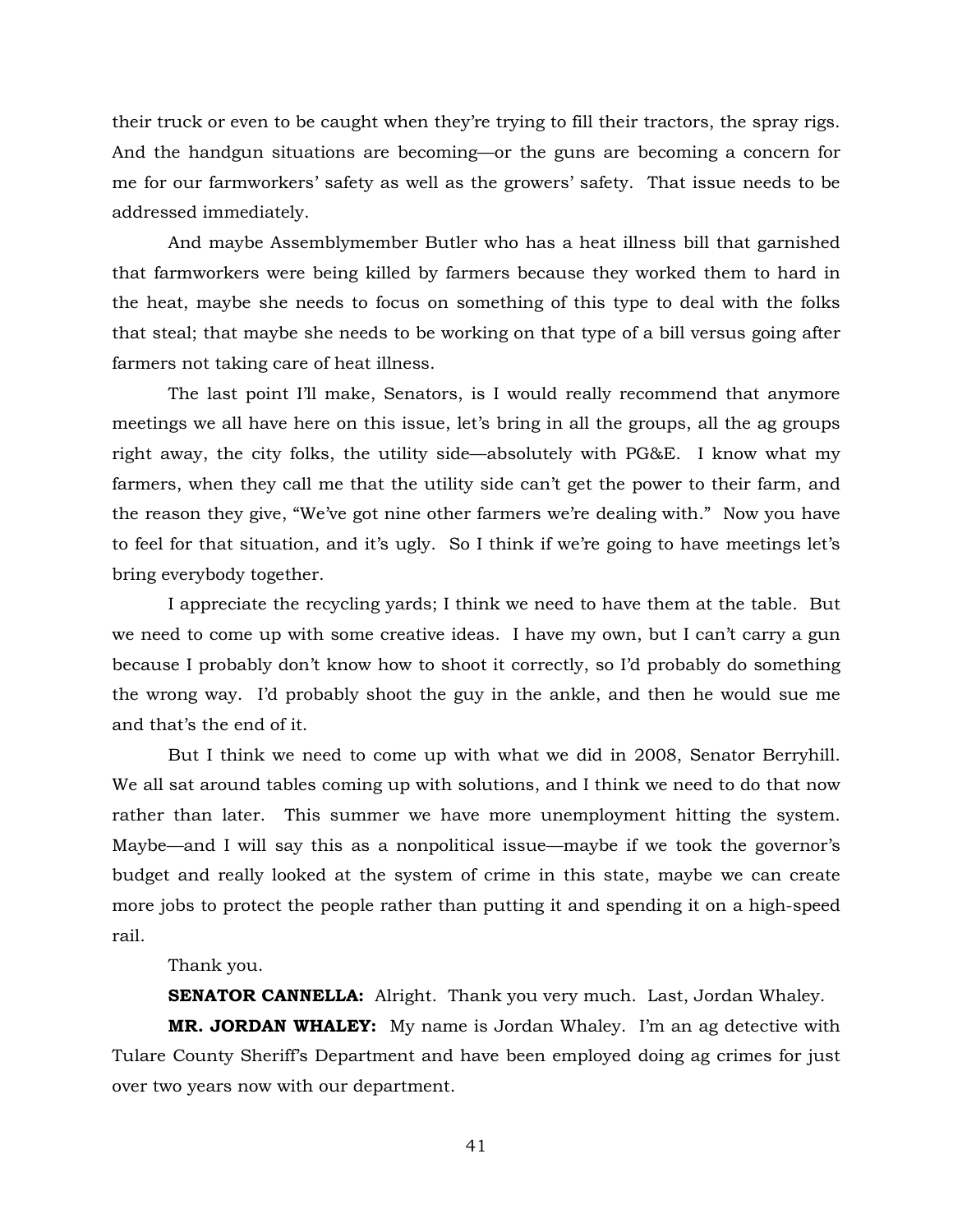I noticed earlier that the Senators asked for a few suggestions of what we could do to maybe improve upon AB 844. And I just wanted to clarify, one of the loopholes is if a person comes into a recycler and recycles five times within a 30-day period, then they don't need to wait the three-day waiting period for the check, and, also, if the amount is less than \$20. So I've personally seen several times where our recycling facilities will weigh out metal, you know, brass valves a lot of time, to where it comes in just under the \$20 amount, and then they'll generate five different tickets right after that, so now they've become… Not only did they fall under the \$20 loophole, but they've also now been in there five separate times within that 30-day period, and so their future transactions are cash.

I would recommend maybe looking into a holding period on some of the items. A lot of the larger operations have trucks going in and out every day. As has been mentioned earlier, a lot of times by the time we even get the report those items have already been recycled and are out of the yard, so when we do our inspections at the yard, we have difficulty locating them because they've already been shipped out.

And then also, Penal Code Section 47(b) deals with a lot of commodities such as avocados and citrus, and the felony dollar amount on that is \$250. I don't know if it's possible to include non-ferrous metals in that section as well to decrease the amount to make it a felony.

And then other issues I have run into is photo quality, that was mentioned. And we have a lot of citrus in our county. And we deal with a lot of radiator thefts, out of wind machines, and our citrus, as well as the batteries out of those wind machines and tractors and lot of equipment. And it's my understanding that the batteries are not covered currently, and that is a big problem that we deal with as well. So maybe possibly including batteries in any revisions that come about would be great.

Thank you very much.

**SENATOR CANNELLA:** Okay. Thank you very much.

**SENATOR BERRYHILL:** Yeah, thank you.

**SENATOR CANNELLA:** Alright, with that, I want to thank all of our panelists for being a part of this hearing. Thank all of you for coming. I want to thank Mr. Chandler, who is our consultant for the Ag Committee, and sergeants, who have driven here from Sacramento and set up this entire event. So thank you very much.

That concludes our hearing.